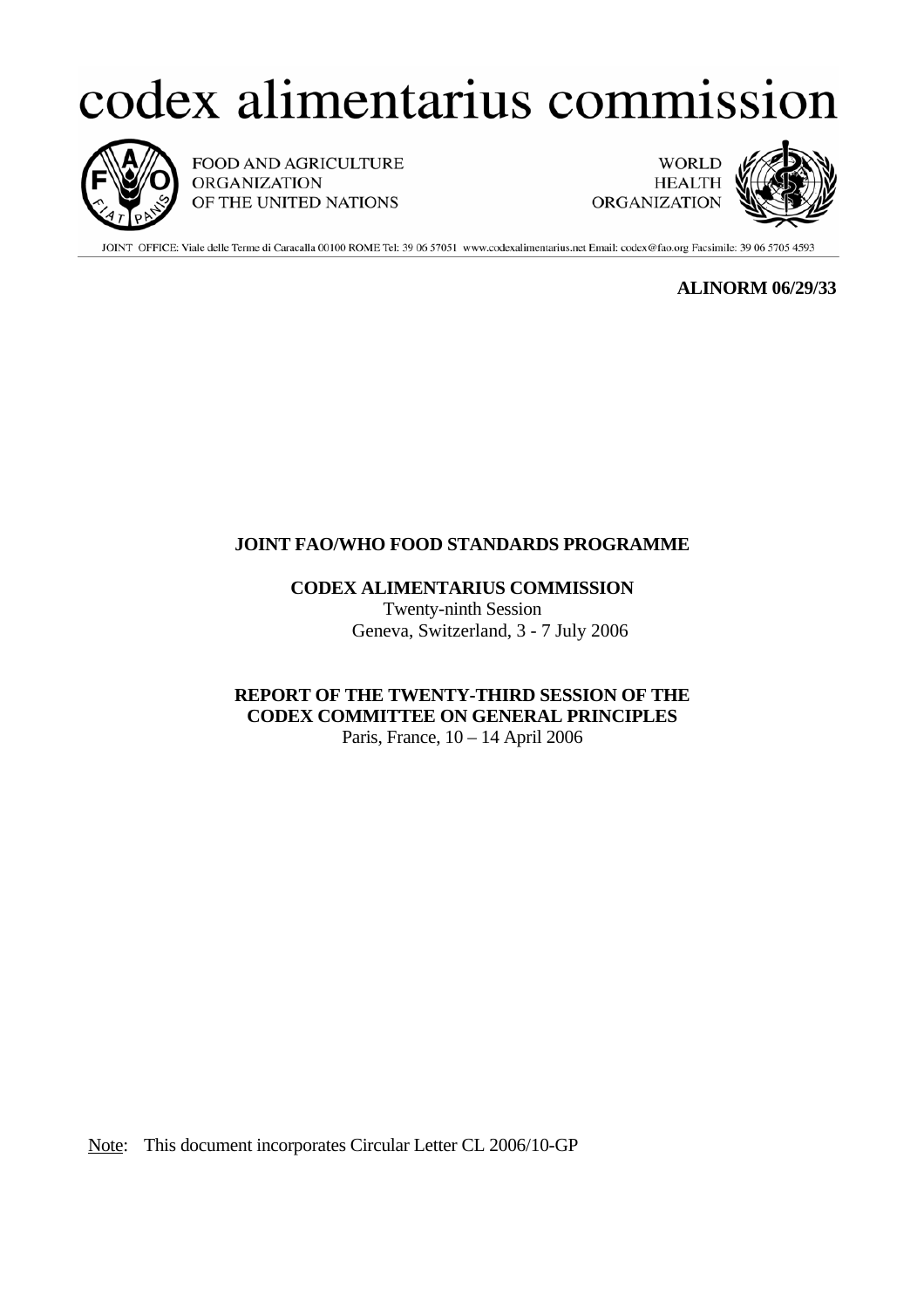# codex alimentarius commission

FOOD AND AGRICULTURE WORLD HEALTH ORGANIZATION ORGANIZATION OF THE UNITED NATIONS

JOINT OFFICE: Viale delle Terme di Caracalla 00100 ROME Tel.:57051 www.codexalimentarius.net Email:codex@fao.org Facsimile: 3906.5705.4593

# **CX 4/10 CL 2006/10-GP**

- **April 2006 TO:** - Codex Contact Points - Interested International Organizations
- **FROM:** Secretary, Codex Alimentarius Commission, Joint FAO/WHO Food Standards Programme, FAO, 00100 Rome, Italy

# **SUBJECT: Distribution of the Report of the 23rd Session of the Codex Committee on General Principles (ALINORM 06/29/33)**

# **MATTERS FOR ADOPTION BY THE 29TH SESSION OF THE CODEX ALIMENTARIUS COMMISSION**

# **Proposed Amendments to the Procedural Manual**

- 1. Draft Terms of Reference of the Committee on Food Additives and the Committee on Contaminants in Foods (para. 29, Appendix II)
- 2. Draft Revised Criteria for Prioritisation Process of Compounds for Evaluation by JMPR (para.39, Appendix III)
- 3. The Use of Analytical Results: Sampling Plans, Relationship between the Analytical Results, the Measurement Uncertainty, Recovery Factors and Provisions in Codex Standards (para. 44, Appendix IV)
- 4. Proposed Amendments to the Rules of Procedure: Duration of the Term of Office of the Members of the Executive Committee (para. 96, Appendix VI)
- 5. Proposed Amendments to the Procedures for the Elaboration of Codex Standards and Related Texts and to the Guidelines on the Conduct of Meetings of Codex Committee and *Ad hoc* Intergovernmental Task Forces (para. 129, Appendix VII)
- 6. Proposed Amendments to the General Principles of the Codex Alimentarius (para. 136, Appendix VIII)

Governments and international organizations wishing to submit comments on the above amendments should do so in writing, preferably by E-mail to the Secretary, Codex Alimentarius Commission, Joint FAO/WHO Food Standards Programme, FAO, Viale delle Terme di Caracalla, 00100 Rome, Italy (Email: codex@fao.org, fax : +39 06 57054593) **before 30 May 2006**.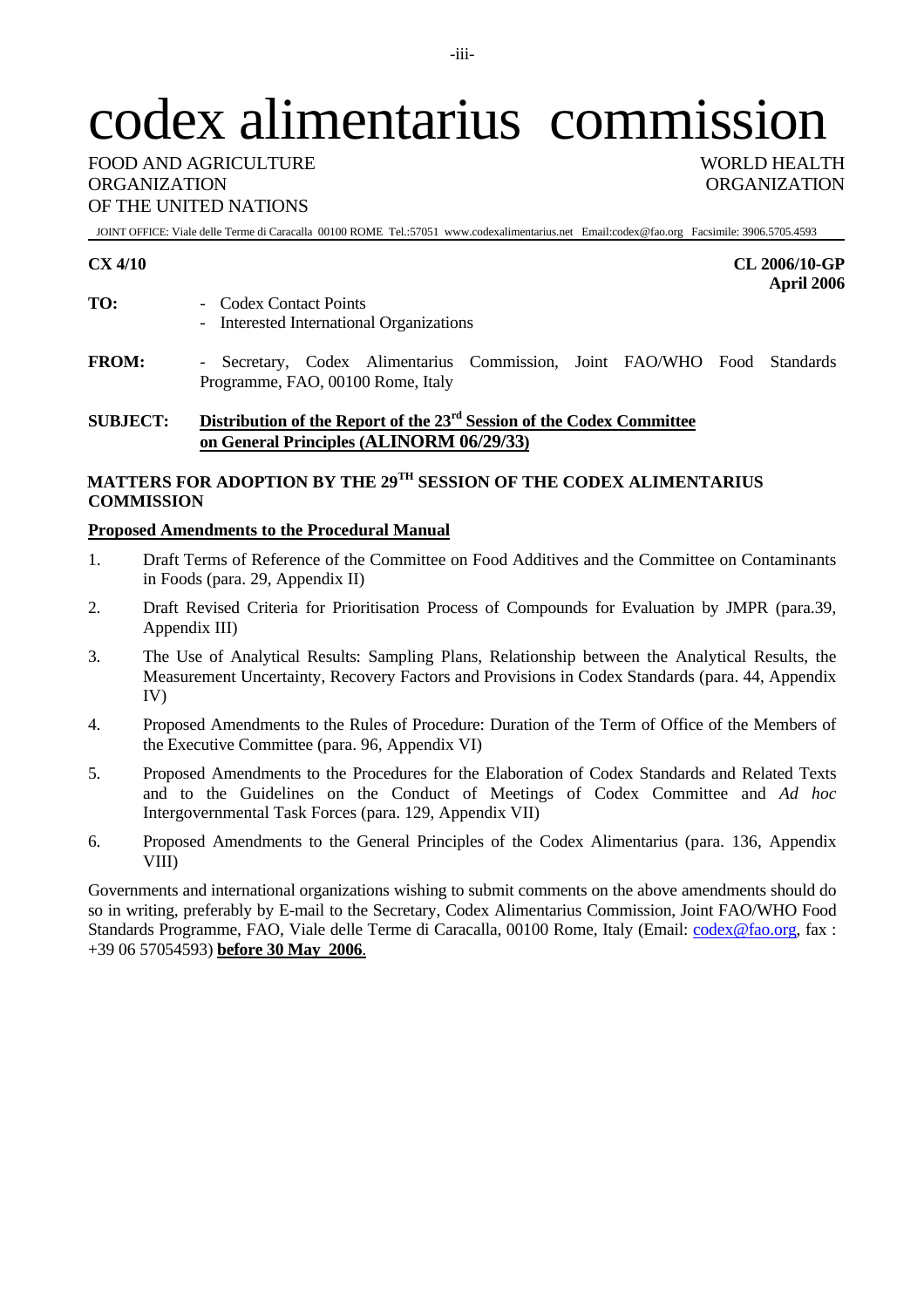# **SUMMARY AND CONCLUSIONS**

The summary and conclusions of the  $23<sup>rd</sup>$  Session of the Codex Committee on General Principles are as follows:

# **Matters for adoption by the Commission**:

The Committee agreed to forward to the Commission:

- the Draft Terms of Reference of the Committee on Food Additives and the Committee on Contaminants in Foods (para. 29, Appendix II);
- the *Draft Revised Criteria for Prioritisation Process of Compounds for Evaluation by JMPR* proposed by the Committee on Pesticide Residues (para.39, Appendix III) and the recommendations on *The Use of Analytical Results: Sampling Plans, Relationship between the Analytical Results, the Measurement Uncertainty, Recovery Factors and Provisions in Codex Standards* proposed by the Committee on Methods of Analysis and Sampling (para. 44, Appendix IV);
- the Proposed Amendments to the Rules of Procedure: Duration of the Term of Office of the Members of the Executive Committee (para. 96, Appendix VI);
- the Proposed Amendments to the Procedures for the Elaboration of Codex Standards and Related Texts and to the Guidelines on the Conduct of Meetings of Codex Committee and *Ad hoc* Intergovernmental Task Forces (para. 129, Appendix VII);
- the Proposed Amendments to the General Principles of the Codex Alimentarius (para. 136, Appendix VIII);
- recommendations concerning the adoption of Codex food safety standards as related to the use of the term "interim" (para. 148).

# **Other matters of interest to the Commission**:

The Committee

- agreed to return the Proposed Draft Working Principles for Risk Analysis for Food Safety to Step 2/3 for redrafting and further consideration at the next session (para. 77);
- agreed to defer consideration of the Proposed Draft Revised Code of Ethics for International Trade in Foods pending advice from the Committee on Food Import and Export Inspection and Certification Systems (para. 87);
- agreed to return the document on the management of the work of the Committee on Food Hygiene to that Committee for further consideration, with a number of amendments (para. 56, Appendix V);
- agreed to consider the following questions at its next session: the proposed amendment to the terms of reference of the Coordinating Committee for Latin America and the Caribbean in the light of the views of other Coordinating Committees (para. 16); the respective roles of the Coordinators and the members of the Executive Committee elected on a geographic basis (para. 105); further amendments to the Elaboration Procedure (paras. 114 and 124); new definitions of risk analysis terms related to food safety (para. 162); and the content, structure, and presentation of the Procedural Manual (para. 176).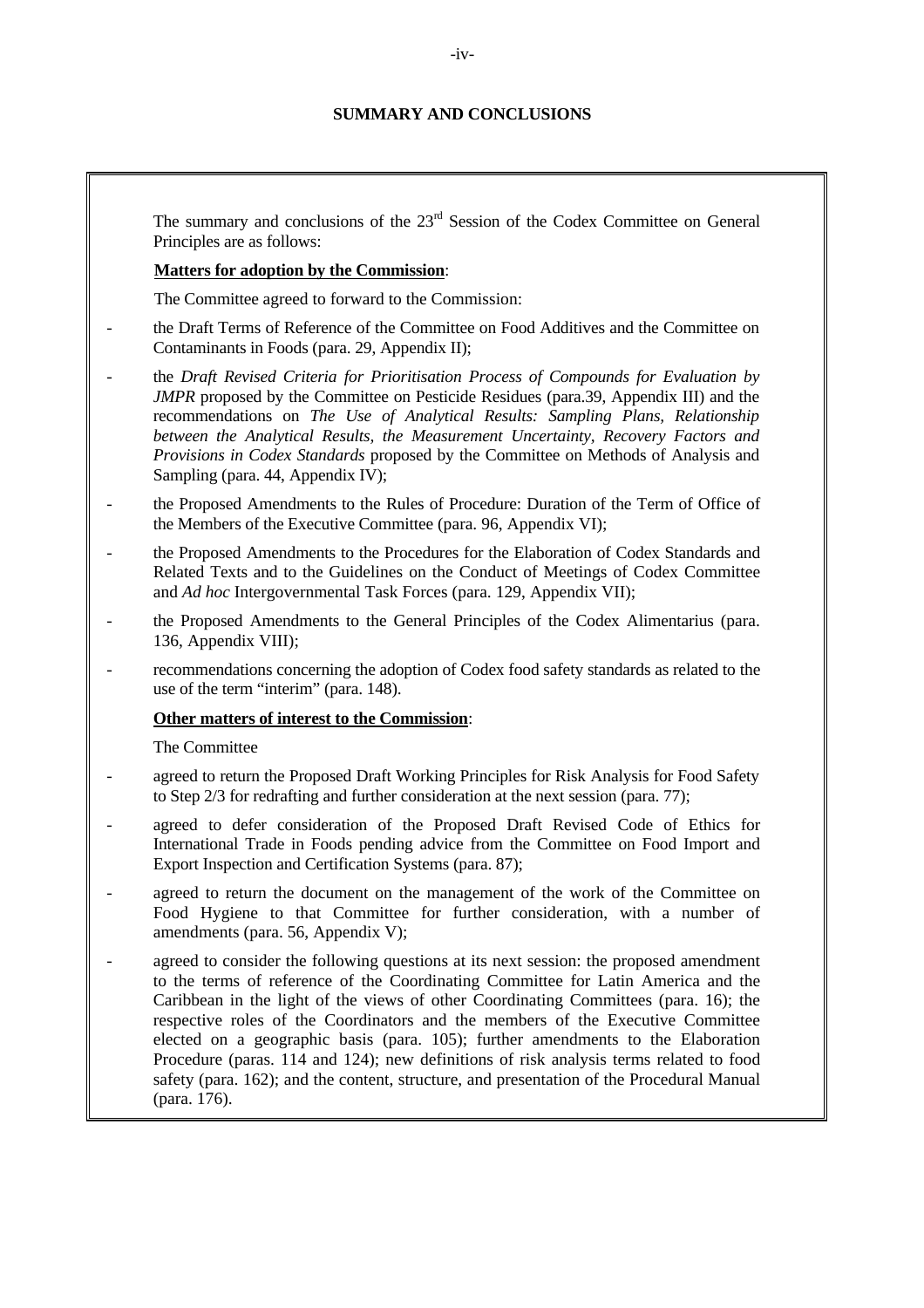# **TABLE OF CONTENTS**

# **Paragraphs**

| Matters Referred by the Codex Alimentarius Commission                                                                                                                                                                                                                          |
|--------------------------------------------------------------------------------------------------------------------------------------------------------------------------------------------------------------------------------------------------------------------------------|
| Matters arising from the last Session of the Committee on General Principles:                                                                                                                                                                                                  |
|                                                                                                                                                                                                                                                                                |
|                                                                                                                                                                                                                                                                                |
|                                                                                                                                                                                                                                                                                |
| Proposed Amendments to the Rules of Procedure:                                                                                                                                                                                                                                 |
|                                                                                                                                                                                                                                                                                |
| b) Respective roles of the Regional Coordinators and the Members                                                                                                                                                                                                               |
| Review of the Procedures for the Elaboration of Codex Standards and Related Texts:                                                                                                                                                                                             |
|                                                                                                                                                                                                                                                                                |
| b) Review of the Guide to the Consideration of Standards at Step 8; Guide to the Procedure<br>for the Revision and Amendment of Codex Standards; and Arrangements for the Amendment<br>of Codex Standards Elaborated by Codex Committees which have adjourned sine die 115-129 |
|                                                                                                                                                                                                                                                                                |
| Consideration of the term "interim" as relates to the adoption of Codex standards and related texts 137-148                                                                                                                                                                    |
| Proposed new definitions of risk analysis terms related                                                                                                                                                                                                                        |
|                                                                                                                                                                                                                                                                                |
|                                                                                                                                                                                                                                                                                |
|                                                                                                                                                                                                                                                                                |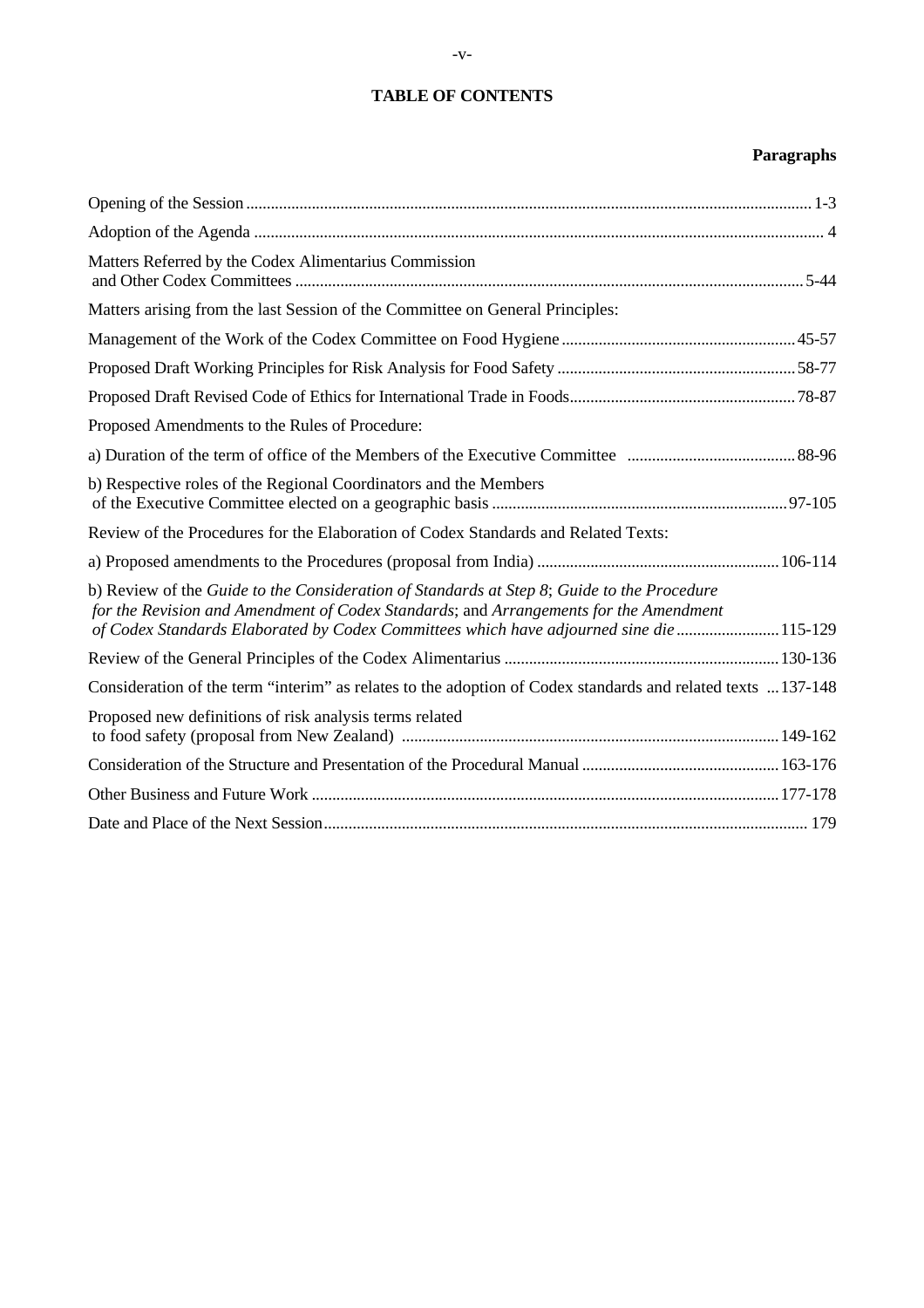# **LIST OF APPENDICES**

**Pages**

| <b>Appendix I</b>    | List of Participants                                                                                                                                                                                              | 21 |
|----------------------|-------------------------------------------------------------------------------------------------------------------------------------------------------------------------------------------------------------------|----|
| <b>Appendix II</b>   | Draft Terms of Reference of the Committee on Food Additives and the<br>Committee on Contaminants in Food                                                                                                          | 41 |
| <b>Appendix III</b>  | Draft Revised Criteria for Prioritisation Process of Compounds for Evaluation<br>by JMPR                                                                                                                          | 42 |
| <b>Appendix IV</b>   | The Use of Analytical Results: Sampling Plans, Relationship between the<br>Analytical Results, the Measurement Uncertainty, Recovery Factors and<br>Provisions in Codex Standards                                 | 45 |
| <b>Appendix V</b>    | Management of the Work of the Committee on Food Hygiene                                                                                                                                                           | 47 |
| <b>Appendix VI</b>   | Proposed Amendments to the Rules of Procedure: Duration of the Term of<br>Office of the Members of the Executive Committee                                                                                        | 52 |
| <b>Appendix VII</b>  | Proposed Amendments to the Procedures for the Elaboration of Codex<br>Standards and Related Texts and to the Guidelines on the Conduct of<br>Meetings of Codex Committee and Ad hoc Intergovernmental Task Forces | 53 |
| <b>Appendix VIII</b> | Proposed Amendments to the General Principles of the Codex Alimentarius                                                                                                                                           | 55 |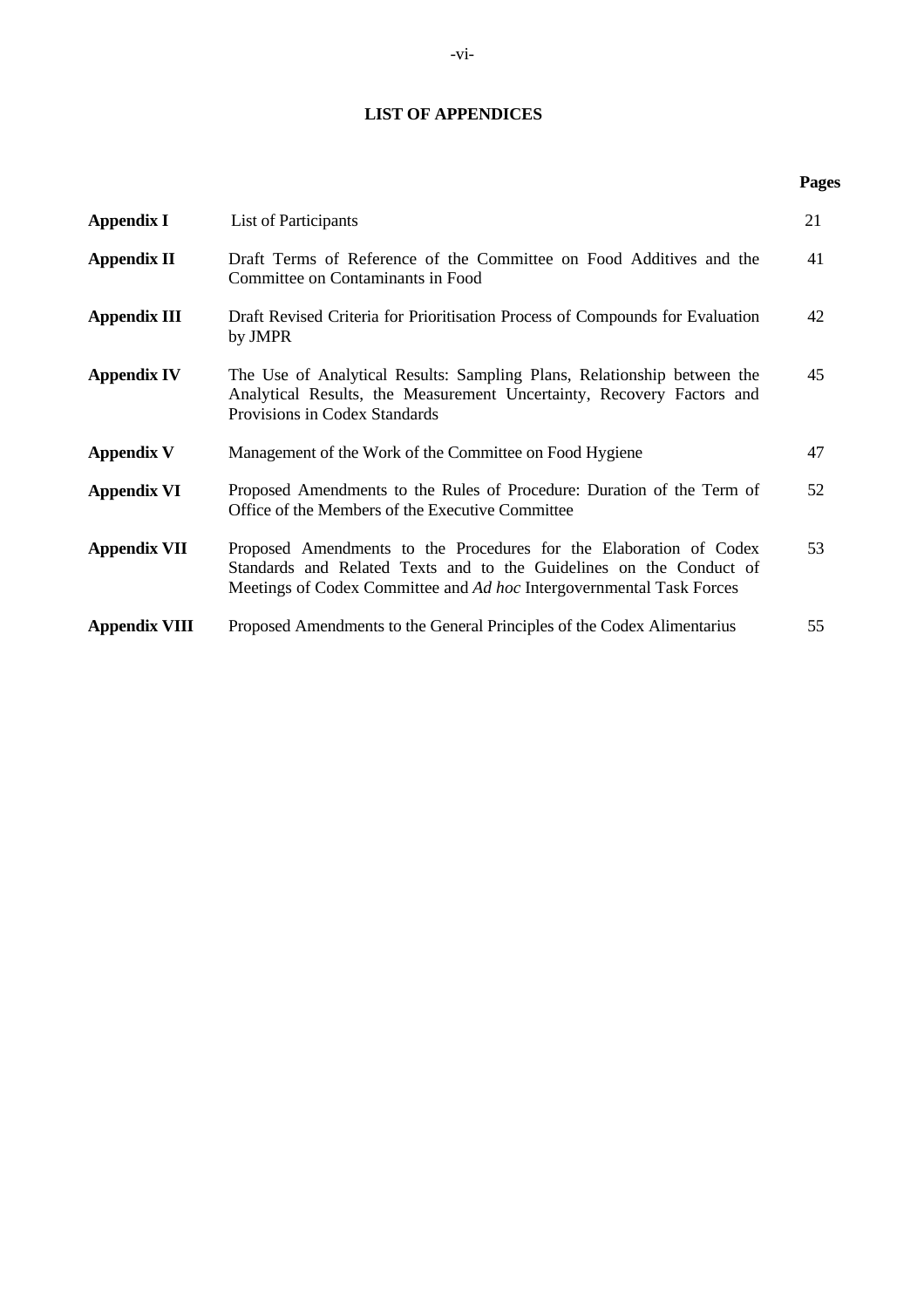# **INTRODUCTION**

1) The Codex Committee on General Principles held its Twenty-third session in Paris, France, from 10 to 14 April 2006 at the kind invitation of the Government of the French Republic. The Session was chaired by Professor Michel Thibier, Director-General of Education and Research, Ministry for Agriculture and Fisheries. The session was attended by 210 delegates representing 68 member countries, one Member Organization (EC), one observer country, and 16 international organizations. A full list of participants, including the Secretariat, is attached as Appendix I.

# **OPENING**

2) The session was opened by Mr François Riegert, Deputy Cabinet Director of the Ministry of Agriculture and Fisheries, who welcomed participants on behalf of the French government. Mr Riegert noted that the Codex Committee on General Principles had carried out its work for more than 40 years having regard to the two fundamental objectives of Codex, protecting consumers' health and promoting fair practices in food trade.

3) Mr. Riegert highlighted the difficulties in maintaining consumer confidence, especially when food safety crisis occurred and noted that tools such as traceability could be of great help in this task. He also noted the importance of updating Codex procedures for improving transparency and efficiency. He stressed the necessity of reviewing the Codex Code of Ethics and, through this, of promoting Codex commitment towards countries where import food control capacities were hampered by resources shortage. He recommended that the guidelines on risk analysis intended for national authorities, whose daily task consisted in implementing risk management measures, should be finalized as early as possible. Finally, Mr Riegert expressed his satisfaction with the growing participation of developing countries and wished all delegates a fruitful session.

# **ADOPTION OF THE AGENDA (Agenda Item 1)**<sup>1</sup>

4) The Committee adopted the Proposed Agenda as proposed in document CX/GP 06/23/1 as the Agenda for the session. The Committee took noted of the declaration of division of competence between the European Community and its Member States according to Rule II.5 of the Rules of Procedure (CRD 1).

# **MATTERS REFERRED BY THE CODEX ALIMENTARIUS COMMISSION AND OTHER CODEX COMMITTEES (Agenda Item 2(a))**<sup>2</sup>

# **Decisions of the 28th Session of the Commission on the Work of the Committee**

5) The Committee noted the decisions of the  $28<sup>th</sup>$  Session of the Commission as presented in the working document for information.

# **Matters Referred by the 28th Session of the Commission**

Terms of Reference of Regional Coordinating Committees

6) The  $28<sup>th</sup>$  session of the Commission had considered a proposal from the Coordinating Committee for Latin America and the Caribbean (CCLAC) to include in its terms of reference an additional bullet point: "To promote the adoption of regional positions on strategic subjects." The Commission had referred the proposed amendment and its possible extension to the other Coordinating Committees to the Committee on General Principles for further consideration.<sup>3</sup>

7) The Committee considered three options given in document CX/GP 06/23/2 Part I: (i) To endorse the amendment to the terms of reference of the CCLAC for adoption by the 29<sup>th</sup> Session of the Commission, in which case it would apply only to the CCLAC; (ii) To recommend to apply the same amendment to the terms of reference of all Coordinating Committees immediately; or (iii) To seek the advice of other

 $\frac{1}{1}$ CX/GP 06/23/1 and CRD 1 (European Community)

<sup>2</sup> CX/GP 06/23/2 Part I, CRD 2 (comments of the European Community), CRD 3 (comments of Thailand), CRD 4 (comments of Japan), CRD 6 (comments of Indonesia), CRD 7 (comments from Consumers International), CRD 8 (comments of Malaysia), CRD 12 (comments of Chile), CRD 13 (comments of the Philippines) 3

ALINORM 05/28/41, para. 130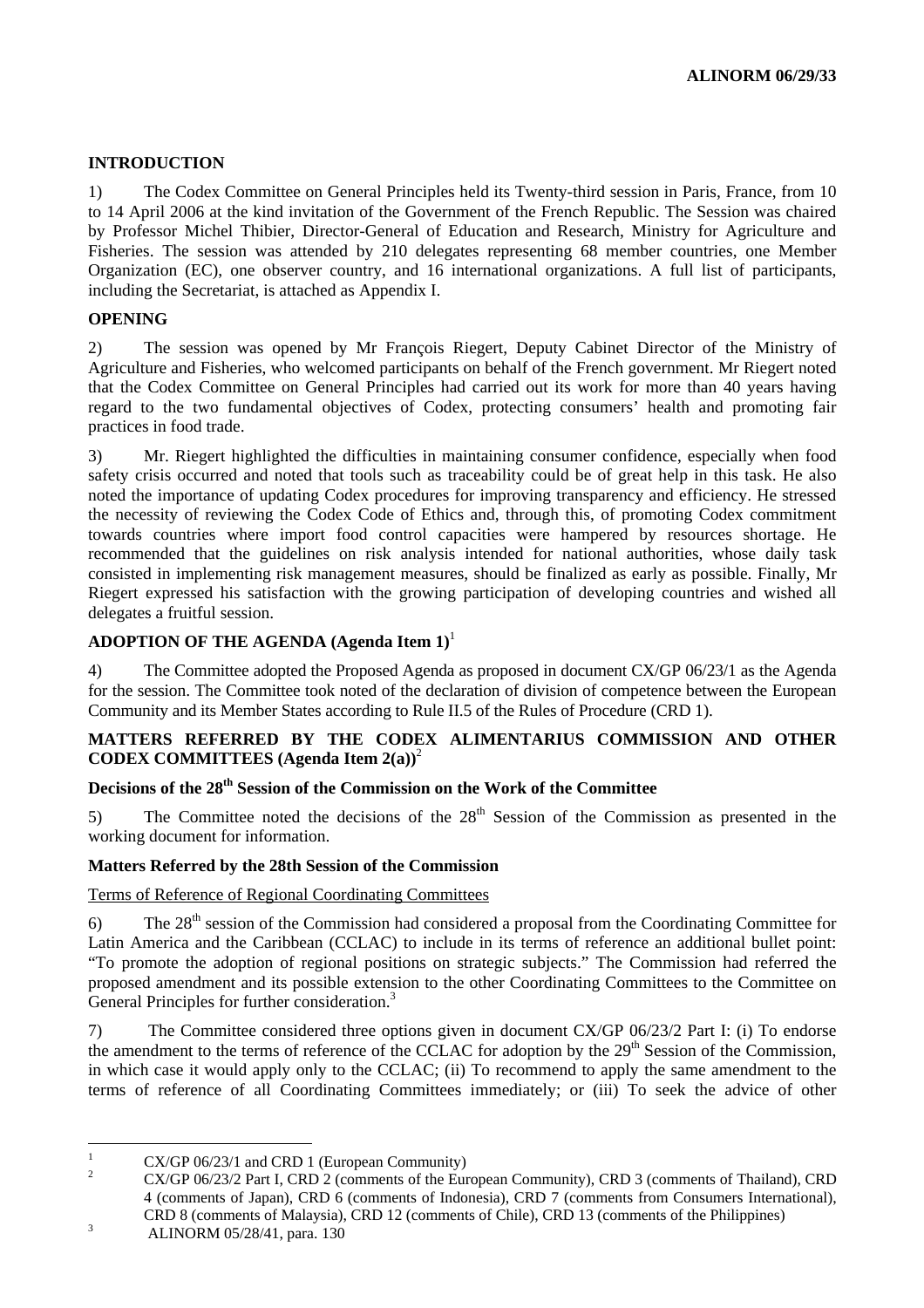Coordinating Committees as to whether it should be included in their own terms of reference and reconsider the whole question at the next session of the Committee in the light of their advice.

8) The Delegation of Argentina speaking as Coordinator for Latin America and the Caribbean said that for some countries of their region the regular participation at Codex Committees was not possible and through the discussion and adoption of a regional strategic position on issues of concern to the region they could make their opinion heard.

9) No major objections were expressed to the addition proposed by the CCLAC but many delegations considered that the terms of reference of all Coordinating Committees should remain harmonized. Several delegations expressed the view that the concept contained in the proposed addition was already covered by the present terms of reference. Many delegations stated that all regional Coordinating Committees should be consulted before any decision was taken on this matter.

10) The Delegation of Canada expressed the concern that the adoption of regional positions might lead to a loss in flexibility in discussions in Committees and the Commission. They also wondered whether regional positions voiced by a Coordinator should be considered as representing the opinion of all countries of the region or only those present at the session.

11) Several delegations said that it was not clear to them what was meant exactly by "strategic subjects" or by adopting "regional positions" on them. Questions were also asked as to the difference between adopting regional positions on strategic subjects and developing a strategic plan within Coordinating Committees.

12) The Delegation of Argentina clarified that the CCLAC had been working between sessions towards a strategic plan for training and exchange of information. The strategic positions would be formed on matters of interest in meetings of the CCLAC before they were discussed in the relevant Codex committees or by the Commission. The addition to the terms of reference would lead to more transparency but would have no legal implications. The proposed addition might not be as relevant for other Coordinating Committees as for the CCLAC because the degree of regional integration differed from one region to another.

13) The Delegation of Chile stated that regional coordination referred to a process while regional positions referred to an outcome of such coordination and could make the work in Codex Committees more efficient.

14) The representative of the Legal Counsel of FAO said that there were no problems of principle in having different terms of reference for different Coordinating Committees as long as they were consistent with Codex procedures. He further said that regional conferences, in FAO and WHO, had the same terms of reference and that this was desirable also for the Coordinating Committees. He also clarified that the status of the European Community in FAO and in Codex was defined by special rules and was not comparable to regional positions that might be expressed by Coordinators.

15) The Chairperson of the Commission said that in his opinion it was not clear what the effect of regional positions would be on the functioning of the Commission. He suggested giving more time to consider the matter both from the legal point of view and from the overall implications for the Commission.

16) The Committee on General Principles decided to recommend to the CCLAC to practice the adoption of regional positions as appropriate while keeping their terms of reference unchanged. The CCLAC was invited to report on their experience to the 24<sup>th</sup> Session of the CCGP. All other Coordinating Committees were invited to discuss the possible inclusion of the sentence proposed by the CCLAC into their terms of reference and its possible implications and report their views to the CCGP. The 24<sup>th</sup> Session of the CCGP would consider this matter again in the light of the feedback from all Coordinating Committees.

17) The Delegation of Morocco, speaking as Coordinator for Africa, said that for this exercise it would be helpful to have legal advice either through a document or the presence of a legal advisor at the session. The Codex Secretariat will prepare a document on the legal implications of the inclusion of the provision on strategic positions in the terms of reference of Coordinating Committees.

18) The Delegation of Chile voiced a reservation to the decision not to recommend the change of the terms of reference of the CCLAC while there was no legal impediment to do so.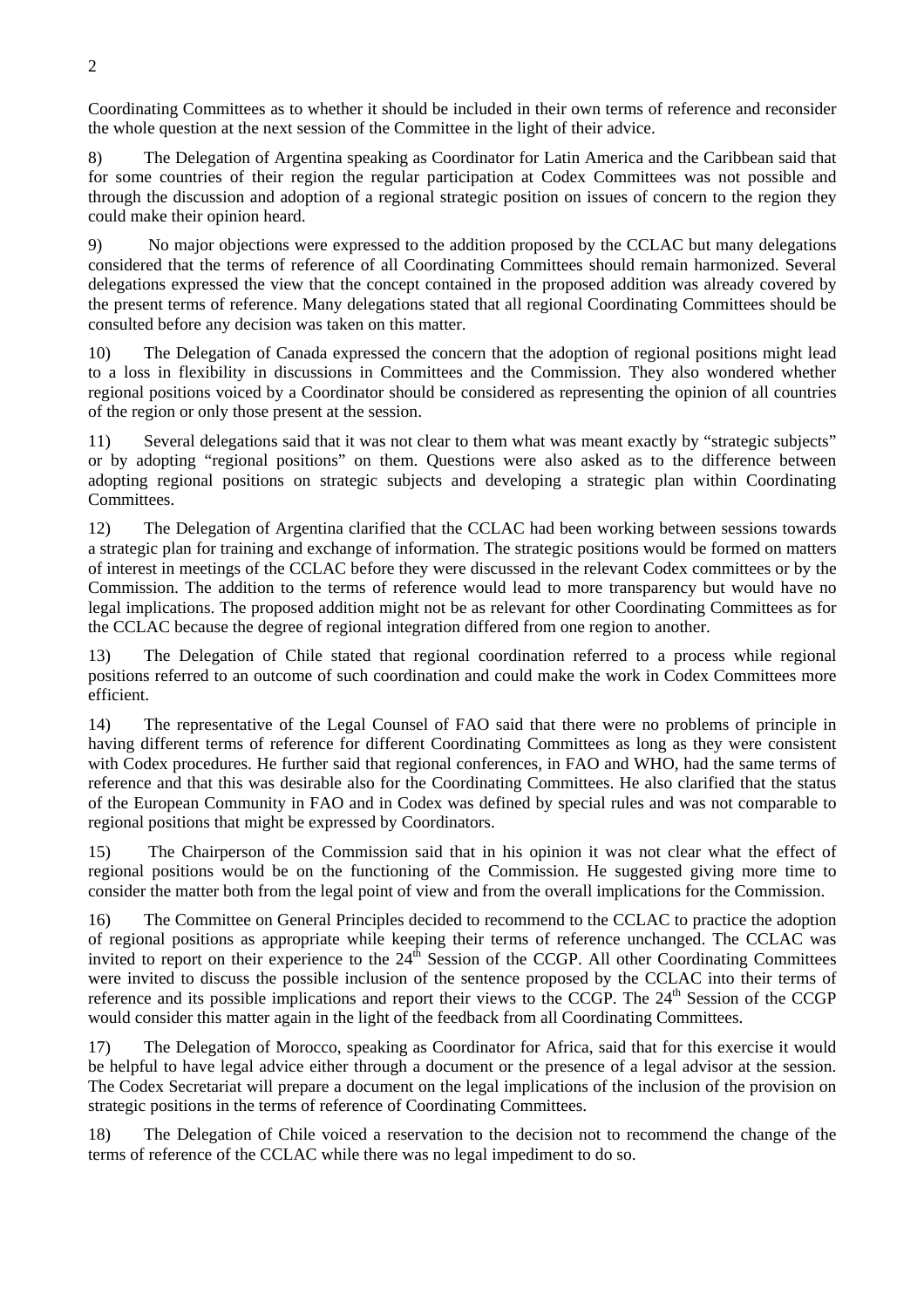19) The Delegation of Switzerland, speaking as Coordinator for Europe, voiced concern about the financial situation of the Codex programme which might lead to the cancellation of all sessions of Coordinating Committees in 2006-2007. The Committee agreed that members should encourage FAO and WHO to provide an adequate budget to Codex to allow the sessions to be maintained.

Terms of Reference of the Committee on Food Additives and the Committee on Contaminants in Food

20) The Committee recalled that the splitting of CCFAC into two separate Committees had been proposed in the report of the consultants on the review of the Codex Committee structure and that this proposal had been endorsed in principle by the 28<sup>th</sup> Session of the Commission. The Committee had before it document CX/GP 06/23/2 Part I which contained the proposal of the Secretariat for the terms of reference of the Codex Committee on Food Additives and of the Codex Committee on Contaminants in Food as well as a proposed amendment to the terms of reference of the Codex Committee on Food Hygiene.

21) One delegation proposed, in the terms of reference of the Committees on Food Additives and on Contaminants in Food, to replace the reference to toxicological evaluation with a reference to risk assessment, for consistency with the *Risk Analysis Principles Applied by the Codex Committee on Food Additives and Contaminants*. The Committee agreed to this proposal.

22) Several delegations proposed to insert a new third bullet point in the terms of reference for the Committee on Food Additives which related to assigning functional classes to individual food additives. The delegation, supported by other delegations, also proposed to add, in point (a) of the terms of reference for the Committee on Contaminants in Food, a reference to naturally occurring toxicants, since the definition for "contaminants" in the Procedural Manual was not explicitly inclusive in this regard. The Committee agreed to these proposals.

23) Other proposals put forward by delegations included: addition or deletion of the reference to guideline levels to or from the terms of reference for the Committees on Food additives or on Contaminants in Food; addition of a reference to the amendment of maximum levels; deletion of the references to animal feed from the terms of reference of the Committee on Contaminants in Food; and renaming of the Committee on Contaminants in Food. The Committee however decided not to take on board these proposals at this stage and recommended that the Committees on Food Additives and on Contaminants, once established, should be invited to review their terms of reference and propose, if appropriate and necessary, further amendments to them, taking into account these and other proposals.

24) The Committee discussed at length which Codex Committee should be responsible for issues on food irradiation. The Committees on Food Hygiene, on Food Additives and on Contaminants in Food were considered as Committees that could deal with the subject matter. The Committee noted that the interdisciplinary nature of food irradiation might require coordination between relevant Codex subsidiary bodies and should be taken into consideration if there was a need to start new work in this area in the future.

25) In reply to requests for clarification on which Committee would be responsible for addressing food contamination by radionuclides resulting from nuclear accidents, the Codex Secretariat explained that radionuclides are contaminants and that any ongoing or future work on this subject should be dealt with by the Committee on Contaminants in Food.

26) The Committee recognised that there was no ongoing work on food irradiation and the assignment of the responsibility for food irradiation to one Committee or another would not have consequences on the management of current workload of the Committees in the immediate.

27) One delegation stated that coordination mechanisms between Codex subsidiary bodies could be improved in particular regarding additive provisions in Commodity standards, and their terms of reference could be reviewed in this perspective. The Delegation of the Netherlands, speaking as the host government of the Codex Committee on Food Additives and Contaminants, stated that the matter was related to the ongoing discussion on the Preamble of the General Standard for Food Additives.

28) The Committee agreed to recommend to the  $29<sup>th</sup>$  Session of the Commission to amend point (g) of the terms of reference of the Committee on Food Hygiene to include a reference to food irradiation. The Committee also agreed that the Commission should invite the Committees on Food Hygiene, on Food Additives and on Contaminants in Food to discuss which Committee could best address the issue of food irradiation at their session following the next session of the Commission, and report their views to the Committee on General Principles for further consideration of the matter if necessary.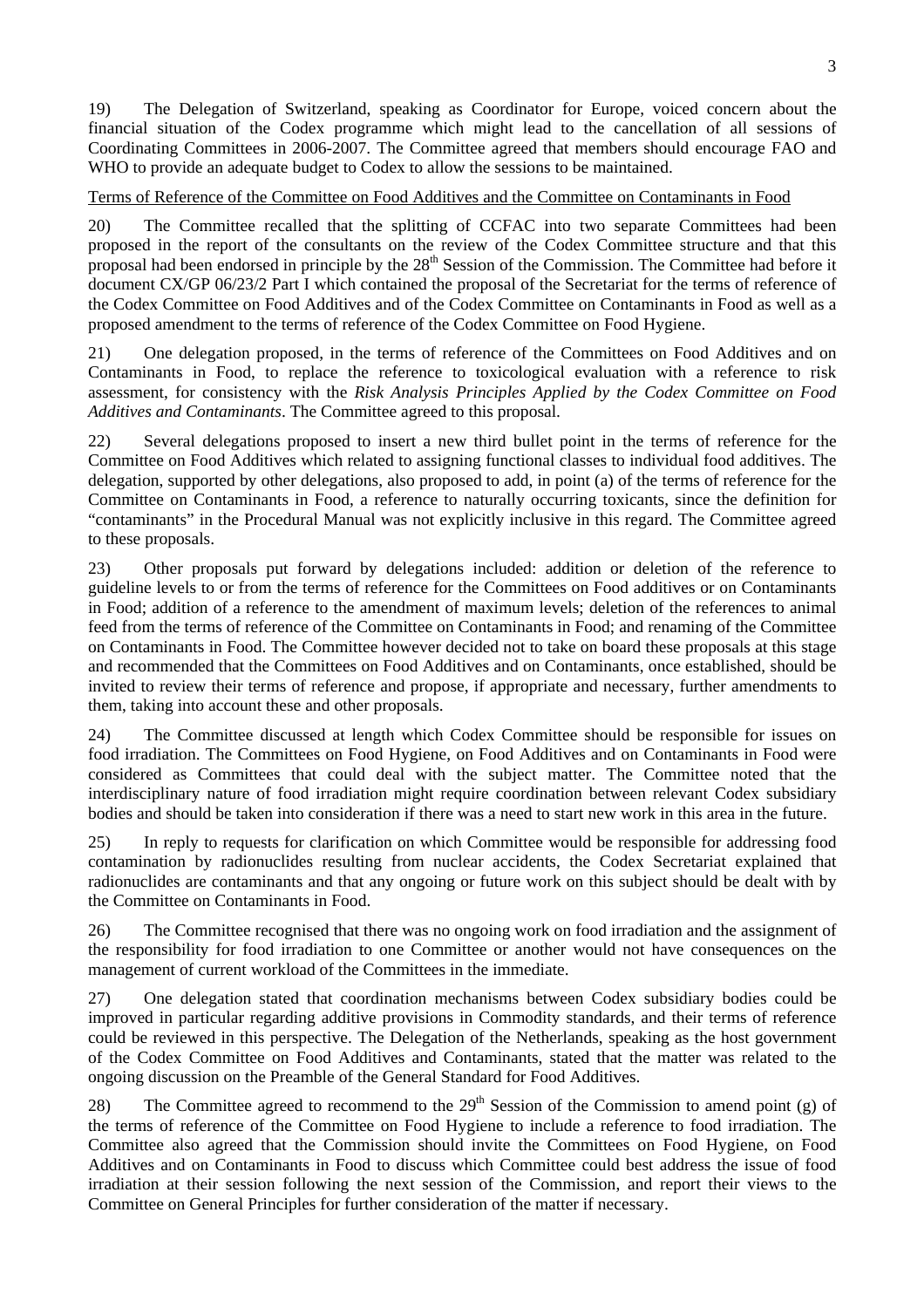29) The Committee agreed to forward to the Commission the draft terms of reference of the Committees on Food Additives and on Contaminants in Food as well as the proposed amendment to the terms of reference of the Committee on Food Hygiene for adoption (Appendix II). The Committee also agreed that the new terms of reference should be reviewed by each Committee at its first session.

# Sampling Plans

30) The Committee recalled that the  $28<sup>th</sup>$  Session of the Commission had considered a proposal to revise the *Principles for the Establishment or Selection of Sampling Procedures* in the Procedural Manual, following the adoption of the General Guidelines on Sampling, and had agreed to refer this matter to the Committee on General Principles. The Committee agreed that due to the nature of the subject it would be preferable for CCMAS to consider this issue as a first stage, and agreed to ask the Committee on Methods of Analysis and Sampling to review and if possible update the above Principles, with the understanding that any proposed amendment would be submitted to the CCGP for endorsement.

## **Matters Referred by Other Committees**

## Draft revised Criteria for Prioritization Process of Compounds for Evaluation by JMPR

31) The Committee recalled that the Committee on Pesticide Residues (CCPR) currently used criteria for the prioritization of compounds that were part of the Circular Letter distributed prior to each session to request comments on the establishment of priorities for evaluation by JMPR. The  $37<sup>th</sup>$  Session of the CCPR finalized the Draft Criteria and forwarded them to the Committee on General Principles for endorsement and to the Commission for adoption. The Secretariat indicated that some editorial amendments had been proposed in Annex 2 of the working document in order to harmonise terminology with current Codex terminology or for clarification purposes. The Committee considered the draft Criteria section by section and made the following comments and amendments.

32) The Delegation of Brazil, supported by other delegations, proposed to insert a new criterion to the effect that in order to be considered for inclusion in the priority list, the CCPR "must take into account the identified needs of developing countries"

33) The Delegation of the United States expressed the view that, as the "General Criterion" in the Criteria for the Establishment of Work Priorities referring to the needs of developing countries applied to all Codex subsidiary bodies, there was no need to repeat general statements in the criteria applied by CCPR.

34) The Delegation of the Netherlands, speaking as host country for the CCPR, recalled that the problems of developing countries in relation to MRL setting were regularly considered in that Committee; however the establishment of MRLs for specific compounds and commodities was conditional on the submission of relevant data, including the results of supervised trials and JMPR could not carry out risk assessment in the absence of such data.

35) In section 2.1 Criteria for Selecting Food Commodities, the Delegation of Colombia pointed out that the absence of Codex MRLs for commodities produced in developing countries caused considerable trade problems as importing countries applied a zero tolerance when no specific MRL existed. In order to address this problem, the Delegation proposed to add a reference to commodities originating from developing countries, as priority should be given to the establishment of MRLs for these products. This proposal was supported by some delegations.

36) The Committee noted that as MRLs were established on the basis of the data on substances and commodities provided to a large extent by developed countries, the CCPR had been considering how to address the difficulties and needs of developing countries. The Secretariat informed the Committee that the last session of the CCPR had decided to undertake a comprehensive revision of the Classification of Foods and Feeds and that one of the issues to be addressed in the process was how to take into account the commodities of importance to developing countries; in the same perspective, the CCPR had recently established MRLs for spices.

37) The Committee noted that the proposed 50% minimum ratio for new compounds for allocating priorities to new chemicals as compared to chemicals for periodic reevaluation resulted from an evolution in the priorities for evaluation of pesticides. For many years priority had been given to the periodic reevaluation of pesticides that were already on the market and a large number of MRLs had been reevaluated in order to take into account updated scientific evidence and risk assessment methodologies. In more recent years several new compounds had appeared on the market and the CCPR had recognized that their evaluation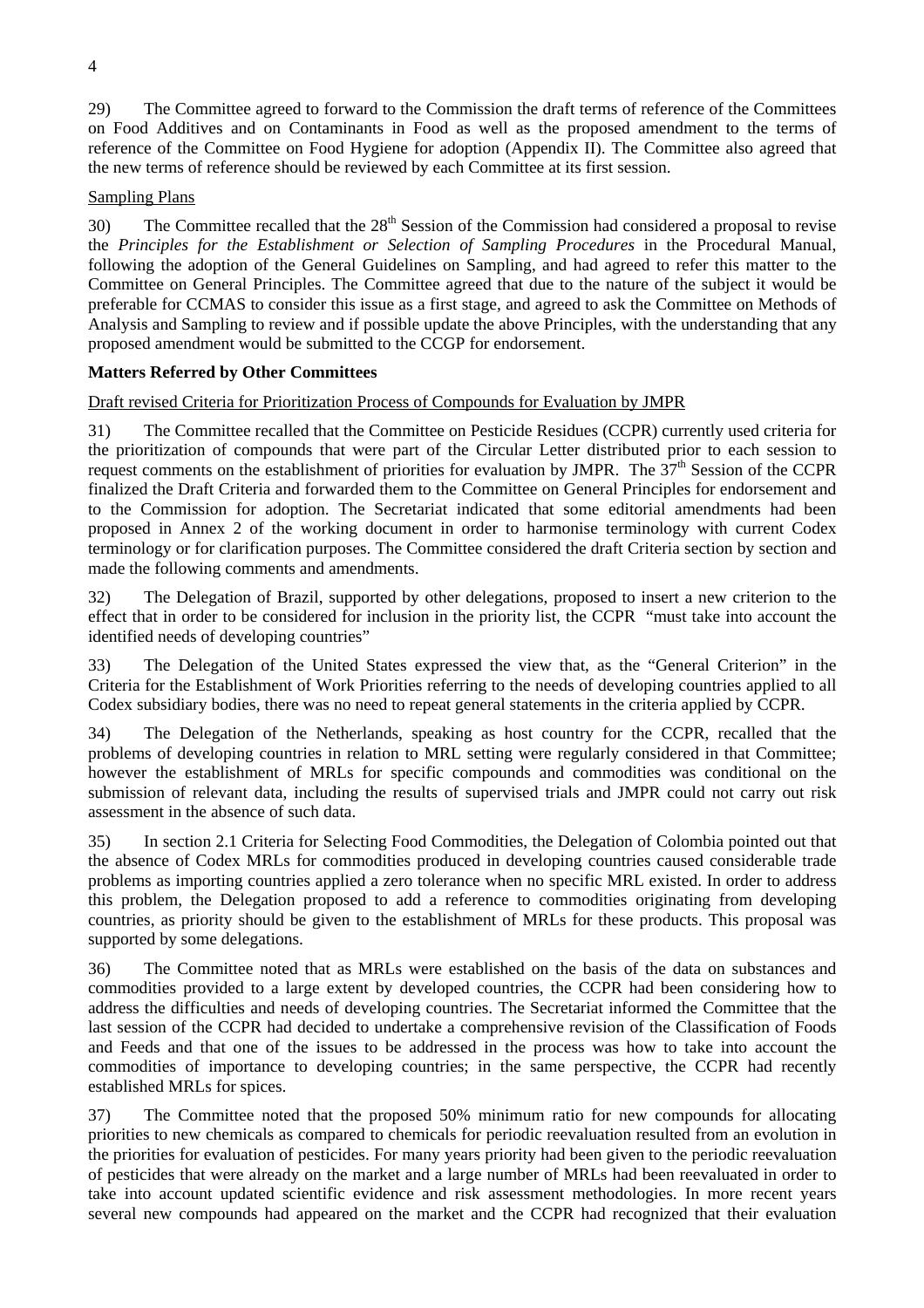should be carried out as a matter of priority. The Committee had therefore agreed that the proportion of new evaluations to periodic reevaluations should be significantly increased and introduced the 50% minimum ratio for new compounds, if possible, in the criteria for the prioritization of compounds. It was also noted that the Draft Criteria placed special emphasis on the evaluation of new compounds with reduced acute and/or chronic toxicity.

38) The Committee agreed to retain the 50% minimum ratio for new compounds, if possible, and to reword paragraph 5 of section 2.1 for clarification purposes.

39) The Committee agreed to endorse the Draft Revised Criteria and to forward them for adoption to the  $29<sup>th</sup>$  Session of the Commission, and including in the Procedural Manual after the Criteria for the Establishment of Work Priorities (see Appendix III). The Committee also agreed to draw the attention of the Committee on Pesticide Residues to the concern expressed by developing countries at the present session, regarding the need for CCPR to give priority to setting MRLs for commodities originating from developing countries.

The Use of Analytical Results: Sampling Plans, Relationship between the Analytical Results, the Measurement Uncertainty, Recovery Factors and Provisions in Codex Standards

40) The Secretariat recalled that the draft recommendations were the result of extensive discussion in the CCMAS, that they had been forwarded for advice to all commodity committees, and took into account the general guidelines addressing analytical recovery and measurement uncertainty. It was also noted that following the adoption of the Guidelines on Measurement Uncertainty in 2004, the CCMAS kept related issues under review and that the Committee on Pesticide Residues had finalised guidelines on measurement uncertainty in pesticide residue analysis for adoption by the Commission.

41) The Delegation of Thailand, referring to its written comments, expressed its concern with the difficulties related to the establishment of sampling plans, the lack of guidance concerning the allowance for measurement uncertainty and the provisions concerning recovery as related to Codex commodity standards and did not agree to the endorsement of these recommendations. The Delegation expressed the view that CCMAS should provide clear guidelines on the allowance for measurement uncertainty to facilitate its consistent application throughout Codex.

42) The Committee noted that Commodity Committees had no obligation to establish sampling plans or to specify measurement uncertainty or recovery factors, and that the recommendations were intended to provide guidance to Committees to address these issues when required.

43) The Delegation of New Zealand, as host country for the Committee on Milk and Milk Products, referred to the difficulties related to the establishment of sampling plans for milk products.

44) The Committee agreed to endorse the recommendations presented in Annex 3 of the working document for adoption by the Commission and inclusion in the Procedural Manual (see Appendix IV). The Committee also recommended that the Committee on Methods of Analysis and Sampling consider the issues related to the application of General Guidelines on Sampling and the allowance for measurement uncertainty.

# **MATTERS ARISING FROM THE LAST SESSION OF THE COMMITTEE ON GENERAL PRINCIPLES: MANAGEMENT OF THE WORK OF THE COMMITTEE ON FOOD HYGIENE (Agenda Item 2b)**<sup>4</sup>

45) The Committee recalled that its last session had considered the document forwarded by the  $37<sup>th</sup>$ Session of the Committee on Food Hygiene on the "Proposed Process by which the Codex Committee on Food Hygiene will Undertake its Work" for advice and agreed to request legal advice from the Legal Counsels of FAO and WHO on the texts proposed. The first part of the document addressed internal working procedures of the Committee while the Annex referred to the interaction between the CCFH and the expert bodies of FAO/WHO.

46) The Secretariat indicated that the amendments proposed in Annex 1 of the working document were intended to avoid repetition of general requirements that already existed in the Procedural Manual and to ensure consistency with general texts such as the Working Principles for Risk Analysis. The Secretariat also recalled that, as mentioned in the last session of the CCGP, the provisions concerning the interaction

 $\frac{1}{4}$ 

CX/GP 06/23/2 Part II, CRD 2 (comments of the EC), CRD 7 (comments of CI), CRD 12 (comments of Chile), CRD 13 (comments of the Philippines)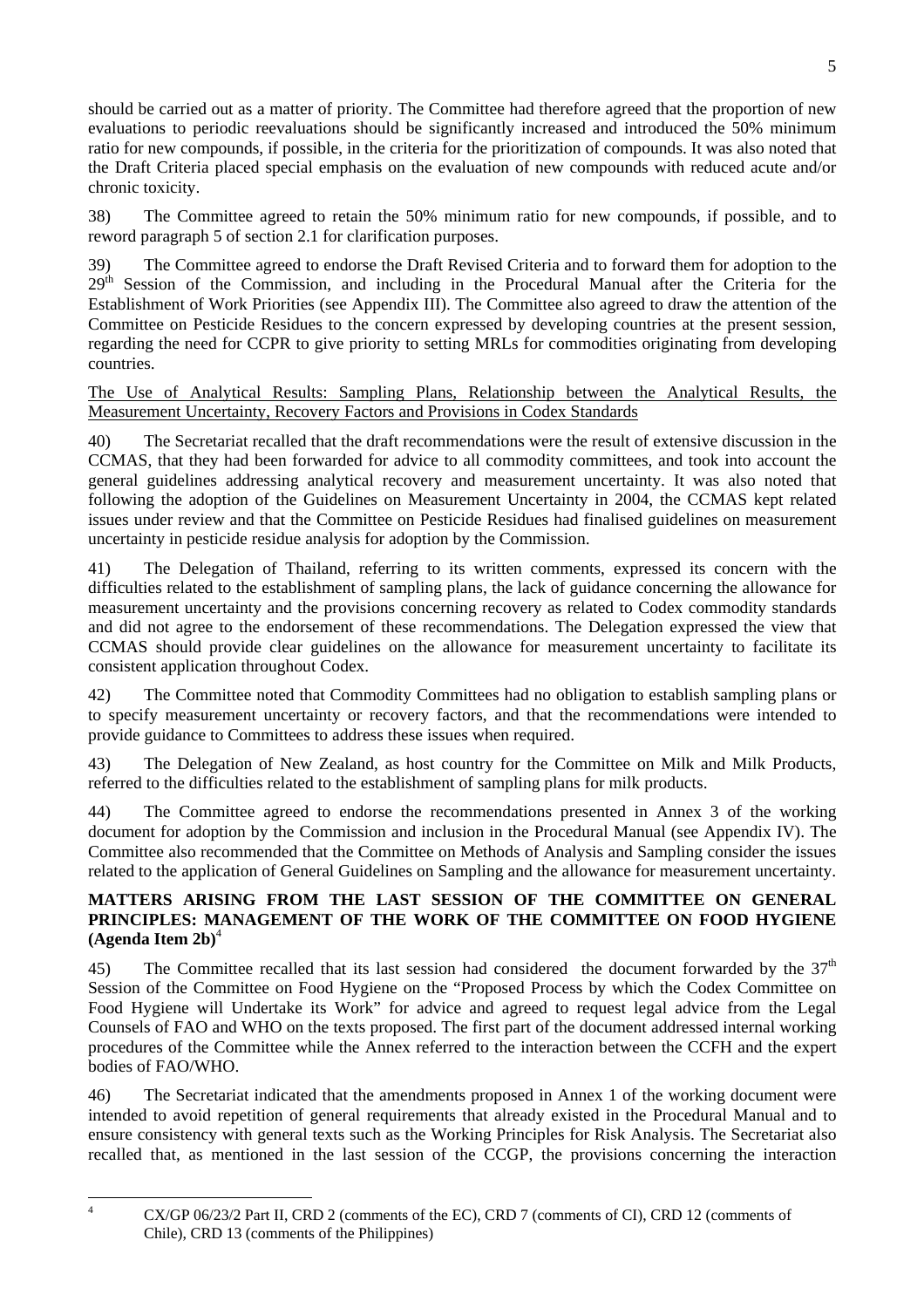between the CCFH and JEMRA might be considered in a document describing the risk analysis policies of the Committee.

47) The Delegation of the United States, referring to the views of the Chairperson of the Committee on Food Hygiene, expressed general concern that the amendments proposed might prevent the Committee from applying improved working procedures, and pointed out that many provisions were specific to the CCFH and had been included to clarify and facilitate its tasks. The Delegation also stressed the need for effective communication and interaction between CCFH and JEMRA, and between CCFH and other Codex Committees as appropriate and noted that this aspect could be addressed in a specific document at a later stage.

48) The Delegation of Austria, speaking on behalf of the Member States of the European Community present at the session, recalled that a global review was currently taking place on the structure and mandate of Codex committees and that the process might lead to operational changes regarding the work of the Committee. The Delegation also supported the amendments proposed by the Secretariat in the working document.

49) In section 4(v), the Delegation of Chile stressed the importance of ensuring adequate geographical balance and representation of developing countries in the working group on priorities.

50) The Delegation of the United States pointed out that the original text proposed to hold the working group on priorities on the day preceding the session in order to facilitate the participation of developing countries. After some discussion, the Committee agreed to retain this provision and noted that the text allowed the CCFH enough flexibility to convene the working group as required.

51) In paragraph 9, the Delegation of the United States proposed to reinsert some of the original text in order to clarify the process and the role of the working group on priorities to prepare proposals for consideration by the plenary session. The Committee agreed to retain paragraph 9 as originally drafted with some minor amendments to reflect that the Committee had the possibility to decide on a case-by-case basis how to prioritise its work at each session and to establish a working group for that purpose.

52) The Committee agreed to delete the provisions in paragraphs 12 to 14 as they were already covered by the general provisions on new work in the Procedural Manual.

53) The Delegation of Belgium pointed out that further clarification would be required as to how scientific advice could be sought from scientific bodies other than JEMRA, such as ICMSF.

# **Annex: Iterative Process between the Codex Committee on Food Hygiene and FAO/WHO for the Conduct of Microbiological Risk Assessment**

54) Several delegations expressed the view that interaction with JEMRA was the responsibility of the Committee and should not be delegated to a Working Group, in application of the Guidelines for Physical Working Groups and the Working Principles for Risk Analysis and therefore supported the amendment proposed in the working document. The Delegation of Japan, sharing the concern expressed by the Delegation of the United States as host country of CCFH, expressed the view that the Committee should be able to delegate its responsibility to a working group, if the modalities of interaction between the Committee and expert bodies had been determined by the Committee and if transparency was ensured in the process.

55) The Committee recommended that the Committee on Food Hygiene consider the development of a document explaining its policies in the application of risk analysis, that might include interaction between the CCFH and JEMRA, for possible inclusion in the Procedural Manual.

56) The Committee agreed to return the document, as amended at the present session and presented in Appendix V, to the Committee on Food Hygiene for further consideration.

57) The Committee noted that there was no impediment for CCFH to start implementing an appropriate process for prioritization of new work proposals as far as such process was consistent with the Codex procedures in place.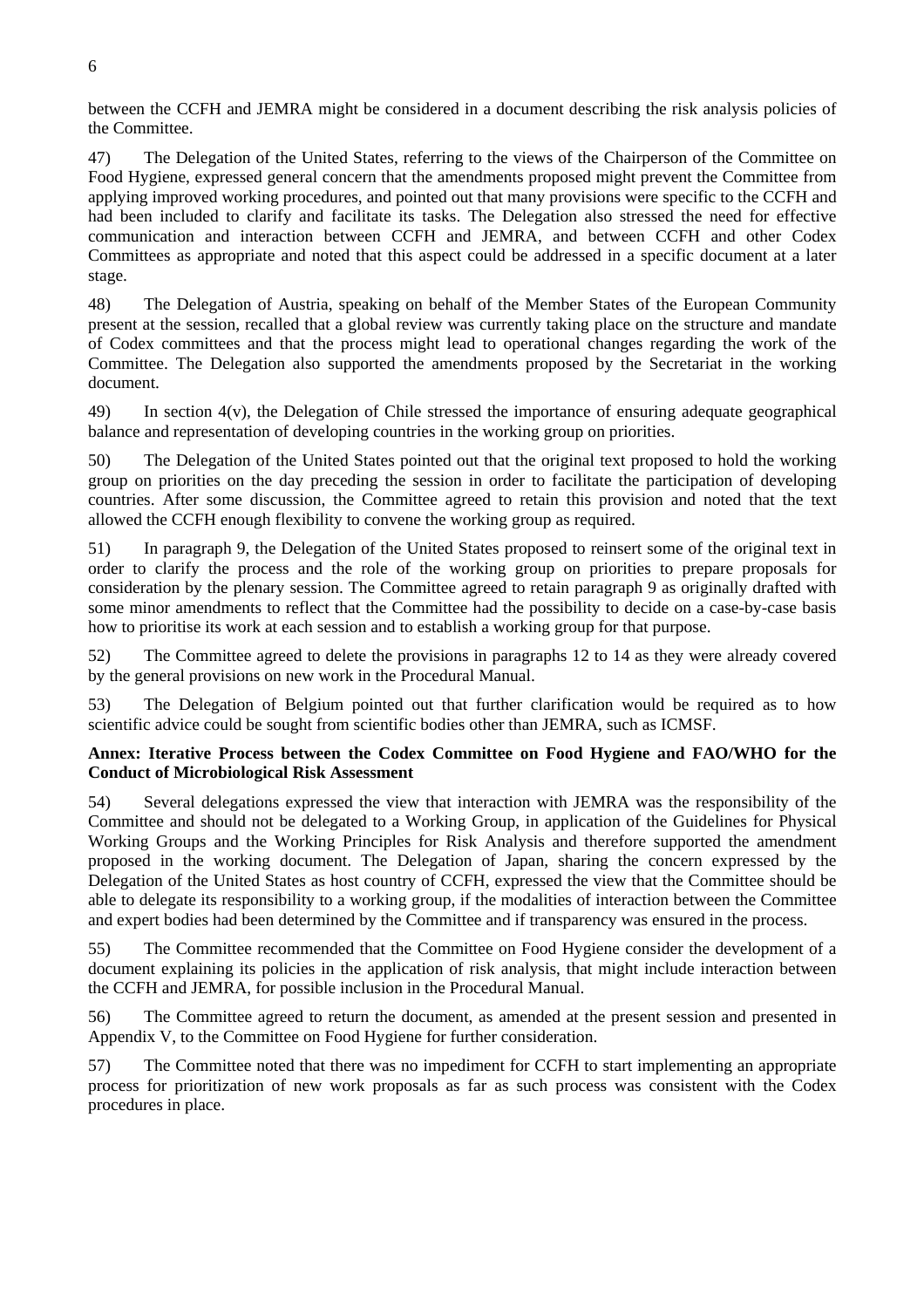# **PROPOSED DRAFT WORKING PRINCIPLES FOR RISK ANALYSIS FOR FOOD SAFETY**   $(A$ genda Item  $3^5$

58) The Committee recalled that its last session had considered the Proposed Draft Working Principles and had not been able to reach consensus on whether to proceed with the document under consideration. The Committee had therefore agreed that a Circular Letter would invite proposals on the objective and scope of a future Codex document on Working Principles for Risk Analysis, as well as the elements that should be included therein, for consideration by a working group chaired by the United States, with Malaysia and Morocco as co-chairs.

59) The Delegation of the United States informed the Committee that the comments received showed a considerable diversity of opinions on the need for the document, as well as its scope and structure, and that a proposed outline and elements had been put forward for consideration by the Committee with the corresponding comments; however it had not been possible to develop the document further.

60) The Committee expressed its appreciation to the co-chairs and to the working group for their considerable work in the consideration of complex issues and discussed how to proceed further.

61) The Delegation of Argentina, supported by other delegations, expressed the view that the main question was whether a document on risk analysis was required and what purpose it would serve for governments. The Delegation proposed to convene a working group between the sessions in order to allow for an open discussion that would address these issues.

62) The Delegation of the EC supported the development of principles for risk analysis, especially in view of the provisions of the SPS Agreement, and noted that the Risk Analysis Manual being developed by FAO and WHO would provide useful guidance to governments, but had no legal status and could not replace Codex guidelines at the international level. This position was supported by several delegations.

63) The Delegation of India pointed out that there was no prospect of reaching consensus in the near future and that several developing countries were opposed to the development of a document on risk analysis. The Delegation noted that governments could use the adopted Working Principles and the FAO/WHO Manual at the national level and therefore proposed to discontinue work on Codex principles intended for governments.

64) The Delegation of China, supported by other delegations, proposed to ask Coordinating Committees their views on the development of principles for risk analysis. The Committee noted that some of these committees had already considered this question and expressed their views in this respect. The Chairperson noted that if all Coordinating Committees had to discuss the issue before it was considered in CCGP, this might significantly delay the process and the Committee recognized that Coordinating Committees always had the opportunity to consider this question if they so wished.

65) The Delegation of Cameroon pointed out that the nature and elements to be included in the  $\frac{d}{dx}$  document to be developed had already been mentioned at the  $22<sup>nd</sup>$  Session of the CCGP and it would be appropriate to continue in this direction rather than changing the nature of the document.

66) The Delegation of New Zealand stressed that sufficient flexibility was needed to address food control situations and regulatory approaches at the national level, which included, in contrast to Codex, enforcement and monitoring components of risk management.

67) The Representative of WTO noted that if a national requirement is not based on an international standard, the member state must justify its measure by a risk assessment that takes into account the risk assessment techniques developed by Codex, OIE and IPPC in accordance with Article 5.1 of the SPS Agreement. OIE and IPPC had developed useful guidance for governments, mainly on how to assess risks to plant and animal health, and similar guidance by Codex could be useful to governments. Such guidance could include reference to the FAO/WHO Risk Analysis Manual, if appropriate.

68) The Representative of WHO referred to the extensive work carried out by FAO and WHO in the area of risk analysis and invited the Committee to develop guidance to government as a matter of priority and demonstrate firm commitment of the Commission to assist governments in addressing significant food safety issues. While referring to the entry into force, in 2007, of the International Health Regulations that would

 5 CX/GP 06/23/2 Part II, CRD 2 (comments of the EC), CRD 3 (comments of Thailand), CRD 5 (comments of CRN), CRD 7 (comments of CI), CRD 9 (comments of Mexico), CRD 12 (comments of Chile), CRD 13 (comments of the Philippines), CRD 14 (proposed Terms of Reference for the Working Group)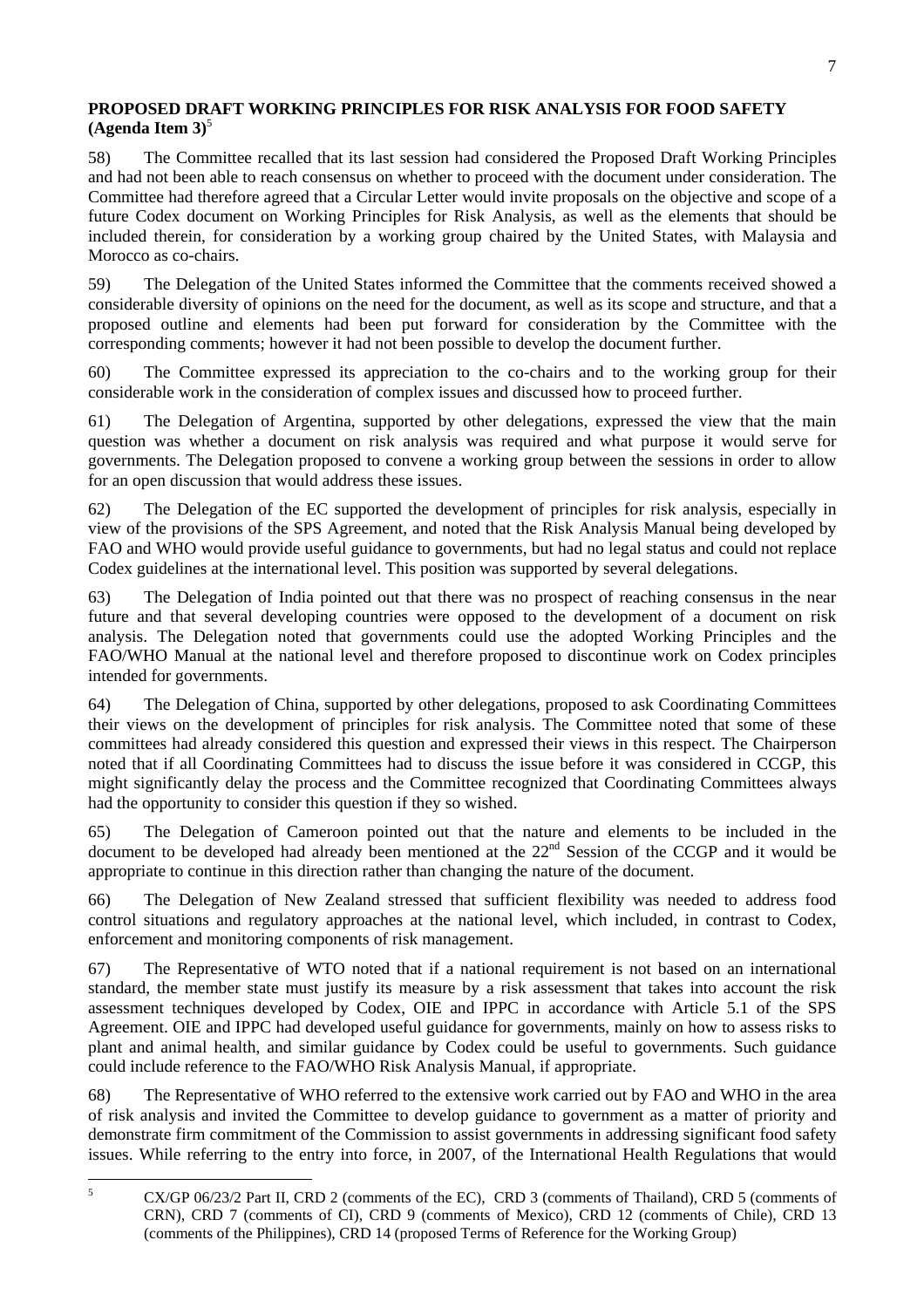cover public health emergencies related to food, the Representative stressed the importance of risk analysis in order to protect consumers' health and encouraged delegates to consider this issue in the perspective of public health.

69) The Representative of FAO stated that the dual objective of the Codex Alimentarius Commission consisted in protecting consumers' health and ensuring fair practices in the food trade. The Representative informed the Committee that the FAO/WHO Manual on Risk Analysis whose draft had been distributed prior to the session took into account the objectives of Codex and would be soon finalized. The Representative indicated that the use of the Manual had already been tested in four countries and that it would be used in further cooperation activities.

70) Several observers also stressed the importance of this work and spoke in favour of its continuation.

71) The Delegation of Cameroon proposed to establish an open working group with the possibility of appointing regional spokespersons.

72) After some discussion, the Committee agreed to convene a physical working group between the sessions, preferably in September or October 2006, and agreed that it would be chaired by Canada with Chile and Norway as co-chairs. The Committee welcomed the offer of the Delegation of the European Community to provide a meeting venue in Brussels with interpretation facilities in English, French and Spanish.

73) The Committee discussed the terms of reference of the working group and recognized that as different views were expressed on the purpose and scope of future work, an open discussion would be necessary in order to clarify all the issues raised in the written comments and the present session.

74) Some delegations expressed the view that the terms of reference should not imply that the working group would develop a document on risk analysis as the outcome of the discussion was not known. Other delegations stressed that the working group should develop concrete proposals for further consideration by the Committee and expressed their concern that the working group might result in a proposal to discontinue work. Some delegations proposed that the working group should clarify the rationale for the development of risk analysis principles intended for governments, identify the needs of members in this respect, define the scope and objectives of a future document, and develop guidance on risk assessment as a priority with the understanding that risk management and risk communication options could be developed for subsequent discussion. Other delegations proposed to develop an outline of the document and to take into account the work carried out by the electronic working group and presented in CX/GP 06/23/3. It was also proposed to take into account the principles or guidelines on risk analysis already developed in the framework of Codex. The Delegation of Costa Rica stressed the need for further analysis and reflection regarding the concept of precaution and stated that technical and economical cooperation for the practical application of these principles by developing countries was essential.

75) After some further discussion, the Committee agreed that the terms of reference of the physical working group would be as follows:

a) To discuss and articulate the rationale for guidance to governments related to the application of risk analysis by governments, based on the discussion of the present session and previous sessions of the CCGP;

b) To describe the output that Codex may require to respond to this rationale; and

c) To draft, for further discussion, some simple and horizontal principles on the implementation of risk analysis by governments.

76) The Committee recalled the request of the Executive Committee to establish a timeline for the completion of work initiated prior to 2004 and agreed that its objective was adoption by the Commission by 2008.

# **Status of the Proposed Draft Working Principles for Risk Analysis for Food Safety**

77) The Committee agreed to return the Proposed Draft Working Principles to Step 2 for further consideration at its next session taking into account the report of a physical working group chaired by Canada, with Chile and Norway as co-Chairs.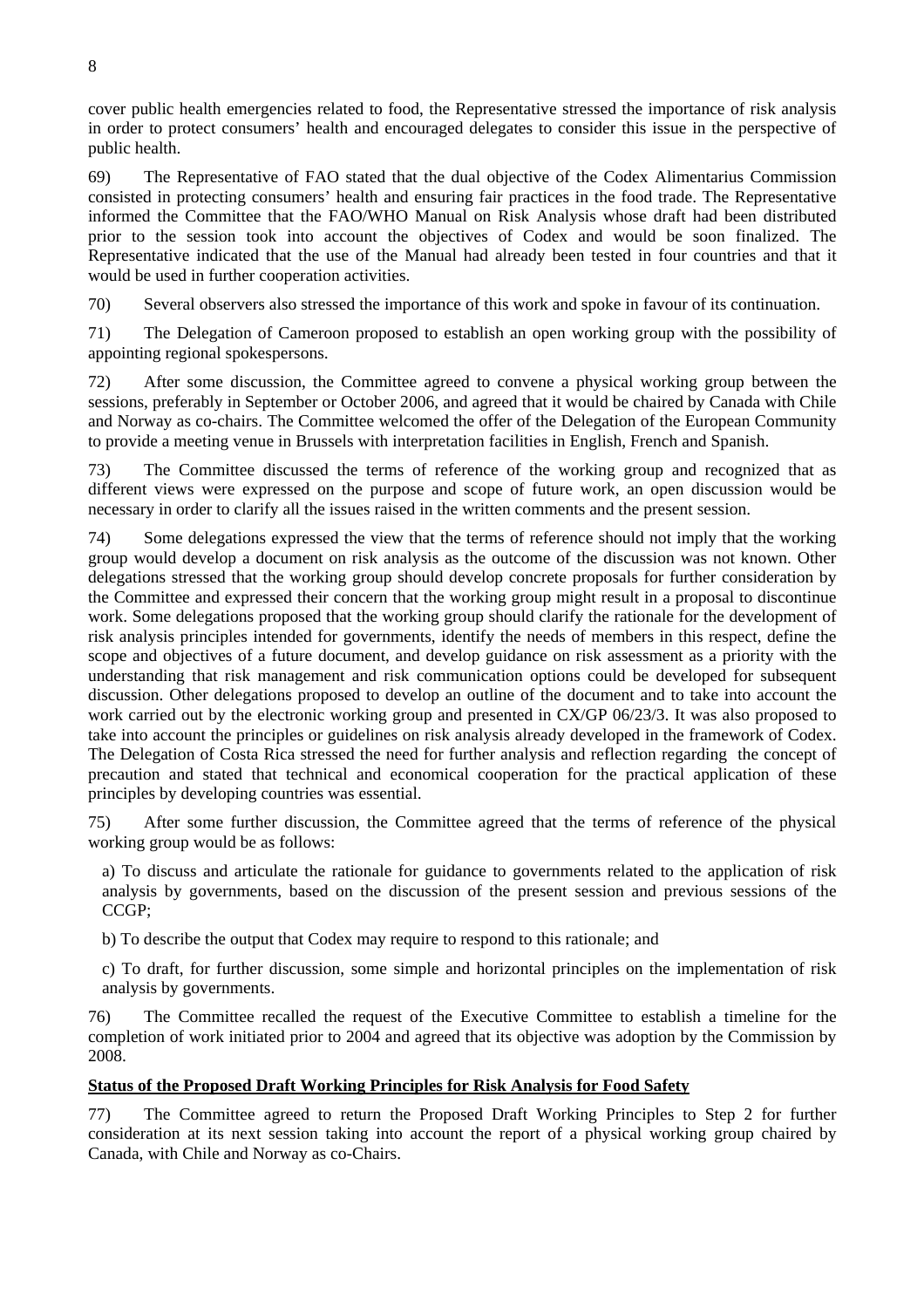# **PROPOSED DRAFT REVISED CODE OF ETHICS FOR INTERNATIONAL TRADE IN FOODS (Agenda item 4)6**

78) At its 22nd Session the Committee discussed questions related to the Code of Ethics and noted that the existence of a Code of Ethics in Codex was not questioned but that there was no consensus on whether the present code should be revised or how it should be revised. The Committee agreed to ask the Committee on Food Import and Export Inspection and Certification Systems (CCFICS) to consider whether it could provide recommendations to address the question of "the subsequent export of food, whether imported or produced domestically, that had been found to be unsafe or unsuitable or otherwise did not meet the safety standards of the exporting country", within its terms of reference, and also consider whether further guidance could be provided to remedy the problems faced by countries with insufficient capacity to conduct import food control. The Committee also agreed to suspend consideration of the Proposed Draft Code of Ethics, currently at steps  $3/4$  until the present session pending the reply from the CCFICS.<sup>7</sup>

79) The 14<sup>th</sup> Session of the CCFICS agreed to establish an electronic Working Group, led by Canada to develop a discussion paper for consideration at its  $15<sup>th</sup>$  Session.<sup>8</sup>

80) At the present session the Committee was invited to consider how to proceed with the work on the Code of Ethics.

81) The Delegation of Australia, as host country to the CCFICS, proposed that the work on the Code of Ethics in the CCGP should be deferred until the next session. This would to allow the CCFICS working group to finish its work and advise the CCFICS. The CCFICS would then discuss at its 15<sup>th</sup> session which parts of the work could be undertaken within the CCFICS and provide an indication as to what other elements of work could be addressed by the CCGP. Many delegations and some observers supported the proposal made by Australia.

82) Several delegations and observers stressed the importance of having a strong and effective Code of Ethics within Codex because it could protect especially developing countries that have a weak import control system from importing sub-standard produce.

83) Some observers were of the opinion that the Code of Ethics should apply to a wider spectrum of international trade of food to achieve better public health protection especially for vulnerable consumers.

84) The Delegation of Costa Rica and one observer were in favour of discontinuing work on the Code of Ethics because in their view Codex work should be based on scientific evidence and not on ethics. It was also unclear to them who would control the observance of the provisions of a Code of Ethics.

85) The Delegation of Zimbabwe, while recognizing the importance of the Code of Ethics for developing countries, recalled that at the last session many developing countries had expressed the view that control was better than trust, and that FAO and WHO should assist countries with developing efficient import control systems.

86) In reply to a question raised by one delegation, the Representative of the World Trade Organization expressed the view that it would be difficult to see how the Codex Code of Ethics could have relevance in terms of the SPS and TBT Agreements and clarified that neither the WTO Secretariat nor the SPS or TBT Committees had the right to provide legal interpretation on the status of a Codex Code of Ethics under WTO agreements including in the case of a trade dispute. The Representative stated that the SPS and TBT Agreements recognised the rights of governments to take necessary measures to control import of goods, but did not prescribe any actions that had effect outside their own territory.

# **Status of the Proposed Draft Revised Code of Ethics for International Trade in Food**

87) The Committee decided to suspend work on the Code of Ethics, currently at Step3/4, until its next session to await the outcome of discussions in CCFICS. The Committee agreed that the current revision work should be completed by 2009.

 $\frac{1}{6}$  CX/GP 06/23/4, CRD 2 (comments of European Community), CRD 7 (comments of Consumers International), CRD 12 (comments of Chile), CRD 13 (comments of the Philippines)

ALINORM 05/28/33A, paras 55-73

<sup>8</sup> ALINORM 06/29/30, paras. 7-9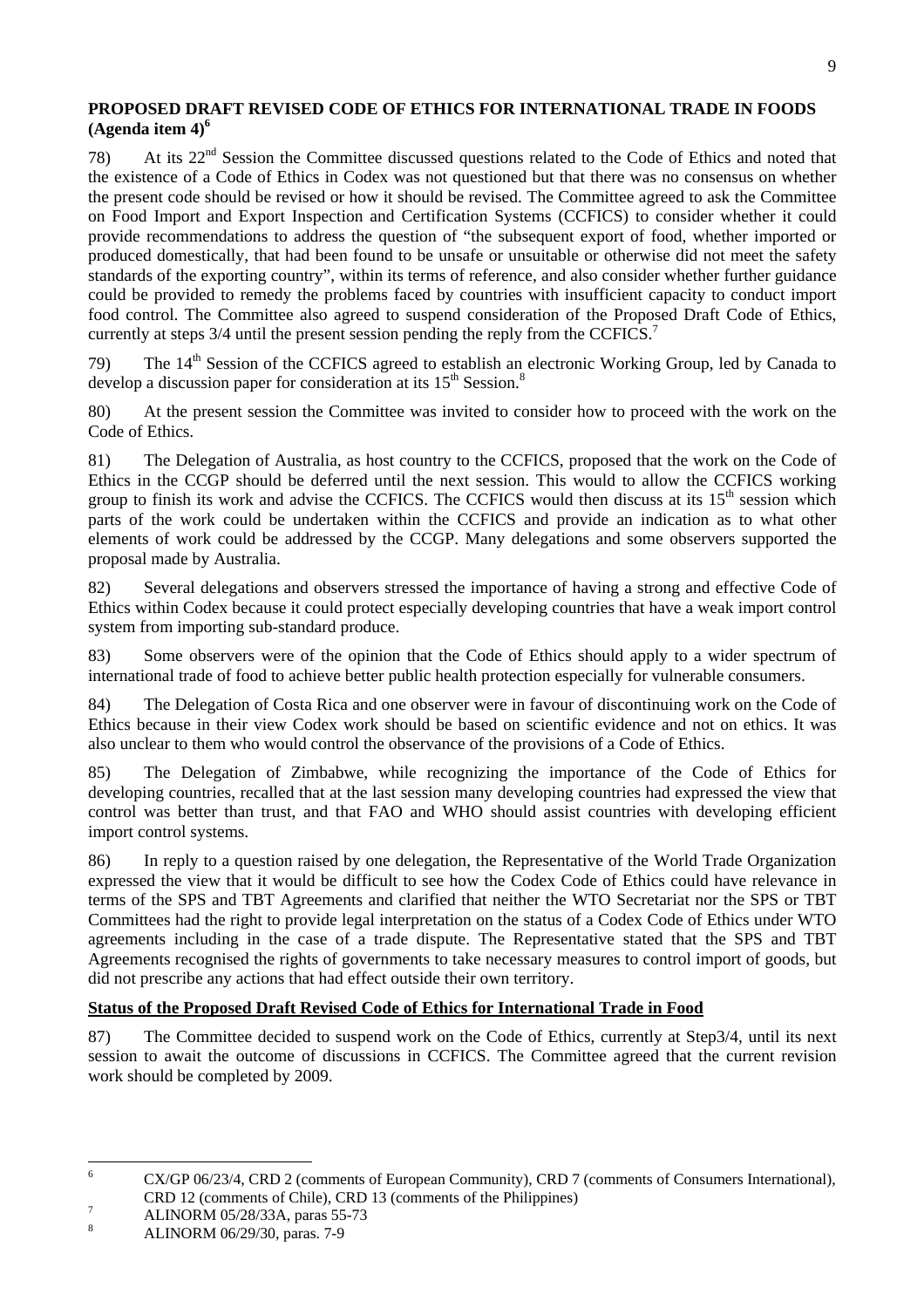# 10

# **PROPOSED AMENDMENTS TO THE RULES OF PROCEDURE (Agenda Item 5)**

# **DURATION OF THE TERM OF OFFICE OF THE MEMBERS OF THE EXECUTIVE COMMITTEE (Agenda Item 5 (a))<sup>9</sup>**

88) The representative of the Legal Counsel of FAO introduced document CX/GP 06/23/5 Part I prepared at the request of the Committee at its  $22<sup>nd</sup>$  Session. He recalled that the item under discussion had been first raised at the  $20<sup>th</sup>$  Session of the Committee in the light of the decision taken in 2003 to hold annual sessions of the Commission, as well as of the pending amendment to the Rules of Procedure to include the Coordinators as members of the Executive Committee, which was adopted by the Commission at its  $28<sup>th</sup>$ Session. The Committee agreed, at its  $21<sup>st</sup>$  Session, to review and harmonize as far as possible the terms of office of the various categories of members of the Executive Committee, with due regard to the need to reconcile a desirable degree of continuity in the tenure of the members with the necessary flexibility to accommodate possible changes in the periodic pattern of regular sessions of the Commission.

89) At its  $22<sup>nd</sup>$  Session, the Committee requested the Secretariat to prepare possible models for the implementation of an option where the term of office would extend to two regular sessions of the Commission, with the possibility of re-election for a second term of the same duration, but with a maximum of four years of tenure. The Commission also agreed that the model concerning the term of office of the Coordinators would be tied to the cycle of meetings of Coordinating Committees, which were usually held every two years and favored a term of office of two years with the possibility of re-appointment for another term.

90) The Committee reviewed the various options prepared by the Legal Offices of FAO and WHO in response to its request and took particular note of the fact that, in the absence of an established uniform pattern of regular sessions of the Commission, any proposed amendments were of a complex nature and their implications needed to be carefully assessed.

91) As regards the particular situation of the Chairperson and the three Vice-Chairpersons, the Committee noted that the current rule did not allow these officers to serve for more than two years in so far as the Commission met annually and that the period of two years might be too short for ensuring continuity in the strategic direction of the Commission. After some discussion, the Committee agreed to a proposal that these officers could be re-elected twice, provided however that this should not result in them serving for more than four years. Accordingly, the Committee agreed to propose an amendment to Rule III, paragraph 1, to the effect that the Chairperson and the Vice-Chairpersons shall be eligible for re-election twice, provided that by the end of their second term of office they have not served for a period of more than two years.

92) As regards the members elected on a geographic basis, the Committee agreed to the second option presented in paragraph 21 of the working document and agreed to propose an amendment to Rule V, paragraph 1, to make these members eligible for re-election if they have not served for more than two years in their current term. After having served two consecutive terms, however, they shall be ineligible to hold such office for the next succeeding term.

93) The Committee considered at some length the various proposals made regarding the Coordinators and noted that, while their term of office was tied to the cycle of meetings of Coordinating Committees, some flexibility was required when considering the duration of their term of office. In addition, the Committee noted that although, in normal circumstances, they should be nominated by the relevant Coordinating Committee, situations could arise where it might not be possible to do so, either because the Coordinating Committees could not be held or could not agree on a nomination.

94) Eventually, the Committee agreed to propose an amendment to Rule IV, paragraph 2, according to which Coordinators shall, in principle, be nominated at each session of the relevant Coordinating Committee established under Rule XI, paragraph (b) (ii), and appointed at the following regular session of the Commission and hold office from the end of this session, and might be reappointed for one further term, provided that the Commission shall make such arrangements as might be necessary in order to ensure continuity in the functions of the Coordinators.

-<br>9

CX/GP 06/23/5 Part I, CRD 2 (comments of the EC), CRD 7 (comments of CI), CRD 8 (comments of Malaysia), CRD 11 (comments of Iran), CRD 12 (comments of Chile), CRD 13 (comments of the Philippines)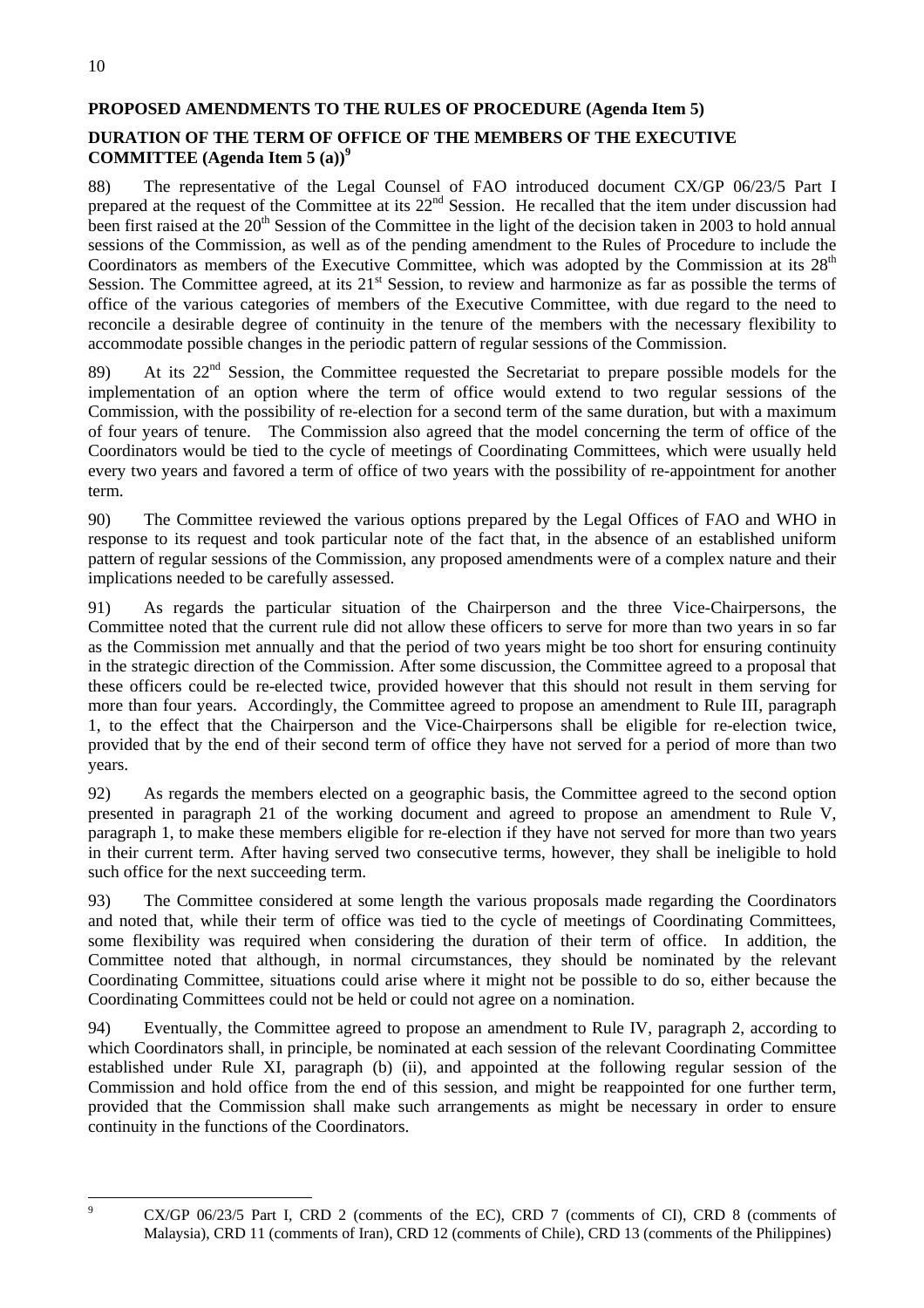95) After the discussions and conclusions above, the Committee was of the view that there was no need to consider options for the staged renewal of the members of the Executive Committee at this time.

# **Status of the Proposed Amendments to the Rules of Procedure**

96) The Committee decided to forward the proposed amendments to the  $29<sup>th</sup>$  Session of the Commission for adoption as agreed by the Committee, with the understanding that the Secretariat would make any consequential adjustments to the Rules of Procedure that might be necessary (see Appendix VI).

# **RESPECTIVE ROLES OF THE REGIONAL COORDINATORS AND THE MEMBERS OF THE EXECUTIVE COMMITTEE ELECTED ON A GEOGRAPHIC BASIS (Agenda Item 5 (b))<sup>10</sup>**

97) The representative of the Legal Counsel of FAO introduced document CX/GP 06/23/5 Part II. He recalled that, at its 20<sup>th</sup> Session, the CCGP endorsed a proposal that a Circular Letter be sent seeking the views of the Members as to the respective roles of the Coordinators and the members elected on a geographic basis in the Executive Committee. The Coordinating Committees expressed a range of views which were referred to the Commission at its 28<sup>th</sup> Session, on the basis of which the Commission recognized that there was a need for clarification of the respective roles of the Coordinators and the members elected on a geographic basis, given the new status of the Coordinators as members of the Executive Committee.

98) In this connection, document CX/GP 06/23/5 Part II recalled that the issue was not entirely new as it had been the subject of past debate within the Committee. In 1992 the Committee had expressed the view that while elected on a geographic basis, the members of the Executive Committee, once elected, were expected to ensure that the general concerns and interests of the region were reflected in the Executive Committee decisions and not to present the views of the countries of their region, and that the Coordinators were better placed to be able to ascertain the views of the countries of their region.

99) In the document, the Legal Offices of FAO and WHO put forward two observations of a legal nature. First, the primary function of the members elected on a geographic basis within the Executive Committee should continue to be to represent the interests of the Commission as a whole, while the Coordinators were expected to represent the interest of the concerned regions or group of countries. Second, the issue was linked to that of the composition of delegations to the Executive Committee. Insofar as except for the Chairperson or Vice-Chairpersons, all other members of the Executive Committee are countries, i.e. Members, not individuals, from a legal point of view there would be no impediment to the delegations including as many individuals as designated by the Member. However, this was obviously subject to such working arrangements intended to facilitate the efficient functioning of the Executive Committee as the Commission may establish.

100) In the ensuing debate, many delegations stated that the roles of the Coordinators and the members elected on a geographic basis should be differentiated. In this regard, the Committee noted a view, consistent with the above, that the members elected on a geographic basis were expected to act within the Executive Committee in the overall interests of the Commission as a whole, while the primary role, if not the obligation, of the Coordinators was to present the opinions of their respective regions on matters under discussion within the Executive Committee. In this connection, the Committee noted a proposal that current arrangements regarding the composition of delegations to meetings of the Executive Committee should continue to apply, but the two advisers to the Members elected on a geographic basis should be nationals of countries other than the Member.

101) The Committee noted that any changes in current arrangements regarding the composition of delegations to meetings of the Executive Committee might not only have implications on the efficiency of the Committee as an executive body, but also could raise logistical problems if such changes resulted in an increased number of individuals participating in its sessions.

102) The Committee noted a range of other views. Some delegations were of the opinion that as the Coordinators had become Members of the Executive Committee, the advisers should assist the Coordinators, rather than the Members elected on a geographic basis, in order better to convey diverse views within a region. The advisors should come from countries belonging to a sub-region other than that of the member. Another delegation expressed the view that that it was for the Member elected on a geographic basis and the Coordinator to decide as to which party should be assisted by the two advisors. Some delegations expressed

 $10\,$ 

<sup>10</sup> CX/GP 06/23/5 Part II, CRD 2 (comments of the European Community), CRD 8 (comments of Malaysia), CRD 12 (comments of Chile)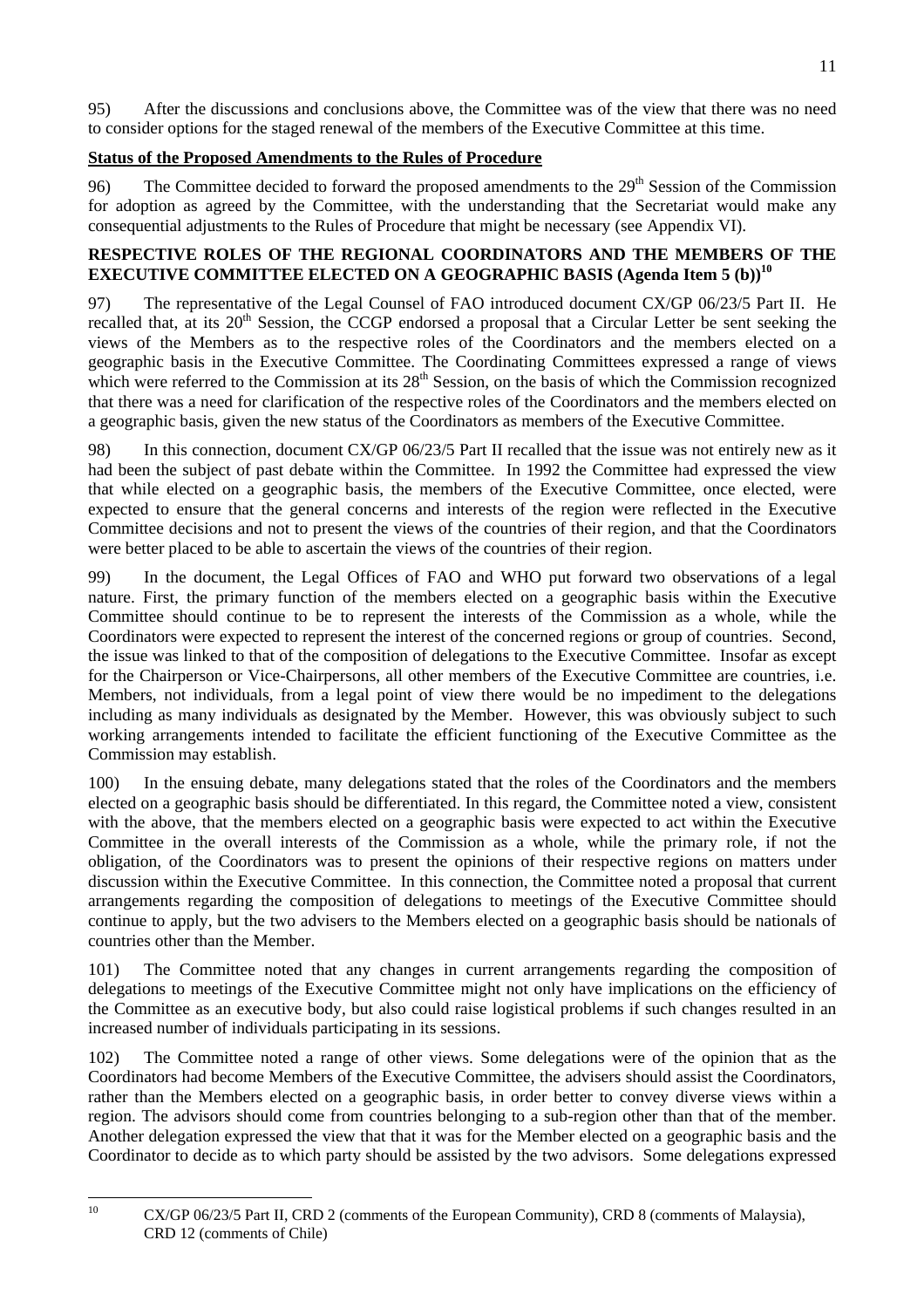the view that, in practical terms, it continued to be difficult to distinguish the status of the Members elected on a geographic basis and the Coordinators. One delegation suggested that the member elected on a geographic basis could act as a co-chair in the meetings of Coordinating Committees.

103) Other delegations referred to financial difficulties associated with the participation of advisers. The Committee noted that currently the FAO/WHO Trust Fund for Enhanced Participation in Codex did not cover attendance to the meetings of the Executive Committee but that in accordance with Rule XIII.3 of the Rules of Procedure, Coordinators and Members elected on a geographic basis could request financial support, for one individual per delegation, to attend the Executive Committee.

104) The Committee noted that while the responsibilities to host and designate the Chairperson of the concerned Coordinating Committee continued in practice to be discharged by the Coordinators, they were nevertheless deleted from the Rules of Procedure, when the Coordinators ceased to be individuals to become Members. The Committee therefore agreed to request the Secretariat to prepare an amendment to the Rules of Procedure clarifying these responsibilities of the Coordinator, for consideration at its next session.

105) In addition, the Committee agreed to re-examine the item of the respective roles of the Coordinators and the members of the Executive Committee elected on a geographic basis, at its forthcoming session. Meanwhile, the Committee invited delegations to continue to examine the issue, including as appropriate in the framework of the Coordinating Committees, so that a consensus position on the matter could be reached at its forthcoming session.

# **PROPOSED DRAFT AMENDMENTS TO THE PROCEDURES FOR ELABORATION OF CODEX STANDARDS AND RELATED TEXTS (Agenda Item 6(a))**<sup>11</sup>

106) Following a decision taken at the 22<sup>nd</sup> Session of the Committee, the Delegation of India presented a discussion paper providing the objectives and rationale for proposed changes to the Elaboration Procedure concerning the following items: (i) Reference to decisions taken by consensus in the Elaboration Procedure, including a definition of that term; (ii) Elaboration of provisions on how to take into account the situation of developing countries within the Critical Review; (iii) Scope of the Critical Review including the basis of the decision to entrust work to a Committee other than the one to which it had originally been entrusted.

107) Several delegations supported the proposals of India in general while many delegations stated that the proposals made by India provided a basis for further discussion but that more time for reflection and discussion was needed. Several comments were made by other delegations to the different items proposed.

108) Concerning item (i) many delegations supported the approach suggested by India and stated that the definition of consensus was important. Others made reference to the decision at the  $21<sup>st</sup>$  Session of the Committee that no new work should be undertaken on a definition of "consensus", until more experience had been gained in the application of the *Measures to Facilitate Consensus*. 12 They were of the opinion that this decision was still valid and more time was needed before revisiting the issue.

109) Concerning item (ii) several delegations were of the opinion that the need to take into account the situation of developing countries was already addressed in the provisions concerning the Critical Review.

110) Several delegations expressed the view that the proposed inclusion of an additional obligation for the Committee or member proposing new work to address the cultural and traditional practices of developing countries was not appropriate. They considered that these issues could be better addressed in bilateral trade negotiations between importers and exporters.

111) Concerning the proposed inclusion of the obligation to address the economic impact on developing countries it was mentioned that this might put an unreasonably high burden on the party proposing a new standard as this information might not be readily available.

112) Concerning item (iii) responding to the proposal to eliminate the Critical Review at Step 8 of the Elaboration Procedure, several delegations stressed that the role of the Executive Committee in managing the standard setting process should not be weakened in any way, given that its strategic management function had only recently been strengthened. Concerning the proposal to add an obligation for the Executive Committee to consult the Committee previously entrusted with a task before proposing that it be undertaken

 $11$ 11 CX/GP 06/23/6 Part-I, CRD 2 (comment of EC), CRD 3 (comments of Thailand), CRD 7 (comments of CI), CRD 8 (comments of Malaysia), CRD 11 (comments of Iran), CRD 12 (comments of Chile) 12 ALINORM 05/28/33, para. 10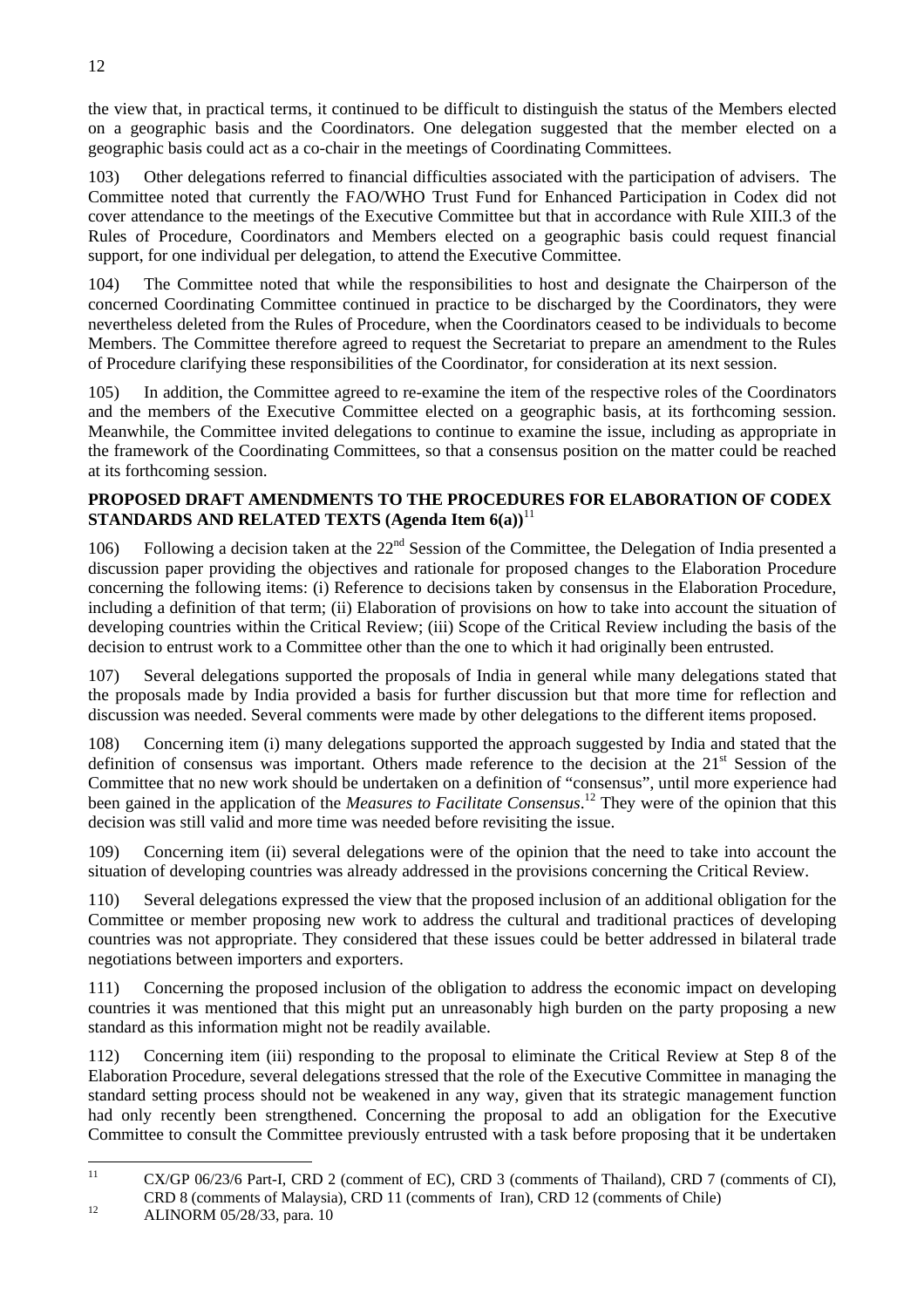by a different Committee, the Committee noted that this might be difficult and time consuming in case of Committees working only by Correspondence or meeting at a longer interval.

113) The Delegation of the Republic of Korea, speaking as Coordinator of Asia, supported further discussion of this matter at the next session of the Committee and proposed that the item be placed high in the provisional agenda. The Secretariat clarified that in drawing up the provisional agenda for the next session priority had to be given to the items which the Commission had already approved as new work.

114) The Committee thanked India for the preparation of the discussion paper. However the Committee considered that it was yet premature to request approval of the Commission to initiate new work on these subjects. The Committee agreed that the discussion of the issue be continued at its next session.

# **REVIEW OF THE PROCEDURES FOR THE ELABORATION OF CODEX STANDARDS AND RELATED TEXTS (Agenda Item 6b)**<sup>13</sup>

115) The Committee recalled that the  $28<sup>th</sup>$  Session of the Commission had agreed that, following the abolition of the Acceptance Procedure, the CCGP should undertake the review of the three last sections in Elaboration Procedures, on the basis of a document to be prepared by the Secretariat.

## **Guide to the Consideration of Standards at Step 8 of the Procedure of the Elaboration of Codex Standards including Consideration of any Statement Relating to Economic Impact**

116) The Secretariat indicated that several provisions of a general nature in the *Guide* were adequately covered in other sections of the Procedural Manual, especially the Elaboration Procedures, and therefore proposed to delete the Guide and to transfer its main provisions to other relevant sections of the Manual; alternative proposals for amendment to the *Guide* were also presented in the working document.

117) The Committee agreed to delete the current *Guide* and to transfer its relevant provisions to other sections of the Procedural Manual, as follows.

118) The Committee agreed to insert a statement concerning economic impact in the section on Step 8 in the Uniform Procedure for the Elaboration of Codex Standards and Related Texts, as a similar statement already existed in the section on Step 5.

119) The Delegation of Chile expressed the view that in the future, some clarification should be provided as to the parameters to be used to assess the economic impact of standards, including consideration of the impact caused by the lack of a standard for a specific commodity.

120) The Committee agreed to harmonize the provisions concerning Step 5, Step 5 (accelerated) and Step 8 regarding the outcome of the Critical Review, and the provisions concerning Step 5 (Accelerated) and Step 8 regarding regional standards.

121) The Committee agreed to insert additional clarification on the submission of Circular Letters requesting comments at Step 8 in the Guidelines on the Conduct of Meetings of Codex Committee and *Ad hoc* Intergovernmental Task Forces.

# **Guide to the Procedure for the Revision and Amendment of Codex Standards**

122) The Committee agreed to correct an editorial error in paragraph 3 in order to provide the correct reference to the Introduction to the Elaboration Procedure.

# **Arrangements for the Amendment of Codex Standards Elaborated by Codex Committees which have Adjourned** *sine die*

123) The Secretariat indicated that some amendments were proposed to the *Guide to the Procedure for the Revision and Amendment of Codex Standards* as well as the *Arrangements for the Amendment of Codex Standards Elaborated by Codex Committees which have Adjourned sine die* but drew the attention of the Committee to the possibility of merging these two sections into a single document which would address the amendment and revision of Codex standards elaborated by all subsidiary bodies, whether active or adjourned, in a more systematic manner.

 $13$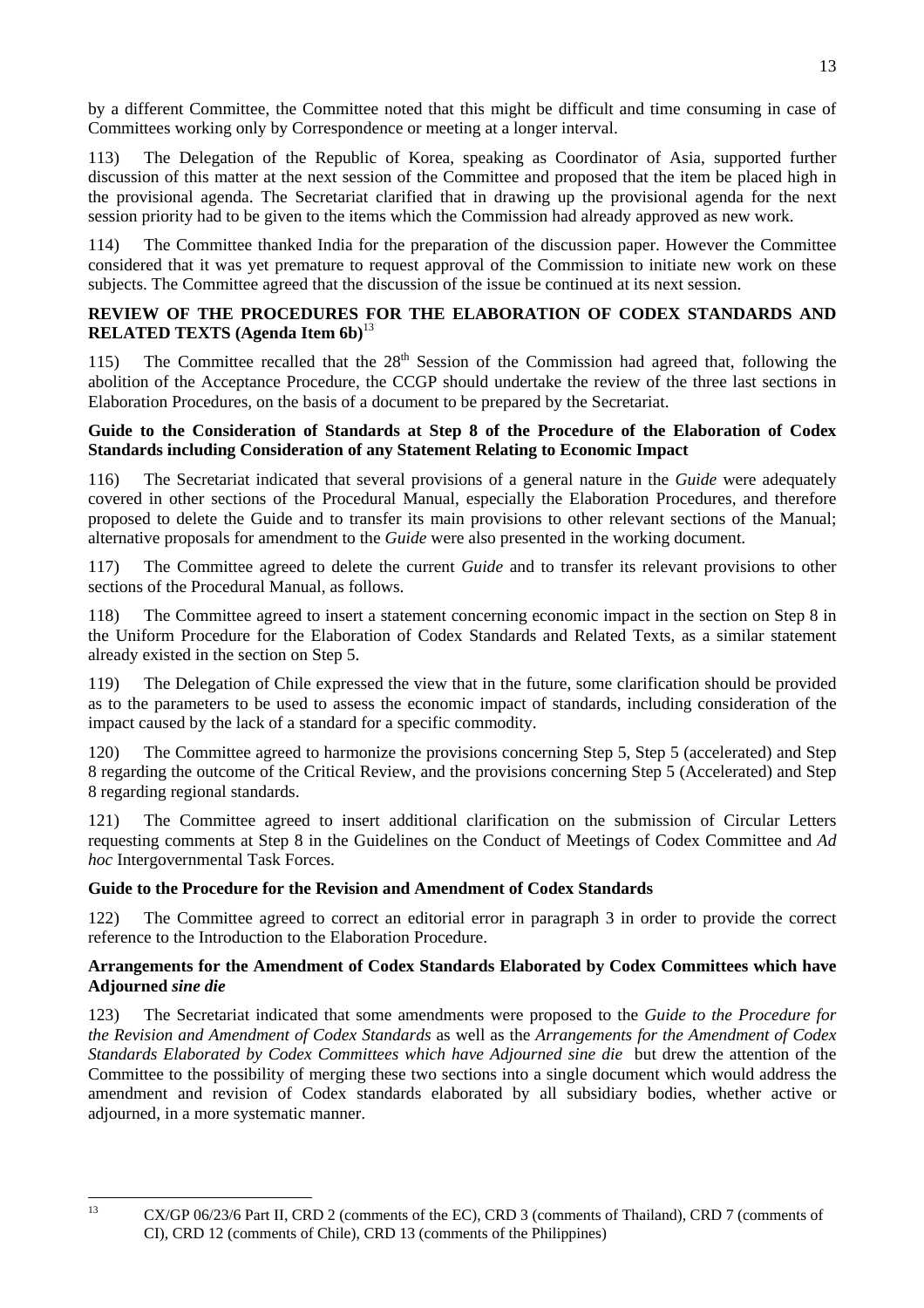124) The Committee supported this approach and agreed that the Secretariat would prepare a draft of this combined document for consideration by the next session. The Committee noted some proposals for amendment and agreed that they would be taken into account in the revision of the documents, as follows.

125) Several delegations suggested that the terms "revision" and "amendment" be clarified in the new proposal.

126) The Delegation of Malaysia proposed to amend paragraph 1 bis) of the *Guide* to reflect that the proposals for amendment were subject to the approval of the Commission.

127) As regards the *Arrangements for the Amendment of Codex Standards*, the Delegation of the United States pointed out that changes in scientific evidence were the most important reason for the revision or amendment of a standard and therefore proposed to insert an amended paragraph g) as the first entry on the list. In paragraph 3 a), the Delegation of Malaysia proposed to reflect that changes could be proposed "at the request of members".

128) The Committee agreed that the request from the Committee on Fresh Fruits and Vegetables and the Commission as to how to address minor amendments to Codex Standards would be addressed during the revision of these two documents at the next session of the Committee.

# **Status of the Revision of the Procedures for the Elaboration of Codex Standards and Related Texts**

129) The Committee agreed to forward the proposed amendments mentioned above to the  $29<sup>th</sup>$  Session of the Codex Alimentarius Commission for adoption (see Appendix VII).

# **REVIEW OF THE GENERAL PRINCIPLES OF THE CODEX ALIMENTARIUS (Agenda Item 7)** $^{14}$

130) The Committee recalled that the  $28<sup>th</sup>$  Session of the Commission had abolished the Acceptance Procedure. This resulted also in the deletion of paragraph 4 of the section on *Codex Alimentarius: not a Substitute for, or Alternative to, Referring to National Legislation* of the *Guidelines for the Acceptance Procedure for Codex Standards*. At the Commission session, the Delegation of Australia expressed the view that this paragraph contained important principles of the Codex Alimentarius and provided guidance to member countries on how to implement or give regard to Codex standards in developing national regulations. The Commission agreed to request the Committee on General Principles to review the *General Principles of the Codex Alimentarius* to consider how the concepts reflected in the deleted sections could be integrated, taking into account the written comments made by Australia and other members.<sup>15</sup>

131) One observer stated that even though the Acceptance Procedure had been deleted Codex still needed to develop means to monitor the use of Codex Standards at the national level to assess how Codex Committees achieve their mandate.

132) The Committee reviewed each section of the General Principles and agreed to all the changes proposed in the working document for the four existing sections of the General Principles.

133) One observer mentioned that the words "to facilitate international trade" at the end of the section "Purpose of the Codex Alimentarius" should reflect the dual mandate of Codex and should be replaced with the phrase "protecting the health of consumers and ensuring fair practices in the food trade". The Committee did not agree to this proposal, noting that making a substantive change was outside the mandate given to the Committee by the Commission.

134) The Committee agreed to insert as the new first paragraph under the section "Nature of Codex Standards", the text to reflect the concepts in the deleted paragraph 4 from the Acceptance Procedure as follows: "Codex standards and related texts are not a substitute for, or alternative to national legislation. Every country's laws and administrative procedures contain provisions which it is essential to comply with."

135) The Delegations of Argentina and Chile were of the opinion that it would be more logical to include this text in the first section of the General Principles.

 $14$ CX/GP 06/23/7, CRD 2 (comments of the EC), CRD 3 (Thailand), CRD 7 (comments of CI), CRD 8 (comments of Malaysia), CRD 12 (comments of Chile), CRD 13 (comments of the Philippines) 15 ALINORM 05/28/41, para. 34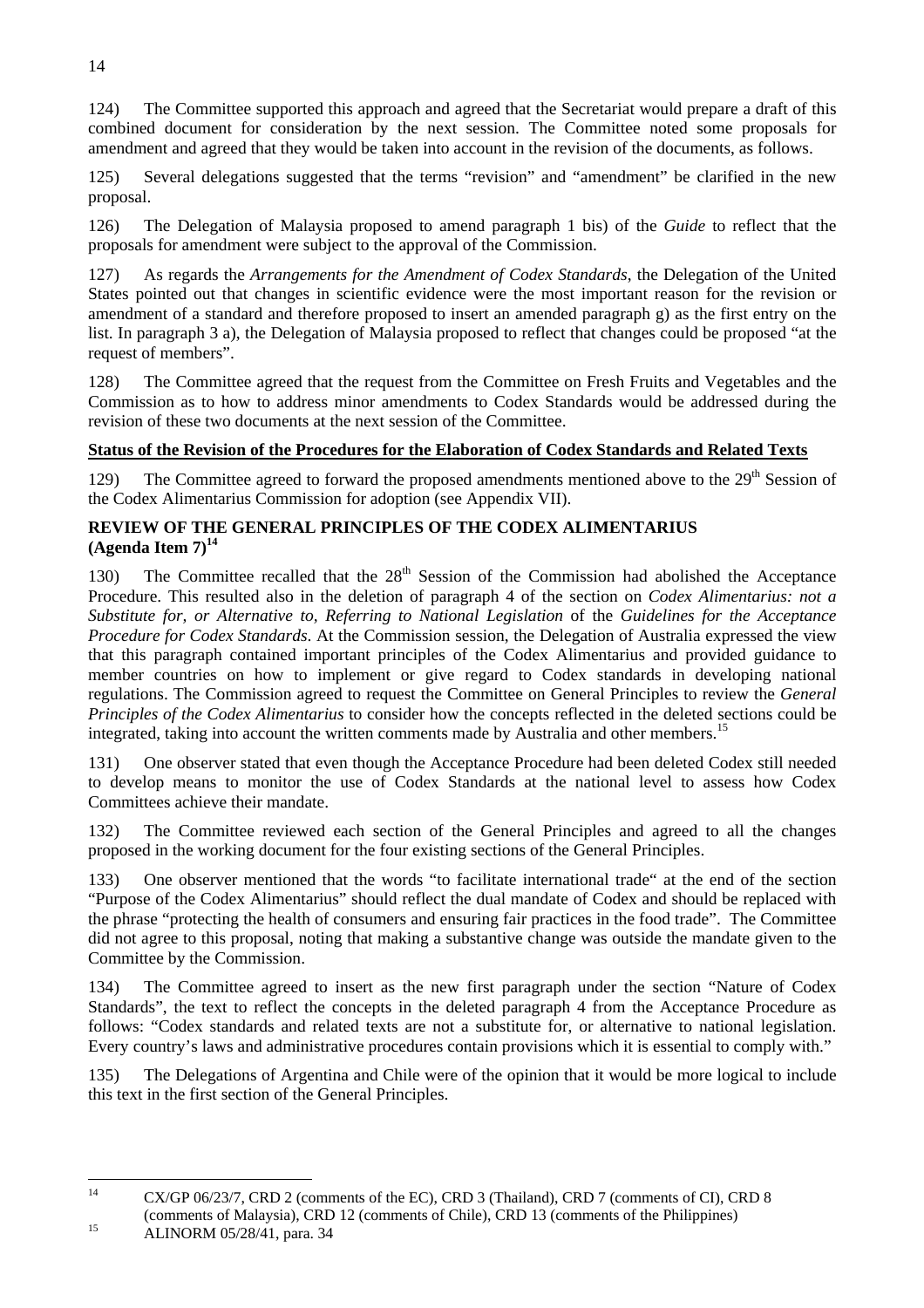# **Status of the Amendment to the General Principles of the Codex Alimentarius**

136) The Committee decided to forward the proposed amendment to the General Principles to the 29<sup>th</sup> Session of the Commission for adoption. (See Appendix VIII).

# **CONSIDERATION OF THE TERM INTERIM AS RELATES TO THE ADOPTION OF CODEX STANDARDS AND RELATED TEXTS (Item 8)16**

137) The Committee considered this item on the basis of document CX/GP 06/23/8. The document recalled that, at its 27<sup>th</sup> Session, the Commission decided to request the CCGP to clarify the interpretation of the "*adoption on an interim basis*" and noted again, at its 28<sup>th</sup> Session, that the CCGP would examine the matter. The document included a detailed overview of the context in which the issue was raised, notably in the Committee on Pesticide Residues in connection with proposals to adopt interim maximum residue levels for some compounds, and in the context of the Committee on Residues of Veterinary Drugs in Foods. The document provided also background information on past discussions of the matter at the Commission.

138) The representative of the Legal Counsel of FAO indicated that it was recognized that there could be exceptional situations where recourse to interim standards was justified. However, any standards Codex adopts were required to be science-based and rely on international risk assessment procedures recognized by the Commission. He also mentioned that the Procedural Manual did not make provision for interim standards and that, in the event that the Codex Commission should adopt interim standards, it should take a very prudent and restrictive approach to such solution. In any case, any interim standards should be established for a pre-defined period of time, at the end of which they should cease to produce any effects.

139) The representative of WHO expressed the view that interim standards might be required and that, in such case, they should be subject to strict conditions, as follows: (a) they should only be considered in exceptional situations when public health reasons require timely action and such timeliness cannot be met through standard procedures; (b) have to be based on international risk assessments and (c) must define the time frame. If, at the end of that time frame, the temporary measure is not replaced the standard would expire.

140) Several delegations expressed their concerns with the notion of interim standards, as it could be understood that they were based on insufficient data and that the international risk assessment had not been completed, and therefore supported the conclusion that the Commission, as a rule, should not establish interim standards. Some delegations also highlighted the negative implications some standards might have for developing countries and stressed that any urgent food safety issues would be preferably addressed by an acceleration in the standard setting process, using options currently available in the Elaboration Procedure.

141) Several delegations noted the importance of expediting standards development within Codex, using existing rules.

142) The Delegation of Costa Rica considered that in this matter consistency should be ensured with the result of the 38<sup>th</sup> Session of the CCPR and at the same time pointed out that term interim had to be defined and made a proposal in this respect. Finally the Delegation referred to the necessity of resolving the legal questions and the timeframe in relation to this type of standards.

143) Some delegations supported the adoption of interim standards in specific cases to address urgent food safety issues if a clear justification was provided, and proposed that the deadline for the validity of such standards might be extended if required.

144) The Committee noted that the last session of the Committee on Pesticide Residues had agreed to discontinue the Pilot Project for Estimation of National MRLs as Interim Codex MRLs for Safer Replacement Pesticides that had resulted in the adoption of interim MRLs for three pesticides at the 28<sup>th</sup> Session of the Commission, that the data for these MRLs had been evaluated by JMPR and the MRLs had been advanced through the current Procedure. The Committee on Pesticide Residues had also agreed not to develop further a new procedure whereby Proposed Draft MRLs proposed by JMPR would be forwarded to Step 5/8 as interim MRLs, but had agreed that they would be advanced to Step 5/8 as final MRLs if no intake concerns had been identified by JMPR.

 $16$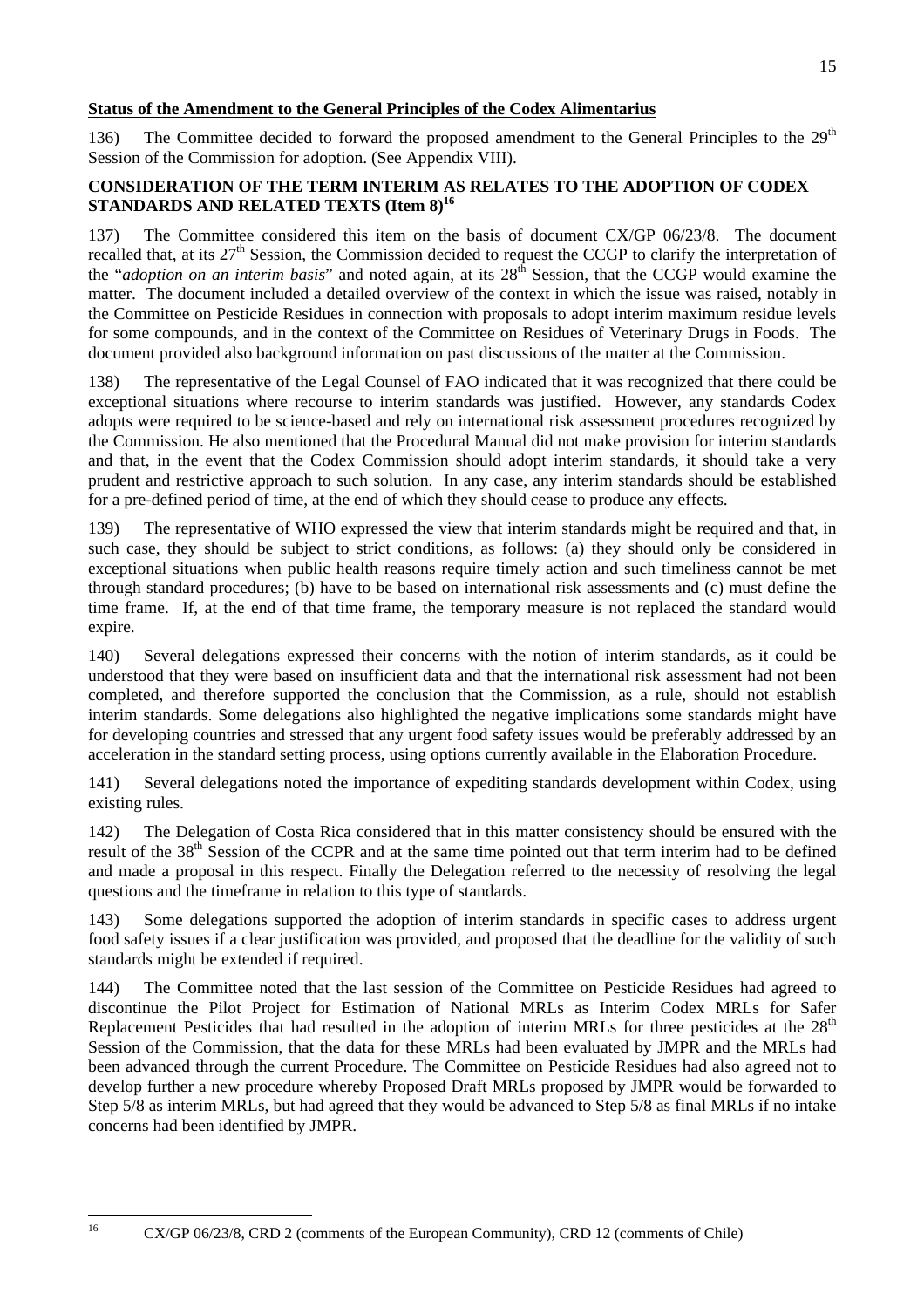145) The Delegation of the United States clarified that the interim MRLs developed by CCPR and adopted by the Commission were based on scientific risk assessment including an evaluation according to JMPR procedures.

146) The Representative of WTO recalled that under Article 5.1 of the SPS Agreement, governments must base their measures on risk assessment, or under its Article 5.7, may adopt a provisional measure if relevant scientific evidence is insufficient. Taking into account Article 3.2 of the SPS Agreement, the use of a Codex standard that was not based on an appropriate risk assessment could put governments in contradiction with their SPS obligations.

147) The Committee noted that according to paragraph 10 of the Working Principles for Risk Analysis for Application in the Framework of the Codex Alimentarius, when there is evidence that a risk to human health exists, but scientific data are insufficient or incomplete, the Codex Alimentarius Commission should not proceed to elaborate a standard but should consider elaborating a related text, such as a code of practice, provided that such a text would be supported by the available scientific evidence.

148) The Committee endorsed the suggested course of action set out in paragraph 42 of the document CX/GP 06/23/8 and recommended its approval by the Commission, as follows:

- The Commission should not adopt any food safety standards at Step 8, whether they are called temporary or interim, that are not substantiated by the scientific advice of expert bodies and consultations recognized by the Commission, in accordance with the Working Principles for Risk Analysis for Application in the Framework of the Codex Alimentarius.
- Where draft standards are based on international risk assessments as mentioned above, the Commission might still wish to adopt them and at the same time commit itself to revisiting the matter in the near future; in this case, the Commission should generally refrain from using the term "interim" or "temporary", which could introduce ambiguity as to their status, including from a legal standpoint.
- The Commission should be very cautious in adopting standards having a limited lifetime; should the Commission choose to do so, then the time period for "automatic" expiration must be clearly defined, since all standards adopted by the Commission would be presumed to remain in force until they are revoked or replaced by new or revised standards adopted by the Commission.

# **PROPOSED NEW DEFINITIONS OF RISK ANALYSIS TEMS RELATED TO FOOD SAFETY (Agenda Item 9)**<sup>17</sup>

149) The Committee recalled that its last session had considered the information provided by the Committee on Meat Hygiene concerning risk analysis definitions, and the proposals for definition of "process criterion" and "risk based" included in the Draft Code of Hygienic Practice for Meat, subsequently adopted by the Commission. The Committee had welcomed the proposal of New Zealand to prepare a discussion paper providing the background to these definitions and clarify how they might be considered for general use in the framework of Codex.

150) The Delegation of New Zealand pointed out that the term "risk based" was not used adequately and consistently throughout Codex and that there was no clear understanding of the conditions related to the establishment of "risk based" standards. The document recalled that Codex standards were based on scientific evidence and were aimed at eliminating or reducing exposure to hazards, but were not linked to actual human health outcomes, whereas "risk based" standards should be formulated on current knowledge on risks and aimed at achieving an established level of human health protection.

151) The Delegation noted that as risk based standards were outcome driven, they could allow flexibility in the process, and that this approach was applied at the national level in New Zealand. Taking into account that the elaboration of such standards required a systematic risk management process, the Delegation highlighted the relevance of the risk management framework and structured approach, as recommended by FAO/WHO and the Working Principles for Risk Analysis, especially as regards microbiological risk management. The Delegation noted that although it might be premature to consider a definition at this stage, the paper provided a starting point for the definitions of "risk based" and "risk management framework" that might be further considered by the Committee.

 $\overline{a}$ 

 $17$  CX/GP 06/23/9, CRD 2 (comments of the EC), CRD 7 (comments of CI), CRD 12 (comments of Chile)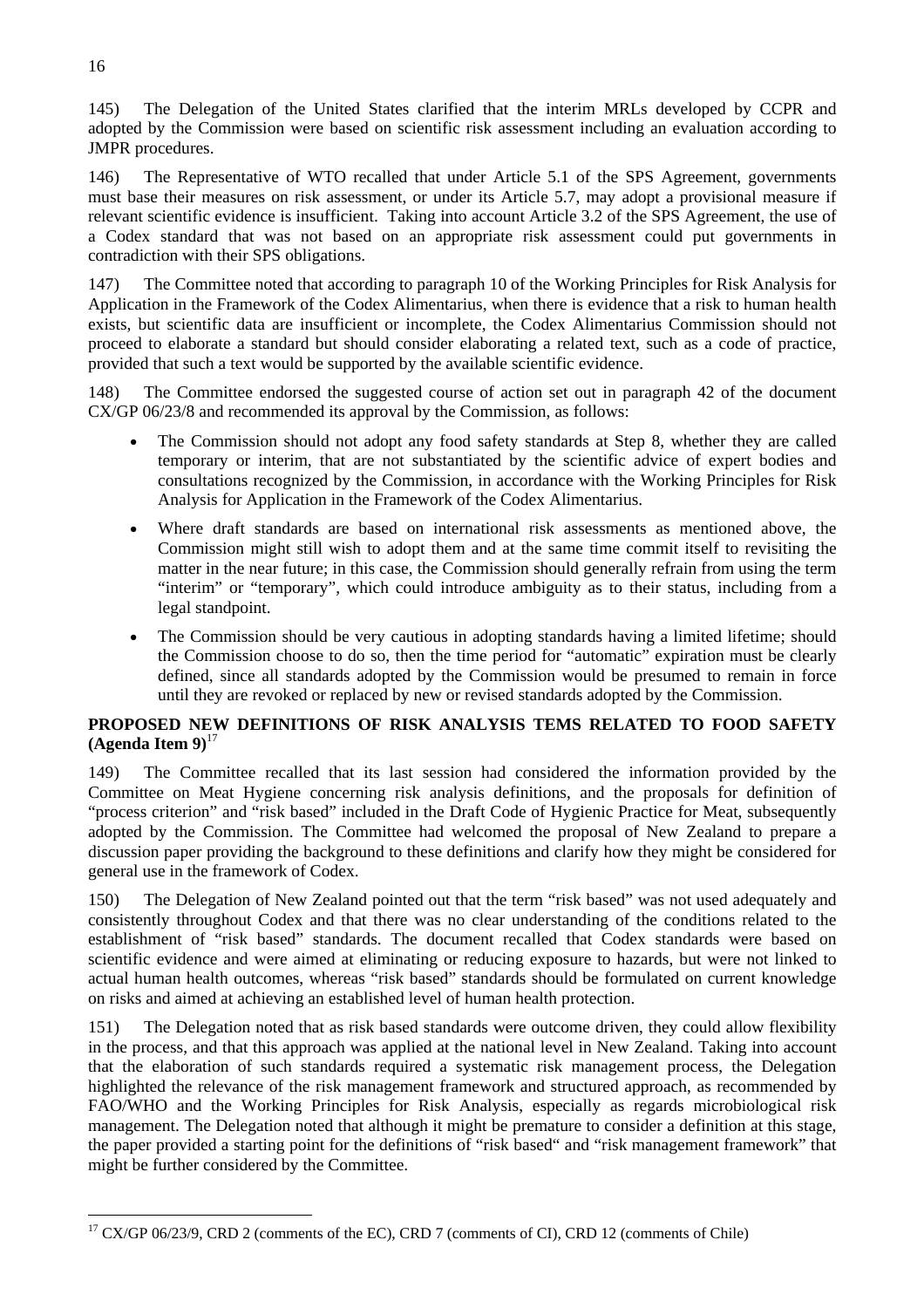152) Some delegations noted that the initial purpose of the document, as agreed at the last session, was to consider definitions of "risk based" and "science based", however only the questions related to "risk based" standards were addressed in the discussion paper, and further consideration might be given to the term "science based". Several delegations expressed their interest in the new concepts formulated in the paper and noted that these would require careful consideration before the Committee could undertake new work in this area.

153) Some delegations expressed the view that the application of the risk management framework to develop risk based standards should not detract from the application of risk analysis as currently understood in Codex, and especially the need for a thorough risk assessment as the basis for risk management decisions. Other delegations pointed out that the approach highlighted in the document was mainly applicable to microbiological risk management.

154) Some delegations stressed the need to take into account the possible consequences at the level of WTO, of a categorization of Codex standards.

155) The Representative of WTO noted that confusion between the various terms used in the framework of risk analysis should be avoided and welcomed further discussion on the issues raised in the working document, in order to provide useful guidance to governments, and also noted that the application of risk analysis at the national level might differ according to the circumstances of the countries concerned.

156) The Representative of WHO pointed out that confusion still existed on the terms "science based" and "risk based" and supported further discussion of the proposals of New Zealand to consider these issues, and highlighted that there were significant differences in the risk analysis procedures followed for microbiological hazards, as compared to chemical hazards.

157) Some delegations pointed out that in view of the complexity of the subject, it would be useful to illustrate the background and application of "risk based" standards and to strengthen the aspects related to concrete application of the concept by governments. The Delegation of the United Kingdom, referring to its experience in this area, noted the importance of preliminary risk management activities in the development of risk based standards and agreed to collaborate with New Zealand in the development of the paper, which would include examples.

158) One delegation stressed the importance of further considering the definitions of risk assessment, risk analysis, and risk management as included in the Procedural Manual. Another delegation recommended that relevant activities and definitions by FAO and WHO expert consultations should be taken into account.

159) The Committee expressed its appreciation to the Delegation of New Zealand for this document that addressed complex issues through new concepts, and agreed that the question of risk based standards should be considered at the next session of the Committee.

160) The Delegation of New Zealand, supported by other delegations, suggested that the working group on the risk analysis principles might consider these issues as they were closely related. Some delegations however proposed to keep this issue separate as the terms of reference of the working group concerned only the development of principles for risk analysis.

161) The Committee agreed that the delegations that would participate in the working group could also hold informal consultations on the question of "risk based" standards, possibly in the form of a workshop in conjunction with the proposed working group meeting.

162) The Committee agreed that the Delegation of New Zealand would revise the discussion paper for further consideration at the next session and that, if possible, it would be made available to the participants in the working group on risk analysis.

# **CONSIDERATION OF THE STRUCTURE AND PRESENTATION OF THE PROCEDURAL MANUAL (Agenda Item 10)**<sup>18</sup>

163) The Secretariat introduced the revised discussion paper that had been prepared following the general discussion held at the last session of the Committee on the structure and presentation of the Procedural Manual and included the update of the contents of the Manual following the amendments adopted by the  $28<sup>th</sup>$ Session of the Commission.

 $\overline{a}$ 

<sup>&</sup>lt;sup>18</sup> CX/GP 06/23/10, CRD 2 (comments of the EC), CRD 8 (comments of Malaysia), CRD 12 (comments of Chile)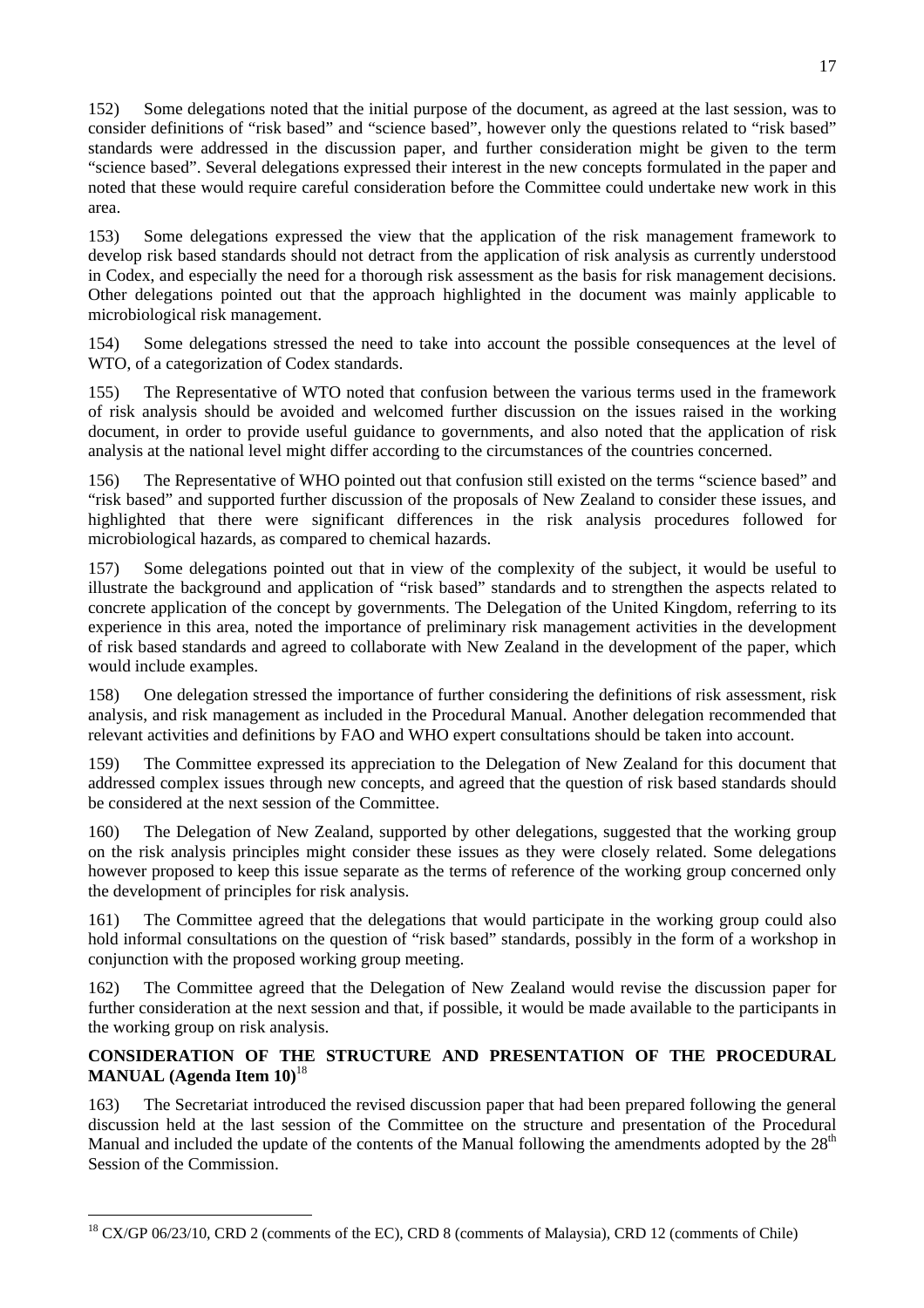164) The Delegation of Brazil, supported by several delegations, expressed the view that only procedural texts of a horizontal nature should be included in the Procedural Manual and proposed to include the texts that applied to specific areas of work or committees in a second Volume or an Annex, and in particular the texts on risk analysis applying to the Committee on Food Additives and Contaminants.

165) The Delegation of Cameroon proposed that titles be given to the different sections of the Procedural Manual to facilitate reference.

166) As regards Section III of the Procedural Manual on risk analysis, the Committee recalled that the Commission had decided that the documents on risk analysis policies developed by Codex Committees should be included in the Procedural Manual as they were complementary to the *Working Principles for Risk Analysis*.

167) The Committee discussed whether definitions should be included in the Procedural Manual and if so, where, and noted the following proposals made in the discussion: retaining definitions in the Procedural Manual while publishing them as a separate text on the Codex website for ease of reference; including the definitions related to risk analysis in the Working Principles for Risk Analysis; publishing the definitions for methods of analysis and sampling separately; and preparing a glossary of definitions placed at the beginning of the Manual, together with the explanation for frequently used abbreviations.

168) Some delegations proposed to include an index at the end of the Manual for reference purposes. The Secretariat indicated that although technical difficulties had been encountered to produce an index, its inclusion would be considered in a future edition of the Manual. The Secretariat also informed the Committee that in view of budget constraints, paper distribution of working documents for Codex sessions had been discontinued, and that adopted standards would, in principle, be published only on the website and as a CD-ROM.

169) Several delegations supported the inclusion of criteria or procedures developed by individual committees in the Manual, preferably as a second Volume or Annex. It was however noted that the current session had endorsed for adoption by the Commission the Criteria for Prioritization applicable to the Committee on Pesticide Residues for inclusion after the general Criteria for Work Priorities, and it was agreed that the question of how to present specific criteria and procedures would require further consideration.

170) The Committee also agreed to consider further how to address the general decisions of the Commission as it was noted that only the decisions taken from 1995 onwards were currently included in the Manual.

171) The Committee welcomed the offer of the Secretariat to prepare an outline of a new, possible version of the Procedural Manual that would contain two parts or two volumes: 1) procedural texts of general application to the operation of the Commission and its subsidiary bodies; and 2) specific texts applying to an area of work or a Committee.

172) The Delegation of Cameroon proposed to group under a single entry the terms of reference of coordinating committees as long as they remained identical and noted that they all contained eight points from a) to h). The Committee noted that currently the membership provisions of the Coordinating Committee for Europe were slightly different and noted that current practice was to list each committee with its terms of reference and the list of sessions held since its establishment.

173) Some delegations proposed to retain only the terms of reference of Codex Committees and Task Forces and to delete the list of meetings that had taken place since their establishment, as it took a considerable space in the Manual and did not provide useful information. Other delegations pointed out that it provided an important reference and allowed follow up, especially in the case of Coordinating Committees. It was also proposed to include the ALINORM code of the report of each session for reference purposes.

174) The Committee supported the proposal made in the working document to delete the year of revision or amendment in the reference to Codex standards and related texts, as it had not been applied consistently to all texts and created some confusion, while noting that this information was available on the website for reference purposes. The Committee therefore agreed to ask the Commission to endorse the simplification in the presentation of all Codex standards and related texts whereby the year of revision or amendment would be deleted.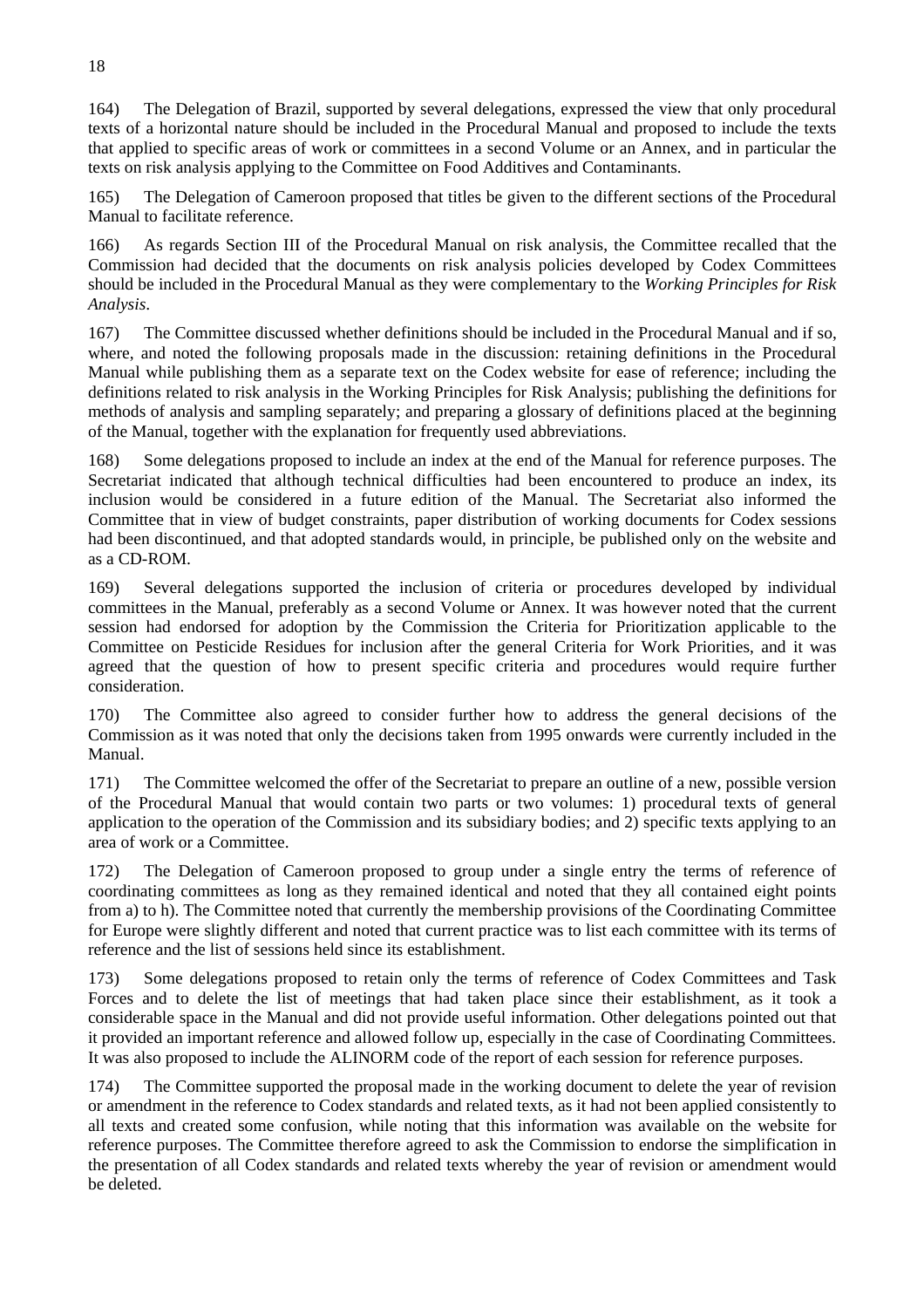175) As regards the modalities of publication of the Manual, several delegations supported the publication in the current booklet format. The Delegation of Australia, referring to the costs of publication, proposed to limit free distribution to Codex Contact Points and to make it available on purchase in other cases. The Delegation of Cameroon stressed the important of retaining distribution of the Manual in printed form for developing countries and the Committee noted that the current practice of distribution to governments of a reasonable number of free copies would remain unchanged.

176) The Committee agreed that the Secretariat would prepare revised proposals on the content, structure and presentation of the Procedural Manual for consideration by the next session in the light of the discussions held at the present session.

# **OTHER BUSINESS AND FUTURE WORK (Agenda Item 11)**

177) The Committee noted that, as a result of the discussions held at the current session, the agenda for the next session would include the following items:

- Respective Roles of the Regional Coordinators and the Members of the Executive Committee Elected on a Geographic Basis (Legal Counsels of FAO and WHO)
- ♦ Proposed Draft Working Principles for Risk Analysis for Food Safety (Working Group)
- ♦ Proposed Draft Revised Code of Ethics for International Trade in Foods (reply from the CCFICS)
- ♦ Review of the *Guide to the Procedure for the Revision and Amendment of Codex Standards* and the *Arrangements for the Amendment of Codex Standards Elaborated by Codex Committees which have Adjourned sine die* (Secretariat)
- Discussion paper on Proposed Amendments to the Elaboration Procedures (India)
- Discussion paper on proposed new definitions of risk analysis terms related to food safety (New Zealand)
- ♦ Structure and Presentation of the Procedural Manual

178) The Committee noted that the issue of the terms of reference of Coordinating Committees would also be considered at its next session (see para. 16)

# **DATE AND PLACE OF THE NEXT SESSION (Agenda Item 12)**

179) The Committee was informed that its  $24<sup>th</sup>$  Session was tentatively scheduled to be held in Paris from 16 to 20 April 2007, the final arrangements subject to confirmation by the Host Country and the Codex Secretariat.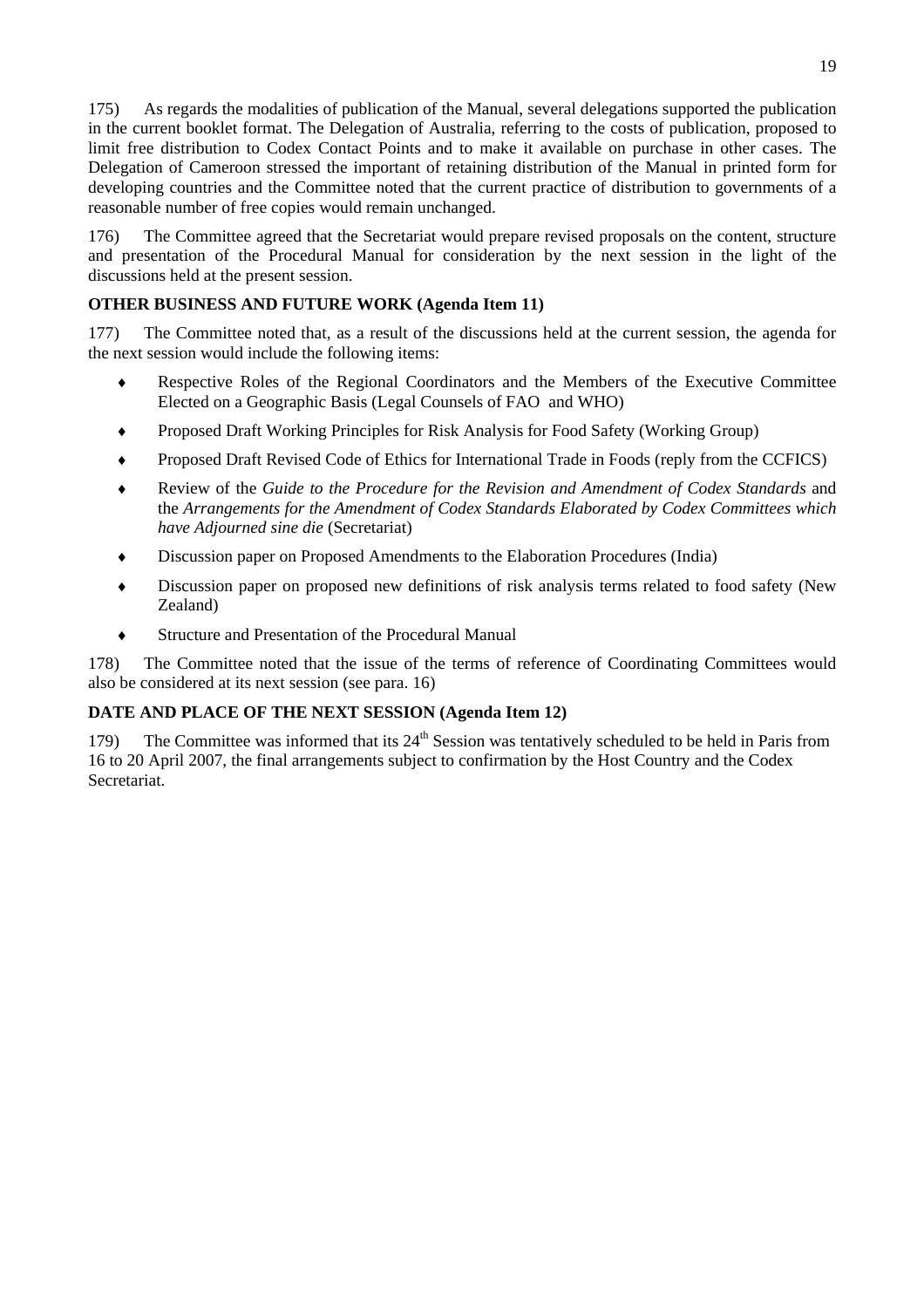# **SUMMARY STATUS OF WORK**

| <b>Subject Matter</b>                                                                                                         | <b>Step</b> | <b>Action by</b>                                    | <b>Reference</b> in<br><b>ALINORM 06/29/33</b> |
|-------------------------------------------------------------------------------------------------------------------------------|-------------|-----------------------------------------------------|------------------------------------------------|
| Draft Terms of Reference of the Committee on<br>Food Additives and the Committee on<br>Contaminants in Food                   |             | Governments<br>$29th$ CAC                           | para. 29<br>Appendix II                        |
| Draft Revised Criteria for Prioritisation Process of<br>Compounds for Evaluation by JMPR                                      |             | Governments<br>$29th$ CAC                           | para.39<br>Appendix III                        |
| The Use of Analytical Results                                                                                                 |             | Governments<br>$29th$ CAC                           | para. 44<br>Appendix IV                        |
| Proposed Amendments to the Rules of Procedure:<br>Duration of the Term of Office of the Members of<br>the Executive Committee |             | Governments<br>$29th$ CAC                           | para. 96<br>Appendix VI                        |
| Proposed Amendments to the Elaboration<br>Procedures and to the Guidelines on the Conduct of<br>Meetings                      |             | Governments<br>$29th$ CAC                           | para. 129<br>Appendix VII                      |
| Proposed Amendments to the General Principles of<br>the Codex Alimentarius                                                    |             |                                                     | para. 136<br>Appendix VIII                     |
| Clarification of the term "interim"                                                                                           |             | $29th$ CAC                                          | para. 148                                      |
| Proposed Draft Revised Code of Ethics for<br><b>International Trade in Foods</b>                                              | 3/4         | <b>CCFICS</b><br>24 <sup>th</sup> CCGP              | para. 87                                       |
| Proposed Draft Working Principles for Risk<br>Analysis for Food Safety                                                        | 2/3         | <b>Working Group</b><br>24 <sup>th</sup> CCGP       | para. 77                                       |
| Management of the Work of the Committee on Food<br>Hygiene                                                                    |             | 38 <sup>th</sup> CCFH                               | para. 56<br>Appendix V                         |
| Respective roles of the Coordinators and the<br>members of the Executive Committee elected on a<br>geographic basis           |             | Secretariat<br>$24^{\text{th}}$ CCGP                | para. 105                                      |
| Proposed amendments to the Elaboration<br>Procedure                                                                           |             | Secretariat<br>24 <sup>th</sup> CCGP                | paras. 114 and 124                             |
| New definitions of risk analysis terms related to<br>food safety                                                              |             | New Zealand<br>$24^{\text{th}}$ CCGP                | para. 162                                      |
| Terms of Reference of CCLAC and other<br><b>Coordinating Committees</b>                                                       |             | Coordinating<br>Committees<br>$24^{\text{th}}$ CCGP | para. 16                                       |
| Consideration of the Structure and Presentation of<br>the Procedural Manual                                                   |             | Secretariat<br>$24^{\text{th}}$ CCGP                | para. 176                                      |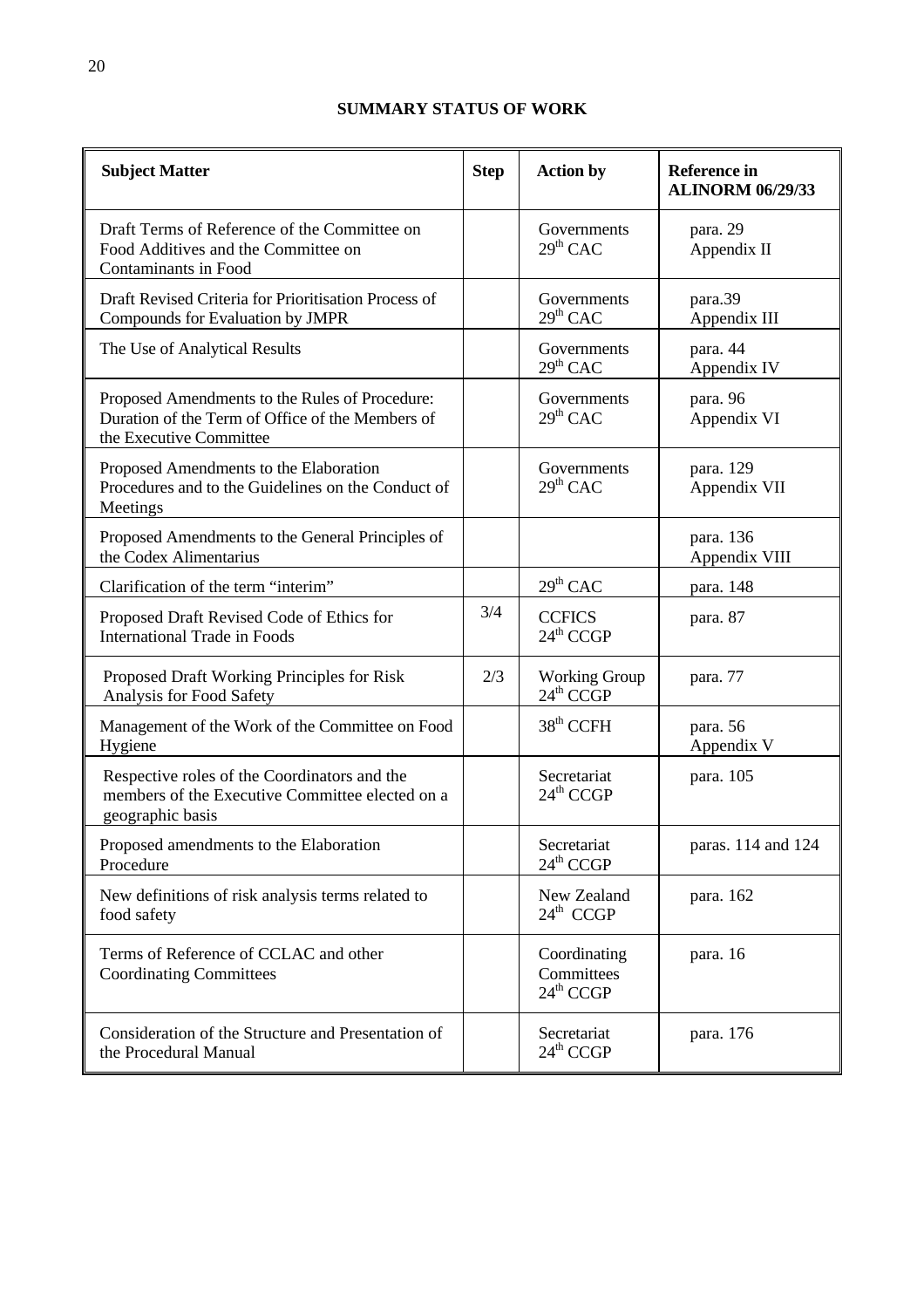## **LIST OF PARTICIPANTS/LISTE DES PARTICIPANTS LISTA DE PARTICIPANTES**

**Chairperson/Président/President** 

## **M. Michel THIBIER**

**Directeur Général de l'Enseignement et de la Recherche Ministère de l'Agriculture, de l'Alimentation, de la Pêche et de la Ruralité 1 ter, avenue de Lowendal – 75700 PARIS 07 SP Tel : 00 33 (0)1 49 55 42 40 - Fax : 00 33 (0)1 49 55 46 36 Email :** michel.thibier@agriculture.gouv.fr

## **ANGOLA**

## **Mr. PEREIRA Enriques de Assunçào**

Director General Instituto Nacional de Defesa Do Consumidor Coordinator del Comité Codex Principios generales Largo 4 de Fevereiro, Palacio de Vidro - BP 1337/8 Luanda Tel : 00 244 222 311 583 Fax : 00 244 228 742139 Email : henriques150@hotmail.com

## **Dra Maria Linda ALFREDO**

Ministère de l'Intérieur Mobile : 912 454209 / (244) 924 370050 Tel : 00 244 222 444 609 Fax : 00 244 222 449 592

#### **Dr. Maria Antonia SANAZENGE**

Vice Presidente do Codex Ministère de la Santé P.O. Box 5794 Luanda Tel : 00 244 912503868 Email : sanazenge@hotmail.com

#### **ARGENTINA - ARGENTINE**

#### **Mme Gabriela CATALANI**

Coordinadora Tecnica del Codex Direccion de Relaciones Agroalimentarias Internacionales Secretaria de Agricultura, Ganaderia, Pesca y Alimentos Av Paseo Colon 922 – Planta Baja – Officina 29 1063 Ciudad Autonoma de Buenos Aires Tel : 00 54 11 43 49 25 49 Fax : 00 54 11 43 49 22 42 Email : gcatal@mecon.gov.ar

## **Mr. César Alberto FAES**

Conseiller d'Ambassade Ambassade d'Argentine en France 6 rue Cimarosa 75116 Paris (France) Tel : 00 33 (0)1 45 05 13 15 Fax : 00 33 01 45 05 12 95 Email : efraneco@noos.fr

#### **AUSTRALIA - AUSTRALIE**

## **Mr. Bill MAGEE**

General Manager Product Integrity Animal and Plant Health Australian Government Department of Agriculture, Fisheries and Forestry GPO Box 858 Canberrra ACT 2601 Tel : 00 61 2 6272 3220 Fax : 00 61 2 6272 5697 Email : bill.magee@daff.gov.au

#### **Mme Ann BACKHOUSE**

Manager Codex Australia Product Integrity, Animal and Plant Health Australian Government Department of Agriculture, Fisheries and Forestry GPO Box 858 Canberra ACT 2601 Tel : 00 61 2 6272 5692 Fax : 00 61 2 6272 3103 Email : ann.backhouse@daff.gov.au

## **Mr. Gregory READ**

Executive Manager Exports and Animal Programs Division Australian Quarantine and Inspection Service Australian Government Department of Agriculture, Fisheries and Forestry GPO Box 858 Canberra ACT 2601 Tel : 00 61 2 6272 3594 Fax : 00 61 2 6272 4112 Email : gregory.read@daff.gov.au

#### **Mme Jane ALLEN**

Senior Scientist Food Standards Australia New Zealand PO Box 7186 Canberra BC ACT 2610 Tel : 00 61 2 6271 2678 Fax : 00 61 2 6271 2278 Email : jane.allen@foodstandards.gov.au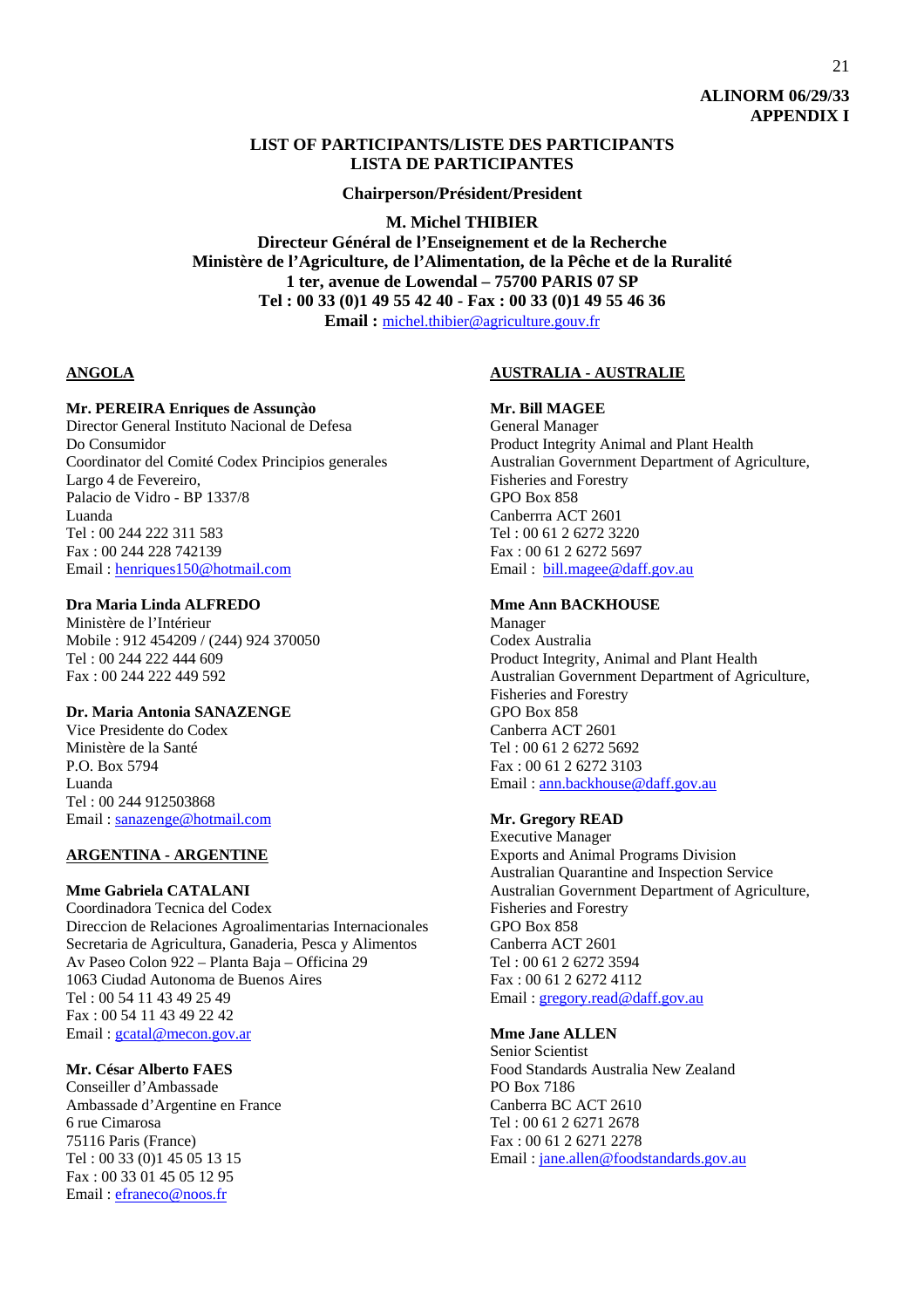# **AUSTRIA - AUTRICHE**

## **Mag. Dieter JENEWEIN**

Head of Business Area Food Control Austrian Agency for Health and Food Safety (AGES) Spargelfeldstrasse 191 A-1226 Vienna Tel : 00 43 50 555 35000 Fax : 00 43 50 555 25802 Email : dieter.jenewein@ages.at

#### **Dr. Michael SULZNER**

**Officer** Federal Ministry for Health and Women Radetzkystrasse 2 A-1030 Vienna Tel : 00 43 17 11 00 / 4793 Fax : 00 43 17 13 79 52 Email : michale.sulzner@bmgf.gv.at

## **Dr. Erhard HÖBAUS**

Head of Division Nutrition and Quality Assurance Federal Ministry of Agriculture, Forestry, Environment and Water Management A-1012 Vienna Stubenring 12 Tel : 00 431 71100 - 2855 Fax : 00 431 71100 - 2901 Email : erhard.hoebaus@lebensministerium.at

## **Mr. Kari TÖLLIKKÖ**

Principal Administrateur Secrétariat Général du Conseil de l'Union Européenne 175 rue de la Loi B-1048 Bruxelles (Belgique) Tel : 00 32 2 285 78 41 Fax : 00 32 2 285 61 98 Email : kari.tollikko@consilium.eu.int

## **BANGLADESH**

## **Mme Nasrin AKHTER**

Economic Counsellor APR to FAO Embassy of Bangladesh Via Antonio Bertoloni – 14 00197 Rome (Italie) Tel : 00 39 06 808 3595 / 06 808 2673 Fax : 00 39 06 808 4853 Email : eco-counsellor@yahoo.com

#### **BELGIUM – BELGIQUE - BELGICA**

#### **Mr. Charles CREMER**

Directeur SFP Santé publique, Sécurité de la Chaîne alimentaire et Environnement Service Denrées alimentaires et Alimentation animale Place Victor Horta, 40 - Boîte 10 B-1060 Bruxelles Tel : 00 32 2 524 73 71 Fax : 00 32 2 524 73 99 Email : charles.cremer@health.fgov.be

# **Dr. Guido KAYAERT**

Vice-Président Relations with the European Institutions Nestlé Coordination Center Rue de Birmingham, 221 B-1070 Bruxelles Tel : 00 32 2 529 53 30 Fax : 00 32 2 529 56 67 Email : guido.kayaert@be.nestle.com

# **Dr. Marc CORNELIS**

Counsellor General Federal Agency for the Safety of the Food Chain DG Control Policy International Affairs WTC III Simon Bolivar Avenue 30 B-1000 Bruxelles Tel : 00 32 2 208 38 34 Fax : 00 32 2 208 38 23 Email : marc.cornelis@favv.be

## **BRAZIL - BRESIL**

## **Mr. Arnaldo de BAENA FERNANDES**

Agriculture and Commodities Division Brazilian Ministry of External Relations Esplanada dos Ministerios Bloco H – Anexo Isala 531 CEP 70170-900 -Brasilia – DF Tel : 00 55 61 3411 6369 Fax : 00 56 61 3411 8918 Email : abaena@mre.gov.br

## **Dr. Cleber SANTOS**

General Manager ANVISA General Office of Foods SEPN 511 Bloco A - Ed. Bittar II CEP 70750-541 - Brasilia - DF Tel : 00 55 61 3448 6274 Fax : 00 55 61 3448 6274 Email : alimentos@anvisa.gov.br

#### **Mr. Rafael MAFRA**

Advisor ANVISA Ministry of Health SEPN 515 Bloco B, 4° Andar CEP 70770 502 - Brasilia – DF Tel : 00 55 61 3448 1078 Fax : 00 55 61 3448 1091 Email : rafael.mafra@anvisa.gov.br

#### **Mr. Marcelo BONNET**

Director Plant Products Inspection Department Ministry of Agriculture, Livestock and Food Supply Esplanada dos Ministerios, Bloco D, Sala 337 CEP 70043-900 – Brasilia – DF Tel : 00 55 61 3218 2323 Fax : 00 55 61 3226 9842 Email : mbonnet@agricultura.gov.br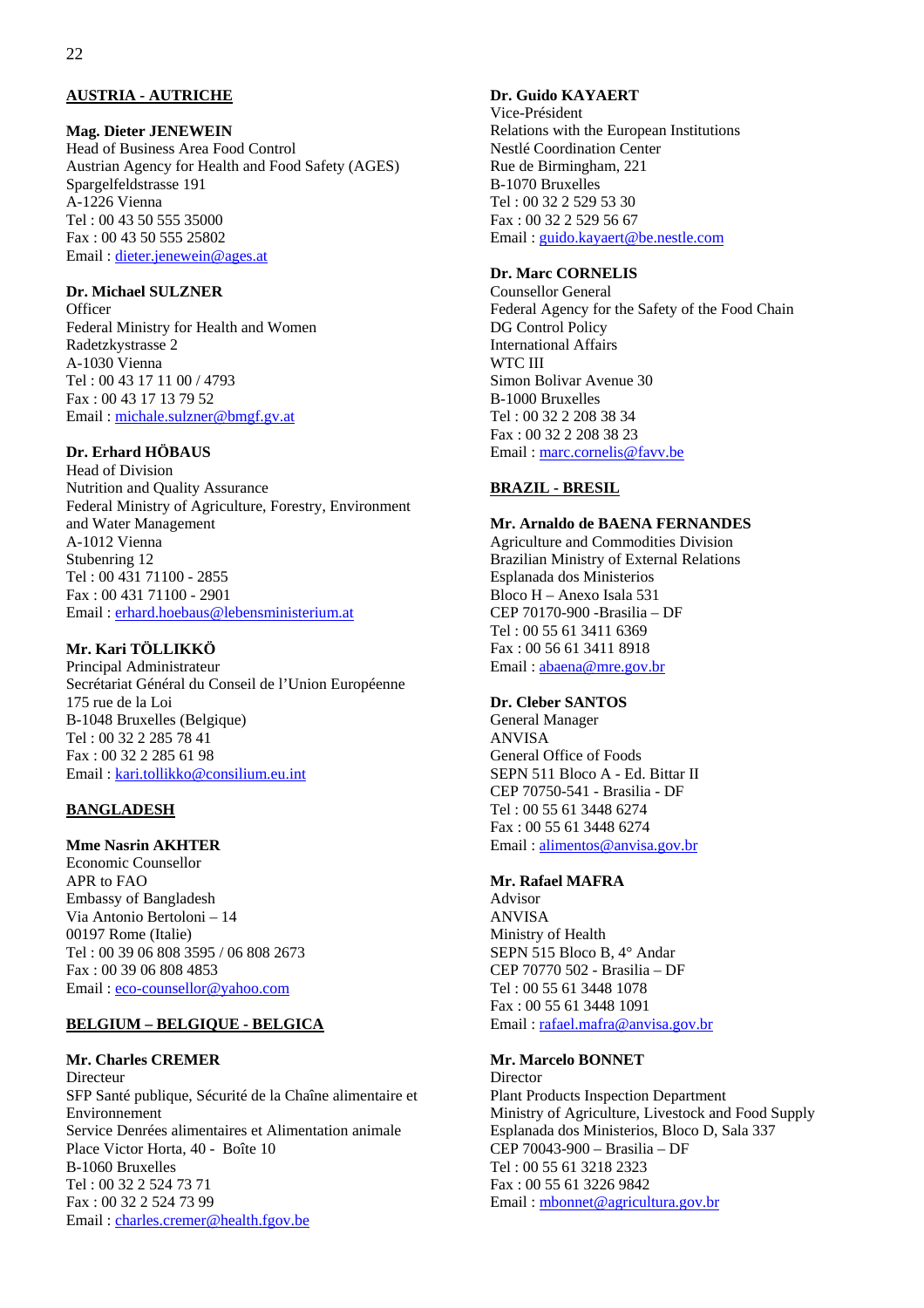## **Mr. Alexandre PONTES**

Codex Manager – MAPA Ministry of Agriculture, Livestock and Food Supply Esplanada dos Ministérios Bloco D, Sala 347 CEP 70043-900 - Brasilia – DF Tel : 00 55 61 3218 2308 Fax : 00 55 61 3225 4738 Email : apontes@agricultura.gov.br

#### **CAMEROON - CAMEROUN**

#### **Mr. Médi MOUNGUI**

Deputy Permanent Representative to FAO Embassy of Cameroon Via Siracusa, 4/6 00161 Rome (Italie) Tel : 00 39 06 440 3644 Fax : 00 39 06 440 3644 Email : medimoungui@virgilio.it

#### **Mr. Latte Biouélé**

Chef du Laboratoire National d'Analyses Ministère de l'Agriculture et du Développement Rural BP 2082 – Yaoundé Tel : 00 237 721 80 62 / 231 11 36 Fax : 00 237 231 11 36 Email : lattebiouele@yahoo.fr

#### **CANADA**

## **Mr. Ron BURKE**

Director, Bureau of Food Regulatory, International and Interagency Affairs Food Directorate, Health Canada Building #7, Room 2395 (0702C1) Tunney's Pasture Ottawa, Ontario, K1A 0L2 Tel : 00 1 613-957 1748 Fax : 00 1 613-941 3537 Email : ronald\_burke@hc-sc.gc.ca

#### **Mme Debra BRYANTON**

Executive Director Food Safety Directorate Canadian Food Inspection Agency 159 Cleopatra Drive Ottawa, Ontario, K1A 0Y9 Tel : 00 1 613 221 7155 Fax : 00 1 613 221 7295 Email : dbryanton@inspection.gc.ca

#### **Mr. Allan McCARVILLE**

Senior Advisor, Codex Bureau of Food Regulatory, International and Interagency Affairs Food Directorate, Health Canada Building #7, Room 2394 (0702C1) Tunney's Pasture Ottawa, Ontario K1A 0L2 Tel : 00 1 613-957 0189 Fax : 00 1 613-941 3537 Email : allan\_mccarville@hc-sc.gc.ca

## **Dr. Tom FELTMATE**

Manager Food Safety Risk Analysis Canadian Food Inspection Agency 3851 Fallowfield Road, PO 11300 Floor 3, Room C311 Nepean, Ontario K2H 8P9 Tel : 00 1 613 228 6698 Ext. 5982 Fax : 00 1 613 228 6675 Email : tfeltmate@inspection.gc.ca

#### **Mr. Bertrand GAGNON**

Manager, International Coordination Division Canadian Food Inspection Agency 159 Cleopatra Drive Ottawa, Ontario, K1A 0Y9 Tel : 00 1 613 221 7161 Fax : 00 1 613 221 7295 Email : bgagnon@inspection.gc.ca

## **Dr. Allison YOUNG**

Acting Director Technical Barriers and Regulations Division Department of Foreign Affairs and International Trade 125 Sussex Drive Ottawa, Ontario, K1M 0G2 Tel : 00 613 992 6139 Fax : 00 613 943 0346 Email : allison.young@international.gc.ca

## **CHILE - CHILI**

**Mr. Gonzalo RIOS**  Encargado de Negociaciones Internacionales MSF/OMC y Codex Alimentarius Servicio Agricola y Ganadero . SAG Ministerio de Agricultura Avenida Bulnes 140 Santiago Tel : 00 56 2 345 1576 Fax : 00 56 2 345 1578 Email : gonzalo.rios@sag.gob.cl

## **CHINA - CHINE**

**Dr. Mr. CUI Yehan**  Director of Division Development Center of Science & Technology Ministry of Agriculture 18 Maizidian Street, Chaoyang District Beijing 100026 Tel : 00 86 10 64195082 Fax : 00 8610 64194550 Email : cuiyehan@agri.gov.cn

# **Mr. FAN Yongxiang**

Deputy Director National Institute of Nutrition and Food Safety Ministry of Health N° 7 Panjiayuan Nanli, Chaoyang District, Beijing Tel : 00 86 10 87720035 Fax : 00 86 10 67711813 Email : afantiii@gmail.com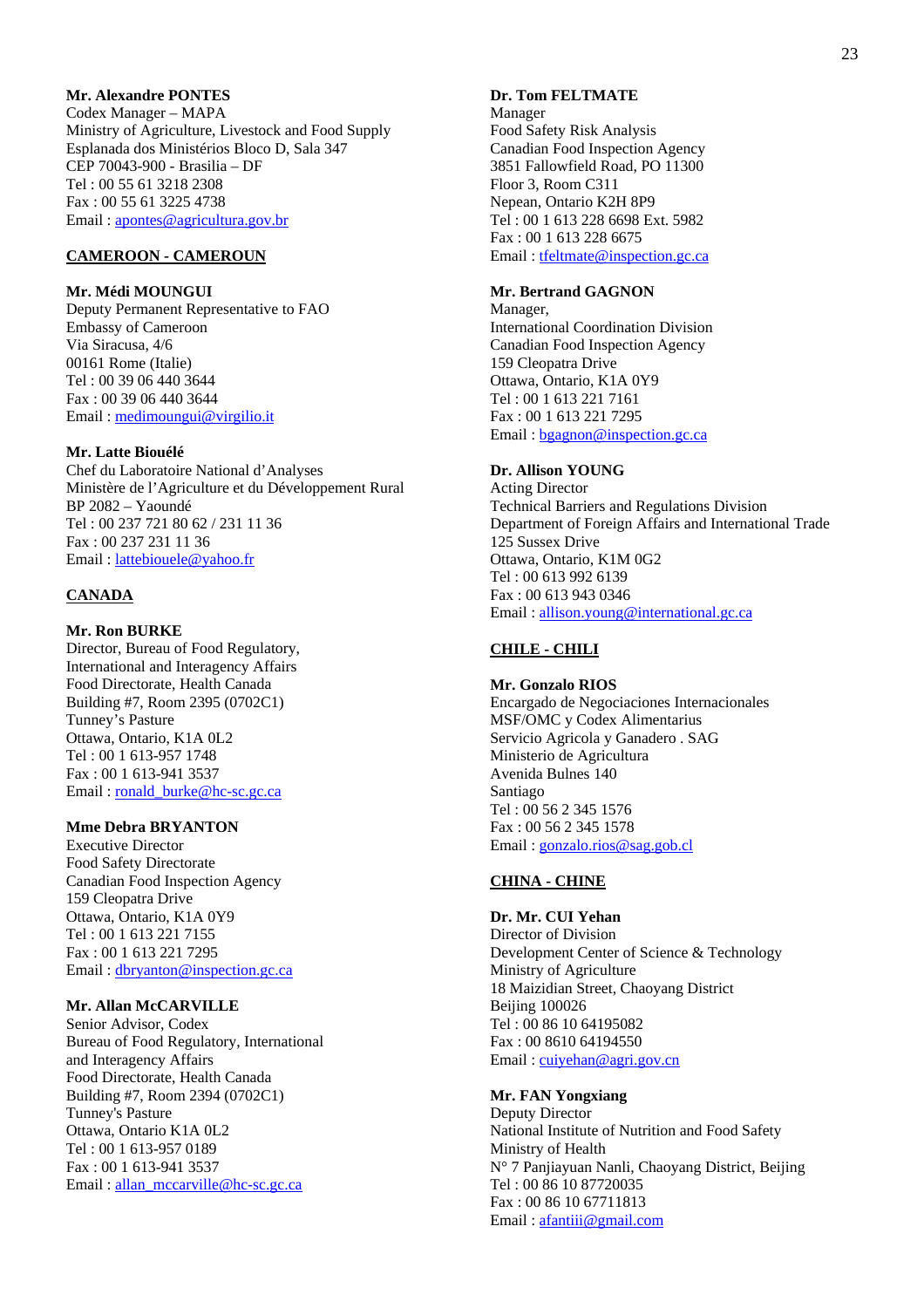# **Dr. Mr. FAN Zhixian**

Professor College of Chemical Engineering, Qingdao University of Science & Technology 53 Zhengshou Road, Qingdao Shandong 266042 Tel : 00 86 532 84022917 Fax : 00 86 532 84022917 Email : ndcszx@public.cc.jl.cn

## **Mr. GU Shaoping**

Deputy Director of Division Certification and Accreditation Administration B-2005, Madian East Road Beijing 100088 Tel : 00 86 10 8226 2680 Fax : 00 86 10 8226 0755 Email : gusp@cnca.gov.cn

## **Dr. KAN Xuegui**

Consultant Department of Health Inspection and Law Enforcement Ministry of Health N° 1 Xizhimenwai Nanlu Beijing 100044 Tel : 00 86 10 68792403 Fax : 00 86 10 68792387 Email : xueguikan@hotmail.com

## **Dr. LI Shaoqian**

Chief Official Import & Export Food Safety Bureau AQSIQ, Building A1104, N° 9 Madiandonglu, Haidian District Beijing 100088 Tel : 00 86 10 82262019 Fax : 00 86 10 82260175 Email:  $l$ <u>ishq@aqsiq.gov.cn</u>

# **Prof. Dr. LU Xiangzheng**

Assistant Professor China National Institution of Standardization N° 4 Zhichun Road, Haidian District Beijing 100088 Tel : 00 86 10 58811645 Fax : 00 86 10 58811641 Email : lvxz@cnis.gov.cn

## **Prof. Mr. MA Fuxiang**

Department of Food Production Supervision, AQSIQ N° 9 Madian East Road, Haidian District Beijing 100088 Tel : 00 86 10 82262218 Fax : 00 86 10 82260198 Email: mafx@aqsiq.gov.cn

## **Dr. TIAN Zhaoying**

Engineer Standardization Administration N° 9 Madiandonglu, Haidian District Beijing 100088 Tel : 00 86 10 82262906 Fax : 00 86 10 82260687 Email: tianzy@sac.gov.cn

## **Mlle WANG Min**

Director of Division Institute of Quality Standards & Testing Technology for Agri-Products Chinese Academy of Agricultural Sciences 12 Southern Street of Zhongguancun, Haidian District Beijing 100081 Tel : 00 86 10 68977916 Email : 00 86 10 62112533 Email : wangmincaas@126.com

# **Mr. YE Zhiping**

Deputy Director / Senior Engineer Shanghai Entry-Exit Inspection & Quarantine N° 1208 Minsheng Road Shanghai 200135 Tel : 00 86 21 68547865 Fax : 00 86 21 68544661 Email : yezp@shciq.gov.cn

## **Mr. ZHANG Mengfei**

Engineer Center for Agro-Food Quality & Safety Ministry of Agriculture 59 Xueyuan South Road, Haidian District Beijing Tel : 00 86 10 62191434 Fax : 00 86 10 62191434 Email : hehaiwater@sina.com

# **COLOMBIA – COLOMBIE**

**Mr. Javier MUNOZ IBARRA** 

Profesional Especializado Ministerio de Comercio, Industria y Turismo Calle 28 N° 13A-15 Direccion de Regulacion Bogota D.C Tel : 00 57 1 606 7676 Ext. 1205 Fax : 00 57 12410480 Email : javiermi@mincomercio.gov.co

**Mr. Cesar LEYVA**  Ministre Conseiller Ambassade de Colombie 22, rue de l'Elysée 75008 Paris (France) Tel : 00 33 (0)1 42 65 51 30 Email : economico@amb-fr.colombie.com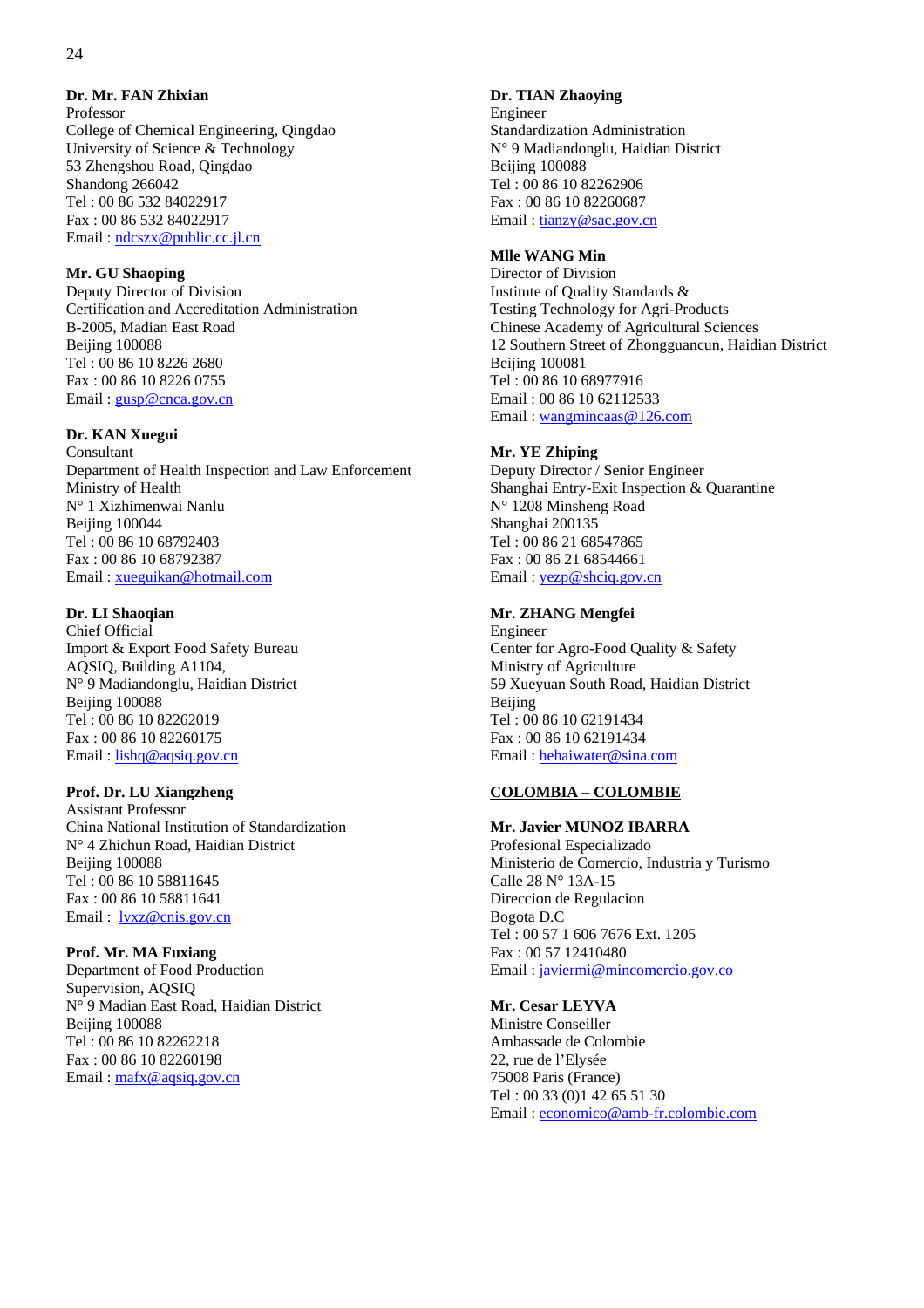**Mlle Leslie GUZMAN**  Primer Secretario Ambassade de Colombie 22, rue de l'Elysée 75008 Paris (France) Tel : 00 33 (0)1 42 65 51 30 Email : comercial@amb-colombie.fr.com

## **CONGO, REPUBLIC OF – REPUBLIQUE DU CONGO**

#### **Dr. Jean Serge ASSEMENKOUM**

Chef de Service du Laboratoire de Bromatologie Ministère de la Santé et de la Population Direction Générale de la Santé BP 78 Brazzaville Tel : 00 242 536 89 13 Fax : 00 242 810481 Email : assemenkoum@yahoo.fr

#### **Mr. Gabriel ELEKA**

Directeur de l'Hygiène Générale Ministère de la Santé et de la Population Direction Générale de la Santé BP 78 Brazzaville Tel : 00 242 556 60 71

# **COSTA RICA**

## **Mr. Sergio VINOCOUR FORNIERI**

Ministro Consejero y Consul General de Costa Rica en Francia Gobierno de Costa Rica Embajada de Costa Rica en Francia 78, avenue Emile Zola 75015 Paris (France) Tel : 00 33 (0)1 45 78 96 96 Fax : 00 33 (0)1 45 78 99 66 Email: consulat.cr@wanadoo.fr

#### **CZECH REPUBLIC - REPUBLIQUE TCHEQUE - REPUBLICA CHECA**

#### **Mme Eva PRIBYLOVA**

Officer in charge Ministry of Agriculture Food Production Department Tesnov 17 11705 Praha 1 Tel : 00 420 2 22181 2795 Fax : 00 420 2 2231 4117 Email : pribylova@mze.cz

#### **DENMARK – DANEMARK - DINAMARCA**

#### **Mr. Knud OSTERGAARD**

Head of Division Danish Veterinary and Food Administration Morkhoj Bygade 19 DK-2860 Soborg Tel : 00 45 339 56120 Fax : 00 45 339 56001 Email : koe@fvst.dk

#### **EGYPT – EGYPTE**

**Dr. Mohammed Fahmi Saddik** 

National Nutrition Institute, Prof. of Food Hygiène Cairo, Egypt Tel : 00 202 364 6413 Fax : 00 202 3647476 Email : ilsi@tedata.net.eg

#### **Mr. Ahmed Saleh Mohamed Aly**

General Manger Holding Company, Food Industries Tel : 00 202 259 5738 Fax : 00 202 259 5728 Email : food\_industries@yahoo.com

## **ESTONIA - ESTONIE**

## **Mme Katrin LÖHMUS**

Senior Specialist Food and Veterinary Department Ministry of Agriculture 39/41 Lai Street Tallinn 15056 Tel : 00 372 6 256 509 Fax : 00 372 6 256 210 Email : katrin.lohmus@agri.ee

#### **ETHIOPIA – ETHIOPIE**

#### **Mr. Gashaw WORKNEH**

National Codex Officer Quality and Standards Authority of Ethiopia PO Box 2310 Addis Ababa Tel : 00 251 116 46 08 58 Fax : 00 251 116 46 08 80 Email : gashaw@qsae.org

#### **EUROPEAN COMMUNITY COMMUNAUTE EUROPEENNE COMUNIDAD EUROPEA**

#### **Mr. Jérôme LEPEINTRE**

Administrateur Health and Consumer Protection Directorate General (SANCO) Commission Européenne B-1049 Bruxelles (Belgique) Tel : 00 32 2 299 37 01 Fax : 00 32 2 296 85 66 Email: codex@cec.eu.int

#### **Mr. Alain DEHOVE**

Health and Consumer Protection Directorate General (SANCO) Commission Européenne B-1049 Bruxelles (Belgique) Tel : 00 32 2 295 25 38 Fax : 00 32 2 299 85 66 Email : codex@cec.eu.int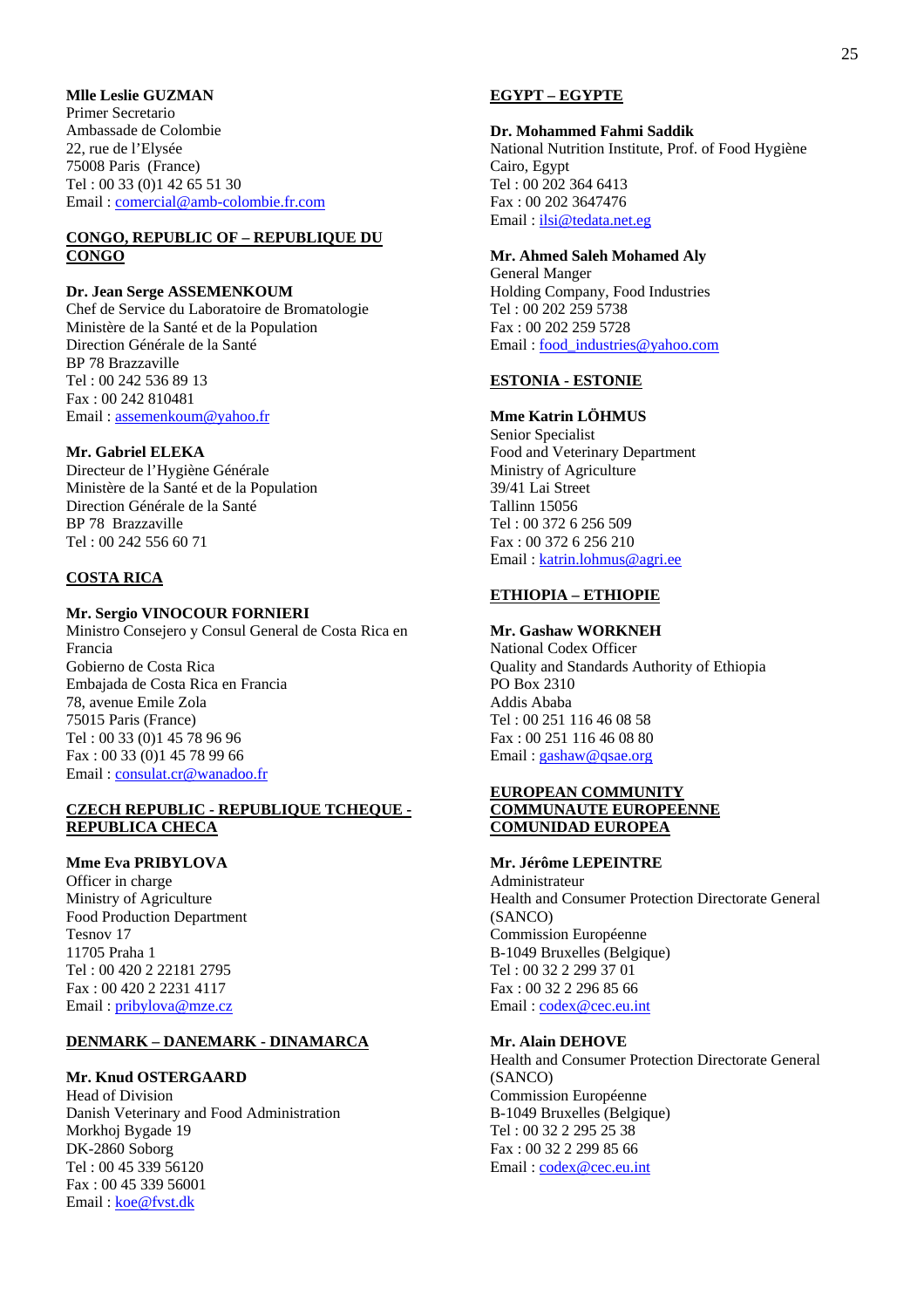## **FINLAND – FINLANDE - FINLANDIA**

# **Mme Anne HAIKONEN**

Counsellor, Legal Affairs Ministry of Trade and Industry PO Box 32 FIN-00023 Government Tel : 00 358 9 1606 3654 Fax : 00 358 9 1606 2670 Email : anne.haikonen@ktm.fi

#### **Mme Hentriikka KONTIO**

Veterinary Counsellor Ministry of Agriculture and Forestry Food and Veterinary Department PO Box 30 FIN-00023 Government Tel : 00 358 9 1605 2432 Fax : 00 358 9 1605 2779 Email : hentriikka.kontio@mmm.fi

## **FRANCE - FRANCIA**

#### **Mme Roseline LECOURT**

Ministère de l'Economie, des Finances et de l'Industrie D.G.C.C.R.F. 59, boulevard Vincent Auriol 75703 Paris Cedex 13 Tel : 00 33 (0)1 44 97 34 70 Fax : 00 33 (0)1 44 97 30 37 Email : roseline.lecourt@dgccrf.finances.gouv.fr

## **Mme Catherine CHAPOUX**

Ministère de l'Agriculture et de la Pêche D.G.A.L. 251, rue de Vaugirard 75732 Paris Cedex 15 Tel : 00 33 (0)1 49 55 84 86 Fax : 00 33 (0)1 49 55 44 62 Email : catherine.chapoux@agriculture.gouv.fr

## **Mr. Nicolas CANIVET**

Ministère de l'Agriculture et de la Pêche D.G.A.L. 251, rue de Vaugirard 75732 Paris Cedex 15 Tel : 00 33 (0)1 49 55 50 10 Fax : 00 33 (0)1 49 55 49 61 Email : nicolas.canivet@agriculture.gouv.fr

#### **Mr. Thierry GESLAIN**

Directeur Qualité et Consommation Association Nationale des Industries Alimentaires (ANIA) 21, rue Leblanc 75015 Paris Tel : 00 33 (0)1 53 83 86 12 Fax : 00 33 (0)1 5383 92 39 Email : tgeslain@ania.net

## **Mme Anne LEGENTIL**

Expert agroalimentaire UFCS : Union Féminine, Civique et Sociale 6, rue Béranger 75003 Paris Tel : 00 33 (0)1 44 54 50 54 Fax : 00 33 (0)1 44 54 50 66 Email : ufcs.agro@wanadoo.fr

#### **Mme Annie LOC'H**

Directeur Affaires Réglementaires Corporate 17, boulevard Haussmann 75009 Paris Tel : 00 33 (0)1 44 35 20 31 Fax : 00 33 (0)1 44 35 24 69 Email : annie.loch@danone.com

#### **Mr. Georges MONSALLIER**

Président Honoraire du SIMV 11 rue des Messageries 75010 Paris Tel : 00 33 (0)2 23 20 75 82 ou (0)6 61 87 22 51 Fax : 00 33 (0)2 23 20 75 89 Email : georges.monsallier@wanadoo.fr

## **GEORGIA - GEORGIE**

## **Dr. Sofia (Sophie) KEMKHADZE**

Director of the Food Security Department Agriculture Policy Analysis Unit / AgVANTAGE Office 345, 41 Kostava St. Tbilissi 0123 - Georgia Tel : 00 995 32 919510 – Mob : 00 995 99 737794 Fax : 00 995 32 921200 Email : sophie\_kemkhadze@maf.ge Email : skemkhadze@agvantage.org.ge

## **GERMANY – ALLEMAGNE - ALEMANIA**

**Mr. Gerhard BIALONSKI**  Bundesministerium für Ernährung, Landwirtschaft und Verbraucherschutz (Federal Ministry of Food, Agriculture and Consumer Protection) Rochusstrasse 1 D-53123 Bonn Tel : 00 49 228 529 4651 Fax : 00 49 228 529 4947 Email : 314@bmelv.bund.de

#### **Mr. Michael HAUCK**

Bundesministerium für Ernährung, Landwirtschaft und Verbraucherschutz (Federal Ministry of Consumer Protection, Food and Agriculture) Mauerstrasse 29 – 32 D-10117 Berlin Tel : 00 49 30 2006 3263 Fax : 00 49 30 2006 3273 Email : codex.germany@bmelv.bund.de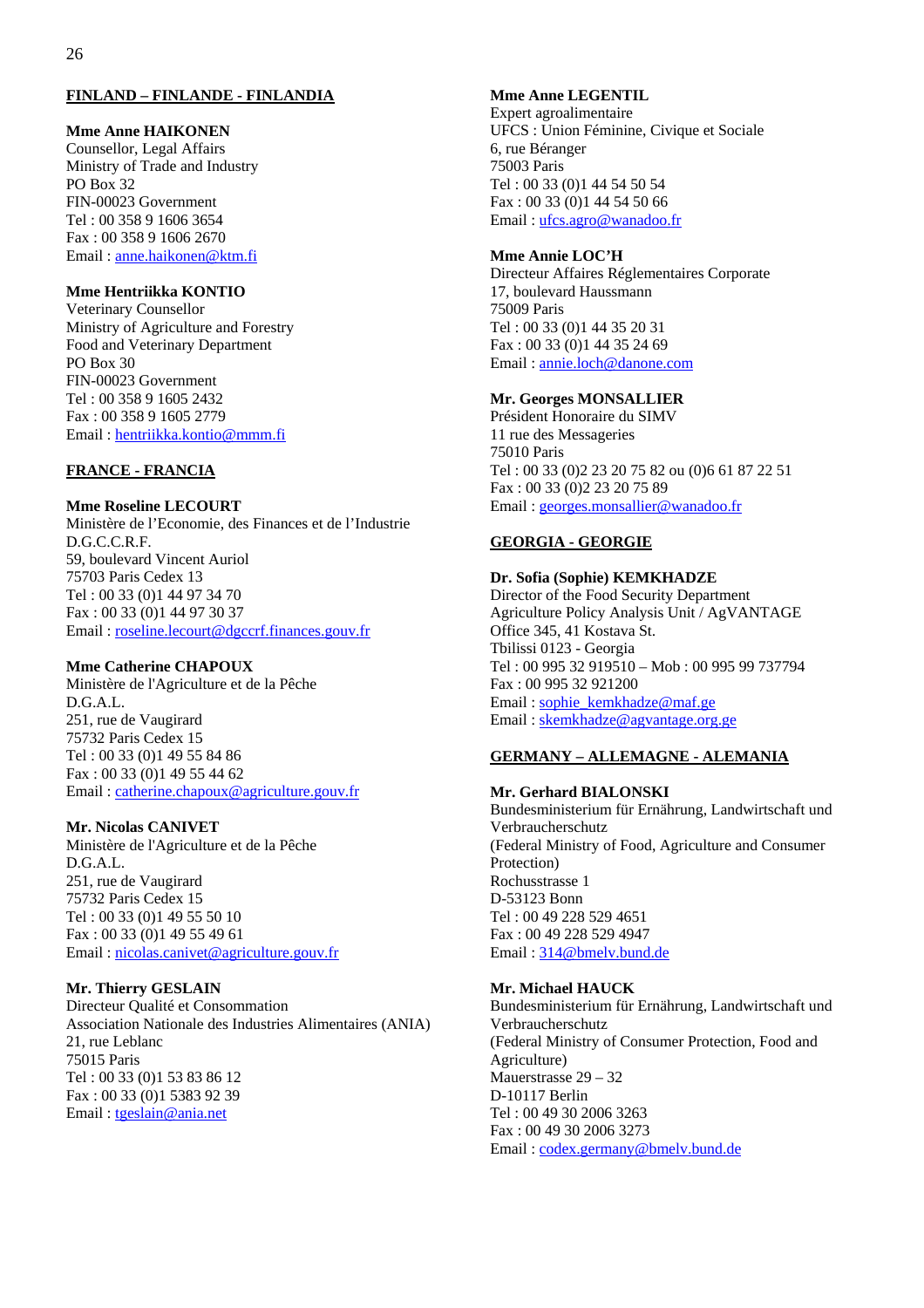## **Prof. Dr. Rolf GROSSKLAUS**

Direktor und Professor Bundesinstitut für Risikobewertung Postfach 33 00 13 D-14191 Berlin Tel : 00 49 30 8412 3230 Fax : 00 49 30 8412 3715 Email : r.grossklaus@bfr.bund.de

## **Mr. Dipl. Ing. Thomas KÜTZEMEIER**

Geschäftsführer/Managing Director Verband der Deutschen Milchwirtschaft e.V./ German Dairy Association (IDF) Meckenheimer Allee 137 D-53115 Bonn Tel : 00 49 228 982 430 Fax : 00 49 228 982 4320 Email : th.kuetzemeier@vdm-deutschland.de

## **GREECE – GRECE**

## **Dr. Eleni PAPANTONIOU**

Head of Department of Quality Standards Ministry of Development Hellenic Food Authority (EFET) 124 Kifissias Ave and 2 Iatridou Str 11526 Athens Tel : 00 30 210 6971552 Fax : 00 30 210 6971650 Email : epapantoniou@efet.gr

## **Dr. Danai PAPANASTASIOU**

**Officer** Ministry of Development Hellenic Food Authority (EFET) 124 Kifissias Ave and 2 Iatridou Str 11526 Athens Tel : 00 30 210 6971660 Fax : 00 30 2106971650 Email : dpapanastasiou@efet.gr

## **GUINEA BISSAU – GUINEE BISSAU**

#### **Mr. Rui CA**

Chef du Département d'Hygiène des Aliments et de l'Eau Ministère de la Santé Publique (LNSP) BP 50, Bissau Guinée Bissau Tél : 00 245 252404 – Portable : 00 245 6623070 Fax : s/c Ministère de la Santé 00 245 202237 - 201188 Email: ruicas2003@yahoo.com.br

#### **HUNGARY – HONGRIE - HUNGRIA**

#### **Dr. Karolyne SZERDAHELYI**

Senior Counsellor Ministry of Agriculture and Rural Development P.O. Box 1 1860 Budapest 55 Tel : 00 36 1 301 4110 Fax : 00 36 1 301 4808 Email : Tanya.szerdahelyi@fvm.hu

#### **INDIA - INDE**

#### **Mme Rita TEAOTIA**

Joint Secretary Ministry of Health & Family Welfare Nirman Bhavan New Delhi – 110011 Tel : 00 91 11 23019195 Fax : 00 91 11 23018842 Email : jsrt@nb.nic.in

#### **Mr. Rahul KHULLAR**

Additional Secretary Ministry of Commerce & Industry Department of Commerce Udyog Bhavan New Delhi – 110011 Telefax : 00 91 11 23063315 Email : rkhullar@ub.nic.in

#### **Mr. Ashish BAHUGUNA**

Joint Secretary (PP) Ministry of Agriculture Krishi Bhavan New Delhi – 110001 Telefax : 00 91 11 23384468 Email : ashish@krishi.nic.in

#### **INDONESIA - INDONESIE**

#### **Mme Nurasih SUWAHYONO**

Head of Center for Standard Application System National Standardization Agency Manggala Wanabakti Block 4<sup>th</sup>, 4<sup>th</sup> floor JL. Gatot Subroto, Senayan Jakarta Tel : 00 62 21 574 7043 Fax : 00 62 21 574 7045 Email : sps-2@bsn.or.id

#### **Mr. Singgih Harjanto**

Staff of Center for Standards Application System National Standardization Agency Manggala Wanabakti Block $4^{\text{th}},4^{\text{th}}$  floor JL. Gatot Subroto, Senayan Jakarta Tel : 00 62 21 574 7043 Fax : 00 62 21 574 7045 Email : sps-2@bsn.or.id

#### **Mme Devi PURWANTI**

Premier Secrétaire aux Affaires Economiques Ambassade d'Indonésie 47-49 rue Cortambert 75116 Paris (France) Tel : 00 33 (0)1 45 03 07 60 Fax : 00 33 (0)1 45 04 50 32 Email : depuri@hotmail.com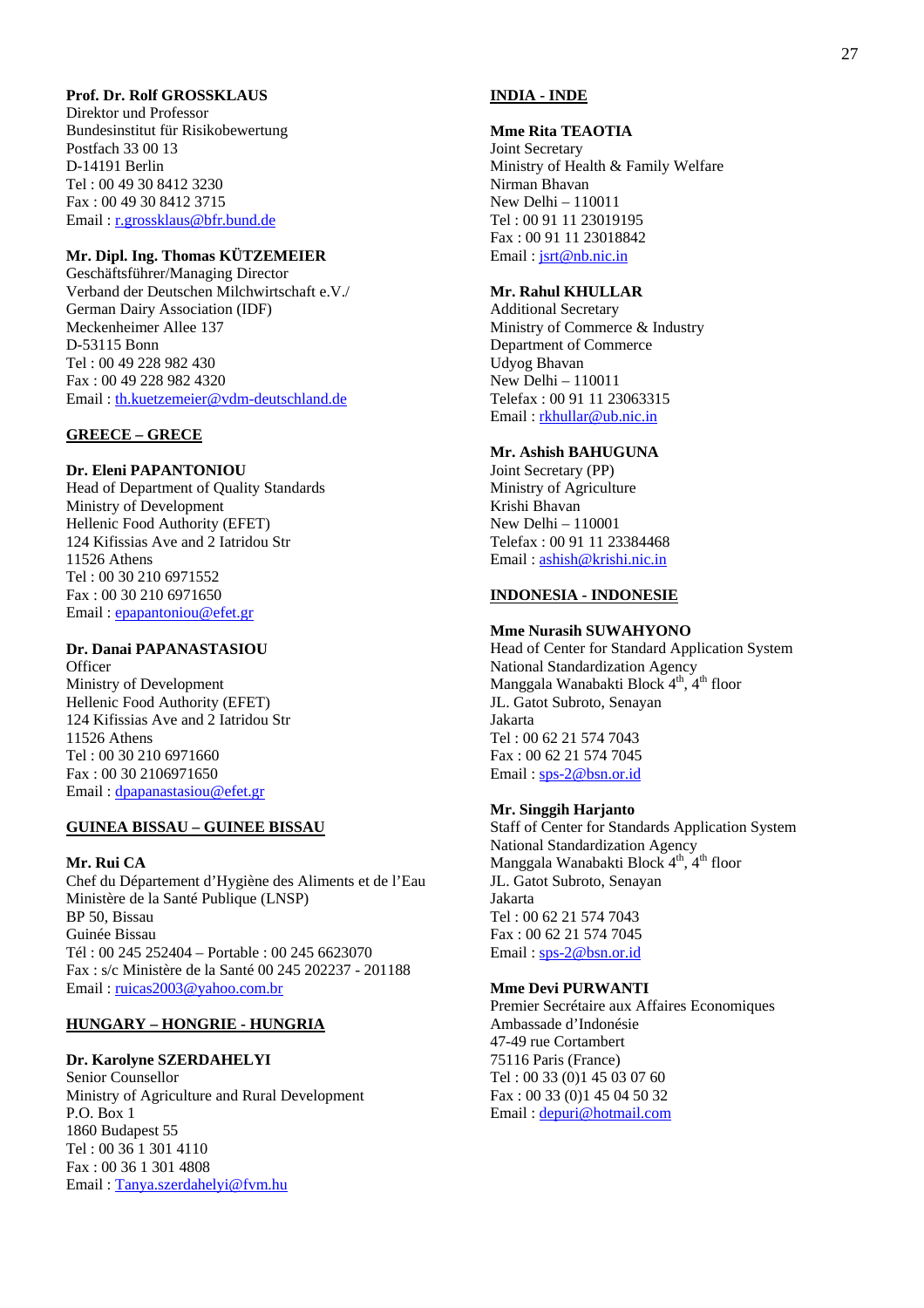# **IRELAND – IRLANDE – IRLANDA**

# **Mr. Richard HOWELL**

Agricultural Inspector Department of Agriculture and Food 7C Agriculture House - Kildare Street Dublin 2 Tel : 00 353 1 607 2572 Fax : 00 353 1 661 6263 Email : richard.howell@agriculture.gov.ie

#### **Mr. Martin C.O'SULLIVAN**

Deputy Chief Veterinary Officer Department of Agriculture and Food 4C, Agriculture House Kildare Street Dublin 2 Tel : 00 353 1 6072213 Fax : 00 353 1 6610230 Email : martin.osullivan@agriculture.gov.ie

## **Mlle Karen MILLSOPP**

Administrative Officer, Food Unit Department of Health and Children Hawkins House, Hawkins Street Dublin 2  $Tel \cdot 00$  353 1 Fax : 00 353 1 Email : karen-millsopp@health.irlgov.ie

## **ITALY - ITALIE - ITALIA**

#### **Dr. Ciro IMPAGNATIELLO**

Ministero delle Politiche Agricole e Forestali Via XX Settembre 20 I - 00187 Roma Tel : 00 39 06 4665 6046 Fax : 00 39 06 4880 273 Email : c.impagnatiello@politicheagricole.it

# **JAPAN - JAPON**

## **Dr. UMEDA Tamami**

Director International Food Safety Planning, Department of Food Safety, Pharmaceutical and Food Safety Bureau, Ministry of Health, Labour and Welfare 1-2-2 Kasumigaseki, Chiyoda-ku Tokyo 100-8916 Tel : 00 81 3 3595 2326 Fax : 00 81 3 3503 7965 Email : umeda-tamami@mhlw.go.jp

#### **Dr. YOSHIKURA Hiroshi**

Adviser Department of Food Safety, Pharmaceutical and Food Safety Bureau Ministry of Health, Labour and Welfare 1-2-2 Kasumigaseki, Chiyoda-ku, Tokyo 100-8916 Tel : 00 81 3 3595 2326 Fax : 00 81 3 3595 7965 Email : codexj@mhlw.go.jp

#### **Dr. KUMAGAI Yuko**

Deputy Director Information and Emergency Responses Division Food Safety Commission Secretariat Cabinet Office Prudential Tower 6F 2-13-10 Nagatacho, Chiyoda-ku Tokyo 100-8989 Tel : 00 81 3 5251 9182 Fax : 00 81 3 3591 2236 Email : yuko.kumagai@cao.go.jp

#### **Mr. NISHIKUBO Daisuke**

**Official** Food Safety Commission Secretariat Prudential Tower 6F 2-13-10 Nagatacho, Chiyoda-ku Tokyo 100-8989 Tel : 00 81 3 5251 9150 Fax : 00 81 3 3591 2236 Email : daisuke.nishikubo@cao.go.jp

# **Mr. MIYAZAKO Masahiro**

Deputy Director Food Safety and Consumer Policy Division, Food Safety and Consumer Affairs Bureau, Ministry of Agriculture, Forestry and Fisheries 1-2-1 Kasumigaseki, Chiyoda-ku Tokyo 100-8950 Tel : 00 81 3 5512 2291 Fax : 00 81 3 3597 0329

#### **Mr. OZAKI Dou**

Deputy Director Food Safety and Consumer Policy Division, Food Safety and Consumer Affairs Bureau, Ministry of Agriculture, Forestry and Fisheries 1-2-1 Kasumigaseki, Chiyoda-ku Tokyo 100-8950 Tel : 00 81 3 5512 2291 Fax : 00 81 3 3597 0329

#### **Dr. IMAMURA Tomoaki**

Technical Adviser Associate Professor Department of Planning and Management The University of Tokyo Hospital 7-3-1, Hongou, Bunkyou-ku, Tokyo 113-8655 Tel : 00 81 3 5800 8716 Fax : 00 81 3 5800 8765 Email: imamura-t@umin.ac.jp

## **KOREA (REPUBLIC OF) COREE (REPUBLIQUE DE) COREA (REPUBLICA DE)**

## **Dr. Jongsei PARK**

Chairperson of CCASIA Korea Food and Drug Administration #231 Jinheungno Eunpyung-Gu Seoul 122-704 Tel : 00 82 11 9035 3700 Fax : 00 82 2 572 3274 Email : ccasiachair@kfda.go.kr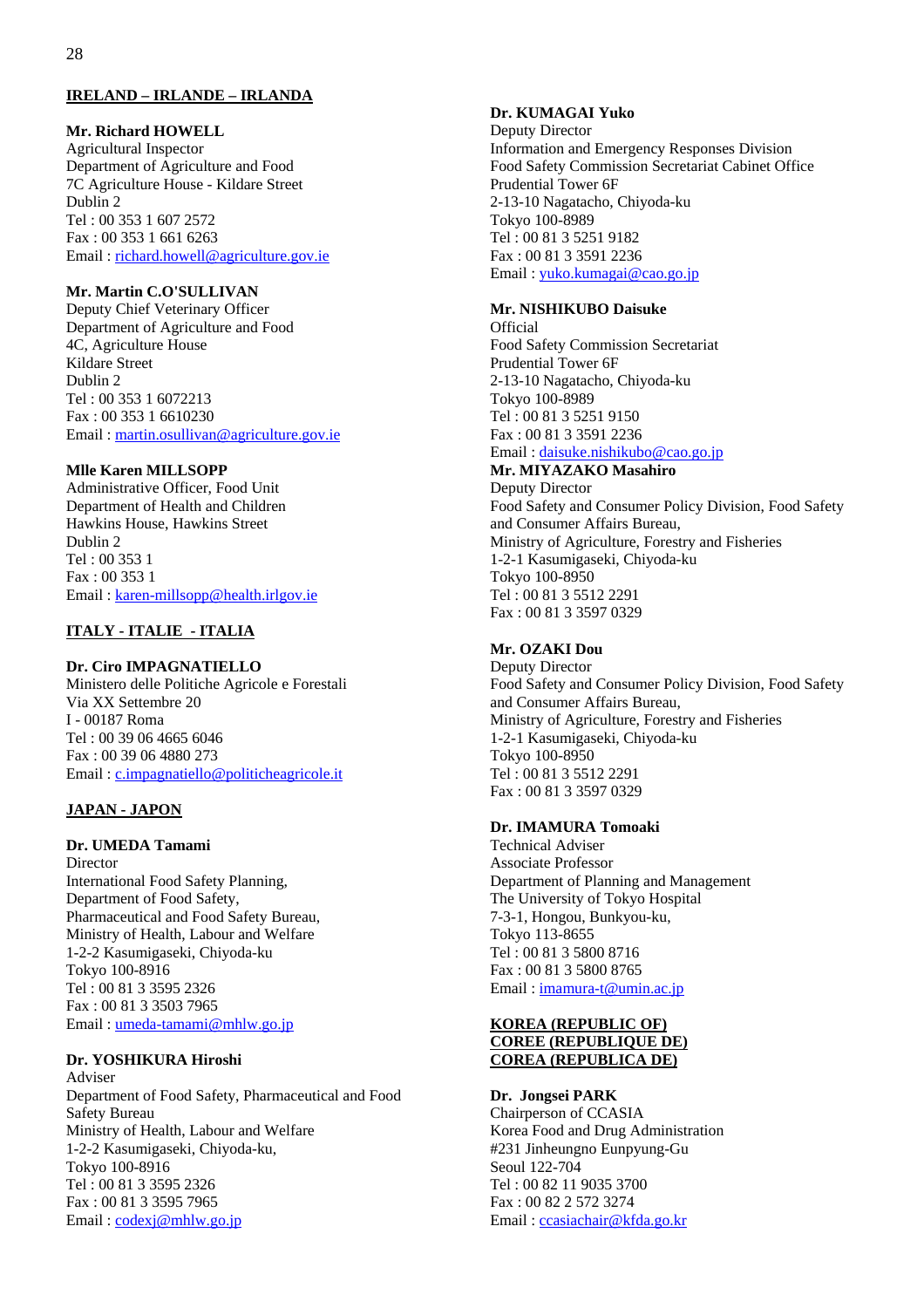## **Dr. Sol KIM, Ph.D.**  Deputy Director Food Safety Assurance Team Food Headquarters Korea Food and Drug Administration #231 Jinheungno Eunpyung-Gu Seoul 122-704 Tel : 00 82 2 385 2415 Fax : 00 82 2 385 2416 Email : kims1228@kfda.go.kr

## **Mlle Mi-Young CHO**

Assistant Director - Import management team Kyungin Regional KFDA #120 Juane I dong Nam-gu Incheun Kyounggi-do Tel : 00 82 032 442 4615 Fax : 00 82 032 442 4619 Email : miyoungcho@kfda.go.kr

## **Mr. Kyu KIM**

Assistant Director Bilateral Cooperation Division Ministry of Agriculture and Forestry #1 Joongang-dong Kwachonsi Kyunggido 427-719 Tel : 00 82 2 500 1726 Fax : 00 82 2 504 6659 Email : kimk@maf.go.kr **LITHUANIA – LITUANIE**

## **Mr. Albertas BARZDA**

Director National Nutrition Center - Ministry of Health Kalvariju Str. 153 LT 08221 - Vilnius Tel : 00 370 5 277 8919 Fax : 00 370 5 277 8713 Email : rmc@vilnius.omnitel.net Email : rmc@rmc.lt

# **MADAGASCAR**

## **Mr. Bernardin RAMIANDRISOA**

Commissaire du Commerce Chef du Service Normalisation Ministère de l'Industrialisation et du Commerce/ DNQ BP 454 Ambohidahy-Antananarivo Tel : 00 261 20 22 237 99 Email: dnq.snor@wanadoo.mg

## **Mr. Noël RANJATOSON**

Ingénieur Chimiste Chef de Laboratoire Ministère de l'Industrialisation et du Commerce/ DNQ BP 454 Ambohidahy-Antananarivo Tel : 00 261 20 22 238 60 Email : dnq.slabo@wanadoo.mg

# **MALAYSIA – MALAISIE - MALASIA**

#### **Mr. Khairuddin Md TAHIR**

Deputy Director General of Agriculture Department of Agriculture Ministry of Agriculture and Agro-based Industry 4G2, Precint 4 62632 Putrajaya Tel : 00 60 3 8870 3003 Fax : 00 60 3 8888 8493 Email : mkhairuddin@doa.gov.my

## **Mme Noraini DATO'MOHD. OTHMAN**

Deputy Director Ministry of Health Malaysia Level 3, Block E7, Parcel E Federal Government Administrative Centre 62590 Putrajaya Tel : 00 60 3 8883 3500 Fax : 00 60 3 8889 3515 Email: noraini\_othman@moh.gov.my Email : noraini\_mohdothman@yahoo.co.uk

## **Mme Noraini SUDIN**

Director Malaysia Palm Oil Board (MPOB), Ministry of Plantation, Industries and Commodites P.O. Box 10620 50720 Kuala Lumpur Tel : 00 60 3 8925 9952 Fax : 00 60 3 8922 1742 Email : noraini@rnpob.gov.my

## **Mr. Raj R. D'NATHAN**

Deputy Undersecretary (Livestock) Crop, Livestock and Fishery Industry Division Ministry of Agriculture and Agro-based Industry Federal Government Administrative Centre Level 11, Block 4G1, Precint 4 62624 Putrajaya Tel : 00 60 3 8870 1410 Fax : 00 60 3 8888 6902 Email : raj@agri.moa.my

## **MALAWI**

#### **Dr. Alfred MTUKUSO Director** Department of Agricultural Research Services P.O. Box 30779 Lilongwe 3 Tel : 00 265 1 707 398 Fax : 00 265 1 707 374 Email : agric-research@sdnp.org.mw

# **MALI**

**Mr. Mahamadou SAKO**  Directeur Général Adjoint de l'Agence Nationale de la Sécurité Sanitaire des Aliments S/C Ministère de la Santé Bamako Tel : 00 (223) 222 0747 ; 222 0754 ; 222 55 61 Fax : 00 223 222 0747 Email : mahamadousako@yahoo.fr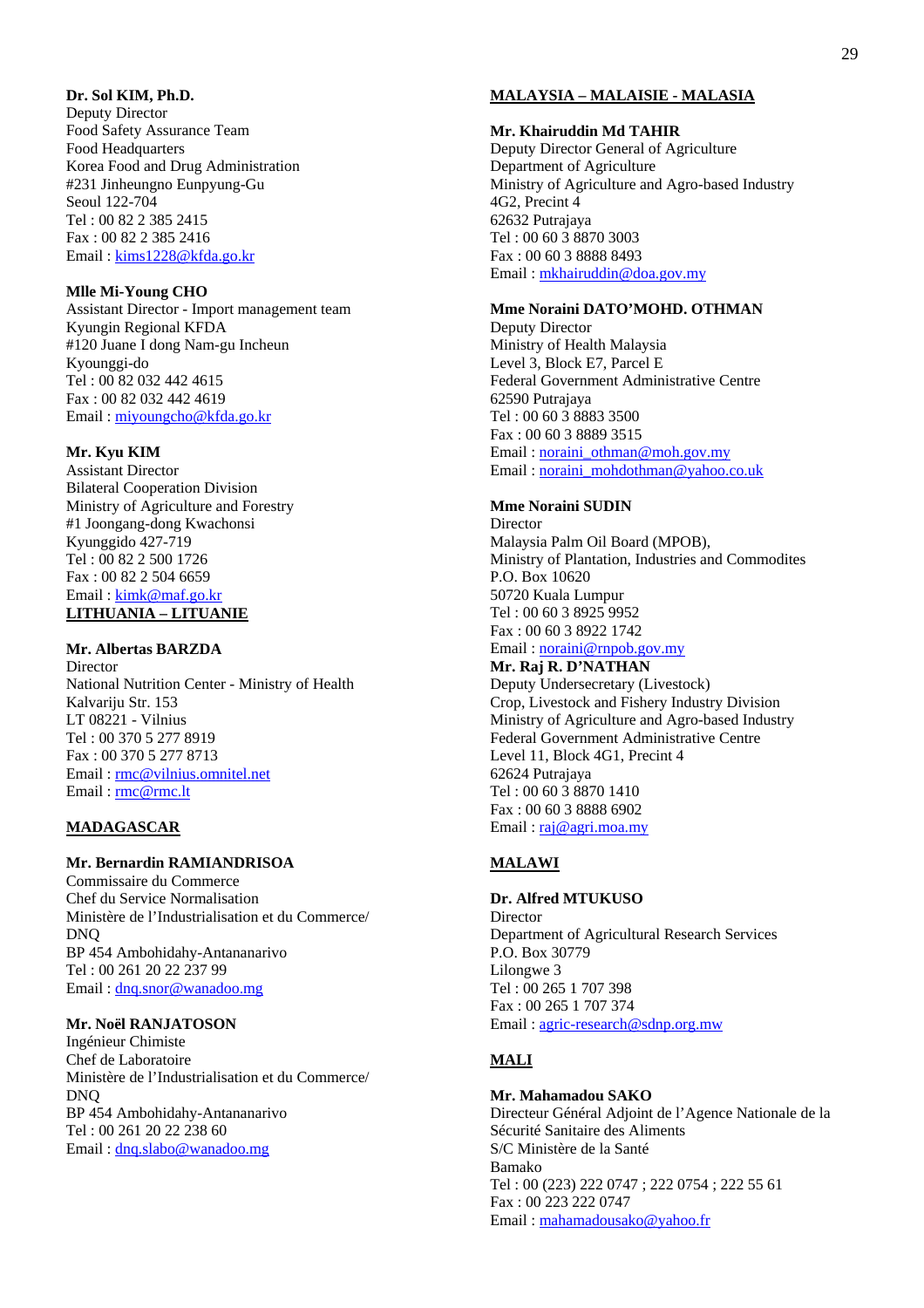# **MEXICO - MEXIQUE**

## **Mr. Jorge Antonio LOPEZ ZARATE**

Direccion General de Normas Subdirector para la atencion del Codex Secretaria de Economia Av. Puente de Tecamachalco N° 6 Lomas de Tecamachalco Naucalpan, Estado de Mexico C.P. 53950 Tel : 00 (5255) 5729 9480 Fax : 00 (5255) 5520 9715 Email : jalopezz@economia.gob.mx Email : codexmex@economia.gob.mx

#### **Dr. Eduardo JARAMILLO**

Director Ejecutivo de Operacion Internacional Cofrepris Secretaria de Salud Monterrey 33 Col. Roma Tel : 00 52 55 514 8586 Email : ejaramillo@salud.gob.mx

## **MOROCCO – MAROC - MARRUECOS**

## **Mme DRIOUICH Zakia**

Directrice des Industries de la Pêche Ministère des Pêches Maritimes BP 476 - Haut Agdal, Rabat Tel : 00 212 37 68 82 95/93 Fax : 00 212 37 68 82 94 Email : driouich@mpm.gov.ma

**Mr. LACHHAB Hamid**  Chef du Service de la Réglementation Sanitaire Vétérinaire Ministère de l'Agriculture, du Développement Fural et des Pêches Maritimes Direction de l'Elevage et des Services Vétérinaires Quartier administratif - Rabat Tel : 00 212 37 68 14 04 Fax : 00 212 37 68 20 49

Email : lachhabhamid@yahoo.fr

#### **Mr. SAAD Lhoussaine**

Direction de la Protection des Végétaux des Contrôles Techniques et de la Répression des Fraudes BP 1308, 10100 Rabat Tel : 00 212 3 729 7546 Fax : 00 212 3 729 7544 Email : saad\_lho@yahoo.fr

## **Dr. SENOUCI Samira**

Chef de Département Microbiologie Eaux, Aliments et Hygiène alimentaire Institut National d'Hygiène Ministère de la Santé Rabat Tel : 00 212 68 75 25 25 Fax : 00 212 37 77 20 67 Email : sensafa@yahoo.fr

#### **Mr. TAGAFAIT Hassan**

Etablissement Autonome de Contrôle et de Coordination des Exportations 72 rue Mohamed Smiha Casablanca Tel : 00 212 22 30 83 39 Fax : 00 212 22 30 51 68 Email : tagafait@eacce.org.ma

#### **Mr. JOUNDY Majid**

Union Nationale des Industries de Conserve de poisson (UNICOP) 2 rue Président Agadir Tel : 00 212 28 45994 Fax : 00 212 28 84 59 96

## **Mr. SMAINI Mohamed**

Délégué Principal EACCE/Rungis 3, rue de la Corderie 94580 Rungis (France) Tel : 00 33 (0)1 45 60 94 91 Fax : 00 33 (0)1 45 60 94 88 Email : smaini-eacce@wanadoo.fr

### **Mr. SALIMI Ahmed Nori**

Conseiller Economique Ambassade du Royaume du Maroc 5, rue Le Tass Paris ( France) Mobile : 06 99 75 22 82 Email : noriahmed@maec.gov.ma

## **Mr. Driss MACHRAA**

Chef de Service de l'Hygiène Alimentaire Direction de l'Epidémiologie et de Lutte contre les Maladies Ministère de la Santé Tel : 00 212 63 56 71 06 Email : machraadriss@yahoo.fr

#### **Mr. BENAZZOUZ El-Mâati**

Laboratoire Officiel d'Analyses et de Recherches **Chimiques** 25 rue Nichakra Rahal 20000 Casablanca Tel : 00 212 22 30 21 96 Fax : 00 212 22 30 19 72 Email : embenazzouz@menara.ma

## **NEPAL**

## **Mr. Uttam Kumar Bhattarai**

Deputy Director General Department of Food Technology & Quality Control HMG/Nepal PO Box 21265, Babarmahal Kathmandu Tel : 00 977 1 426 2739 Fax : 00 977 1 426 2337 Email : ukbhattarai21@yahoo.com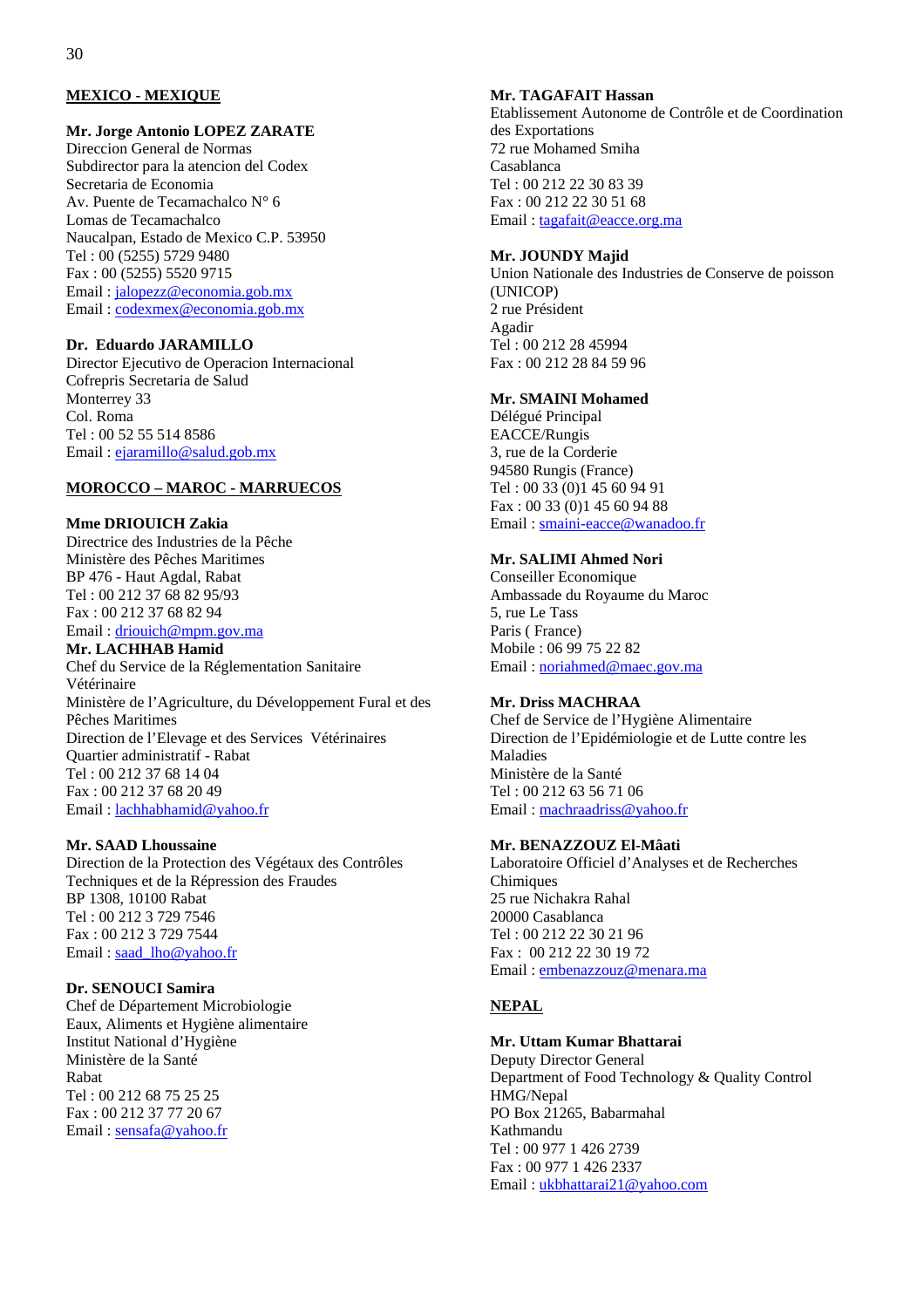#### **NETHERLANDS - PAYS-BAS - PAISES BAJOS**

## **Mme Annie DE VEER**

Chairperson CCFAC Department of Food Quality and Animal Health Ministry of Agriculture, Nature and Food Quality P.O. Box 20401 - 2500 EK The Hague Tel : 00 31 70 378 5686 Fax : 00 31 70 378 6141 Email : a.de.veer@minlnv.nl

#### **Mr. Niek SCHELLING**

Department of Food Quality and Animal Health Ministry of Agriculture, Nature and Food Quality P.O. Box 20401 - 2500 EK The Hague Tel : 00 31 70 378 4426 Fax : 00 31 70 378 6141 Email : n.schelling@minlnv.nl

# **Mr. Frankjan VAN DER VALK**

Manager International policies Department of Food Quality and Animal Health Ministry of Agriculture, Nature and Food Quality P.O. Box 20401 - 2500 EK The Hague Tel : 00 31 70 378 5036 Fax : 00 31 70 378 6141 Email : f.j.van.der.valk@minlnv.nl

## **Mme Ria C. WESTENDORP**

Head Food and Nutrition Division Ministry of Health, Welfare and Sport Food and Nutrition Division PO Box 20350 2500 EJ The Hague Tel : 00 31 70 340 69 63 Fax : 00 31 70 340 55 54 Email : mc.westendorp@minvws.nl

## **Dr. Wim H. VAN ECK**

Chief Public Health Officer Food and Consumer Product Safety Authority P.O. Box 19506 2500 CM The Hague Tel : 00 31 70 448 4814 Fax : 00 31 70 448 4061 Email : wim.van.eck@vwa.nl

#### **NEW ZEALAND NOUVELLE ZELANDE NUEVA ZELANDIA**

#### **Dr. Steve HATHAWAY**

Director Science Group New Zealand Food Safety Authority PO. Box 646 - Gisborne Tel. : 00 64 6 867 1144 Fax : 00 64 6 868 5207 Email : steve.hathaway@nzfsa.govt.nz

#### **Mr. Sundararaman RAJASEKAR**

Programme Manager (Codex) New Zealand Food Safety Authority PO Box 2835 - Wellington Tel : 00 64 4 463 2576 Fax : 00 64 4 463 2583 Email : rajasekars@nzfsa.govt.nz

#### **NIGER**

## **Mme HASSANE Aissatou Cissé**

Governement delegate Responsable Cellule Nutrition Alimentation Ministère du Développement Agricole BP 323 Niamey Tel : 00 227 96 94 23 Fax : 00 227 37 27 75 Email : boureima\_moussa@yahoo.fr

#### **NIGERIA**

**Mr. Olatunji Adebowale Adenola Director** National Strategic Grains Reserve Department Plot 590, NAIC Building, Central Are, PMB 135 Abuja Tel : 00 234 9 2344382 / 08033200003 Fax : 00 234 9 2344958 / 2346213 Email : nsgrfma@hotmail.com

## **Engr Bamidele Joseph Sunday**

Principle Technical Officer Federal Ministry of Agriculture & Rural Development P.M.B. 135, Area 11, Garki SGR Department Abuja Tel : 00 234 9 2344958 Email : nsgrfma@hotmail.com

#### **Engr Alebode Isedu**

Assistant Director Strategic Grains Reserve Department Federal Ministry of Agriculture Plot 590, NAIC Building Zone AO, Central Are Abuja Tel : 08044104180 / 08036380361 Email : aisedu@hotmail.com

## **M. Gambo D. Sanusi**

Asst Comptroller of customs Research & Planning Office Nigerian Customs Service N° 3, Abidjan Street, Zone 3, Wuse Abuja Fax : 00 23 9 5234492 Email : gambosanusi@yahoo.co.uk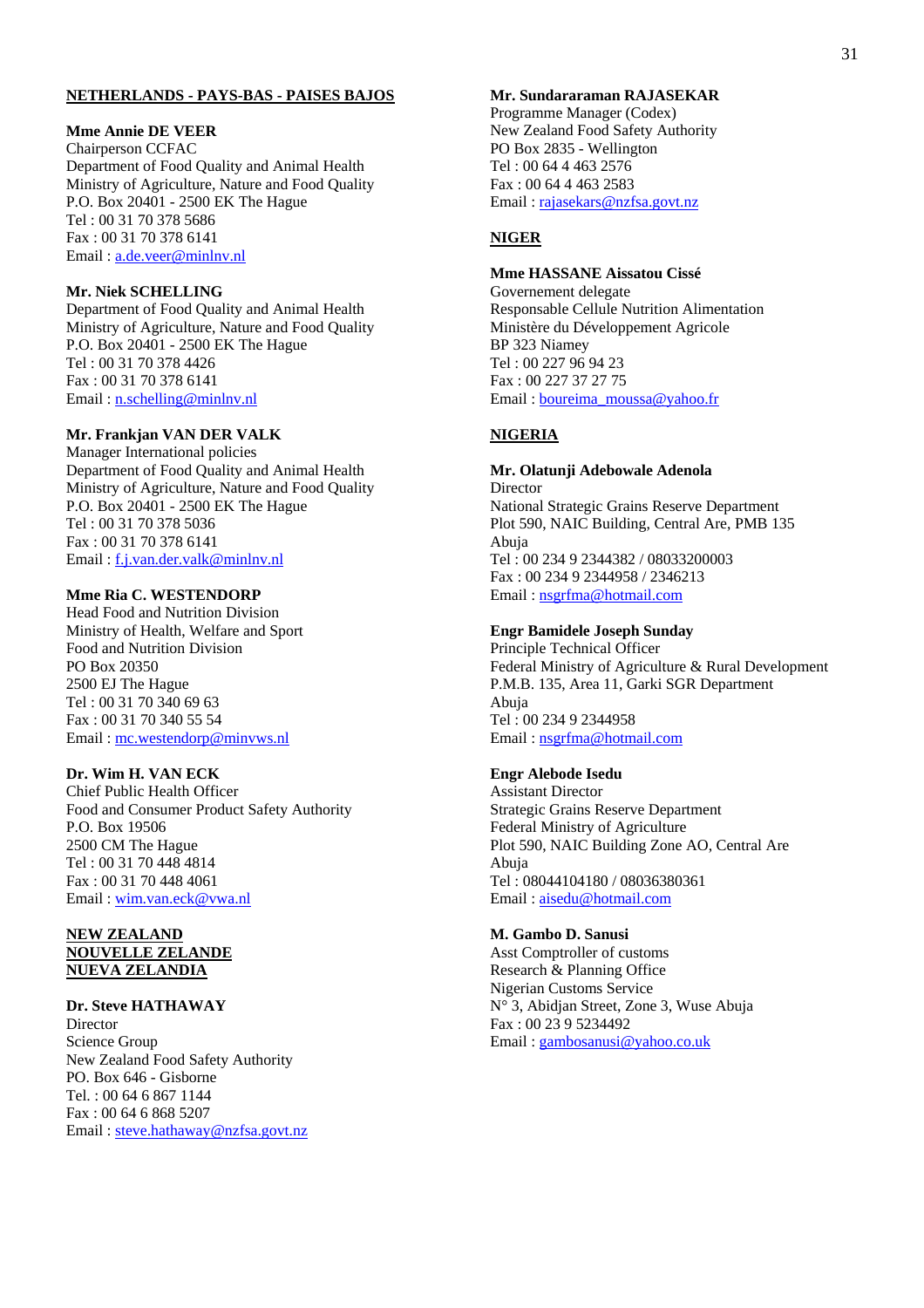## **NORWAY – NORVEGE - NORUEGA**

# **Mme Tone MATHESON**

Senior Adviser Norwegian Food Safety Authority Head Office Felles Postmottak PO Box 383 N-2381 Brumundal Tel : 00 47 23 21 66 51 Fax : 00 47 23 21 68 01 E-mail : toema@mattilsynet.no

## **Mme Gisken Beate THOEN**

Head of Section for International and Legal Coordination Norwegian Food Safety Authority P.O. Box 383 N-2381 Brumundal Tel : 00 47 23 21 66 29 Fax : 00 47 23 21 68 00 Email : gibth@mattilsynet.no

## **Mlle Bodil BLAKER**

Senior Adviser Ministry of Health and Care Services P.O. Box 8011 Dep N-0030 Oslo Tel : 00 47 22 24 86 02 Fax : 00 47 22 24 86 56 Email : bob@hod.dep.no

#### **Mlle Bente ODLO**

Senior Adviser Ministry of Agriculture and Food P.O. Box 8007 Dep. N-0030 Oslo Tel : 00 47 22 24 91 38 Fax : 00 47 22 24 95 59 Email : bente.odlo@lmd.dep.no

## **Mr Lennart JOHANSON**

Deputy Director General Norwegian Ministry of Fisheries and Coastal Affairs PO Box 8118 Dep. NO-0032 Oslo Tel : 00 47 22 24 26 65 Fax : 00 47 22 24 56 78 E-mail: lennart.johanson@fkd.dep.no

# **PANAMA**

# **Mme Marie Elena DE AGUILAR**

Attaché à l'Ambassade du Panama Paris (France) Tel : 00 33 (0)1 45 66 08 00 Email : panaemb.francia@wanadoo.fr

# **PARAGUAY**

**Mme Elina LOPEZ CABALLERO**  Premier Secrétaire Ambassade du Paraguay 1, rue Saint-Dominique 75007 Paris (France) Tel : 00 33 (0)1 42 22 85 05 Fax : 00 33 (0)1 42 22 57 03 Email : paraguay.ambassade@wanadoo.fr

## **PHILIPPINES**

**Mr. Noël DE LUNA**  Agricultural Attache Embassy of the Philippines Viale delle Medaglie d'Oro 112 00136 Rome (Italie) Tel : 00 39 06 3974 6717 Fax : 00 39 06 3988 9925 Email : philrepfao@libero.it

## **POLAND – POLOGNE - POLONIA**

## **Mlle Marta SOBIERAJ**

Specialist, International Cooperation Department Agricultural and Food Quality Inspection 30 Wspolna St. 00-930 Warsaw Tel : 00 48 22 623 29 03 Fax : 00 48 22 623 29 97 Email : kodeks@ijhar-s.gov.pl

## **ROMANIA - ROUMANIE**

## **Mr. Ion AGAFITEI**

Secretary of State National Sanitary Veterinary and Food Safety Authority Negustori Street n° 1B Bucharest Tel : 00 40 74 20 20 47

## **Mme Monica Mariana NEAGU**

Director National Sanitary Veterinary and Food Safety Authority Negustori Street n° 1B Bucharest Tel : 00 40 21 3078568 Fax : 00 40 21 3124967 Email: <u>neagu@ansv.ro</u>

## **Mme Cristina BOBE**

Senior Counsellor National Sanitary Veterinary and Food Safety Authority Negustori Street n° 1B Bucharest Tel : 00 40 2 3157875 Email : bobe@ansv.ro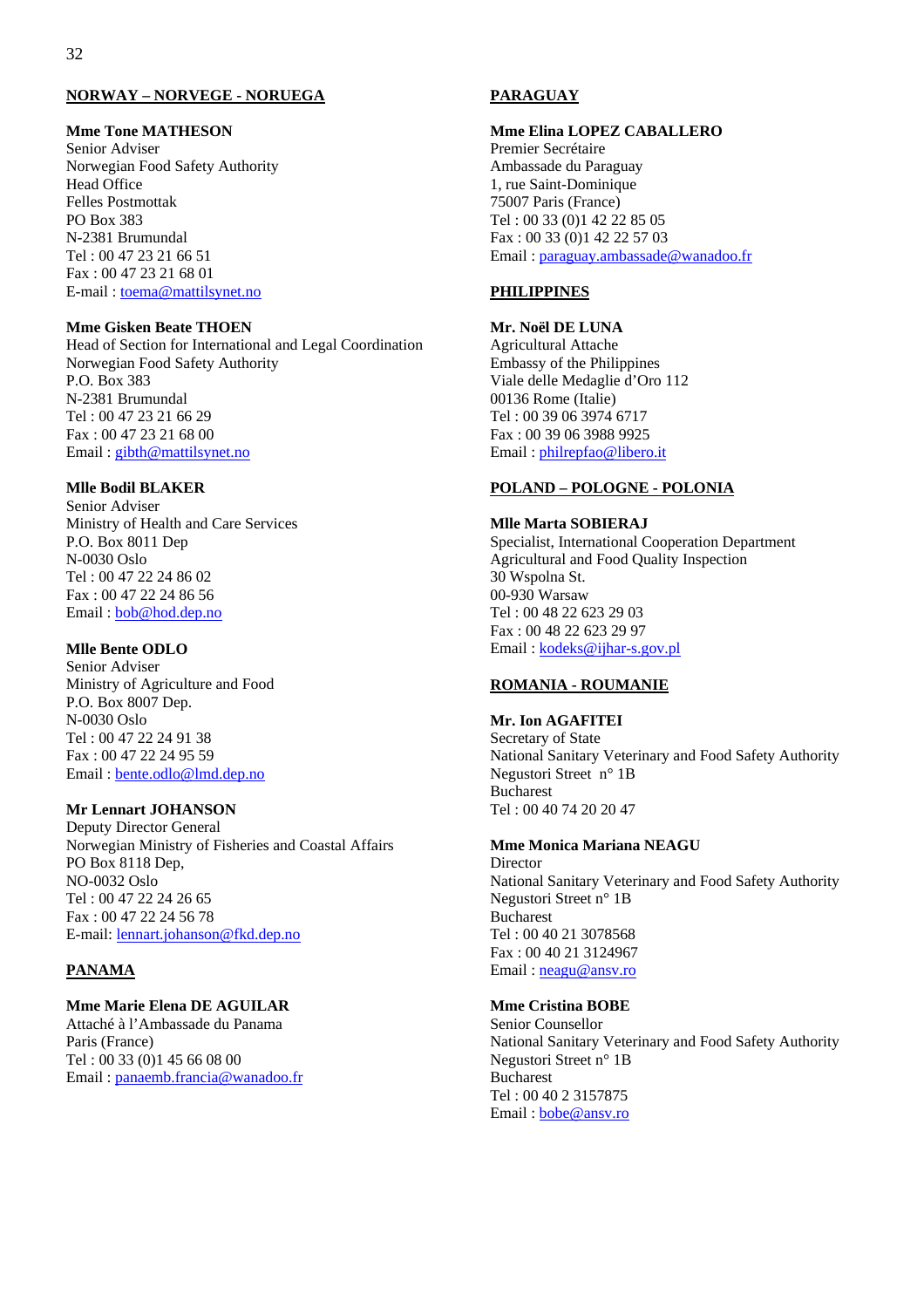# **SAMOA**

# **Mr. Lemalu Tate SIMI**

Chief Executive Office Ministry of Commerce Industry and Labour P.O. Box 862 Apia Tel : 00 685 20 441 Fax : 00 685 20 443 Email : ltsimi@mcil.gov.ws

#### **SLOVAQUIE - SLOVAQUIE**

#### **Mlle Michaela PISOVA**

EU Coordinator Ministry of Agriculture Dobrovicova 12 Bratislava Tel : 00 421 2 592 66 542 Email : michaela.pisova@land.gov.sk

## **SLOVENIA - SLOVENIE**

## **Mme Marusa PAVCIC**

Head of Sector for Food Safety Ministry of Health Stefanova 5 1000 Liubliana Tel : 00 386 1 478 68 50 Fax : 00 386 1 478 68 56 Email : marusa.pavcic@gov.si

## **SOUTH AFRICA – AFRIQUE DU SUD**

# **Mme Francina MAKHOANE**

Deputy Director : Food Control Department of Health Private Bag X828 Pretoria 0001 Tel : 00 27 12 312 0158 Fax : 00 27 12 312 3180 Email : cacpsa@health.gov.za

## **Mr. Andile STEWART**

Senior Administrative Officer Department of Health Private Bag X828 Pretoria 0001 Tel : 00 27 12 312 0156 Fax : 00 27 12 312 3180 Email : stewaa@health.gov.za

#### **Mr. Alex SERUMULA**

Manger Agricultural Product Quality Assurance Department of Agriculture Private Bag X 258 Pretoria 0001 Tel : 00 27 12 319 6004 Fax : 00 27 12 319 6055 Email : alexs@nda.agric.za

#### **SPAIN - ESPAGNE - ESPANA**

### **Mr. José Ignacio ARRANZ RECIO**

Director Ejecutivo Agencia Espanola de Seguridad Alimentaria Ministerio de Sanidad y Consumo C/Alcala, 56 28071 Madrid Tel : 00 34 91 33 80 585 Fax : 00 34 91 33 80 073 Email : jarranz@msc.es

## **Da Elisa REVILLA GARCIA**

Subdirectora Adjunta SG de Planificacion Alimentaria Ministerio de Agricultura, Pesca y Alimentacion Paseo Infanta Isabel, 1 28071 – Madrid Tel : 00 34 91 347 45 96 Fax : 00 34 91 347 57 28 Email : erevilla@mapya.es

## **SUDAN – SOUDAN**

## **Mr. Awad Mohamed Ahmed SOKRAB**  Director The Technical Department Sudanese Standards and Metrology Organization P.O. Box 13573 Khartoum Ttel : 00 249 912391190 Fax : 00 249 183 774 852 Email : awadsokrab@hotmail.com

## **Mr. Hamdi Abbas Ibrahim**

Director Ministry of Agriculture and Forestry P.O. Box 285 Khartoum Tel : 00 249 918 211 470 Fax : 00 249 183 782 027 Email : hamdi20072000@yahoo.com

## **SWAZILAND**

**Mr. Sabelo MASUKU**  Senior Environmental Health Officer National Codex Committee Member Ministry of Health and Social Welfare P.O. Box 5 Mbabane Tel : 00 268 4042431 Fax : 00 268 4042092 Email : sabmas2003@yahoo.com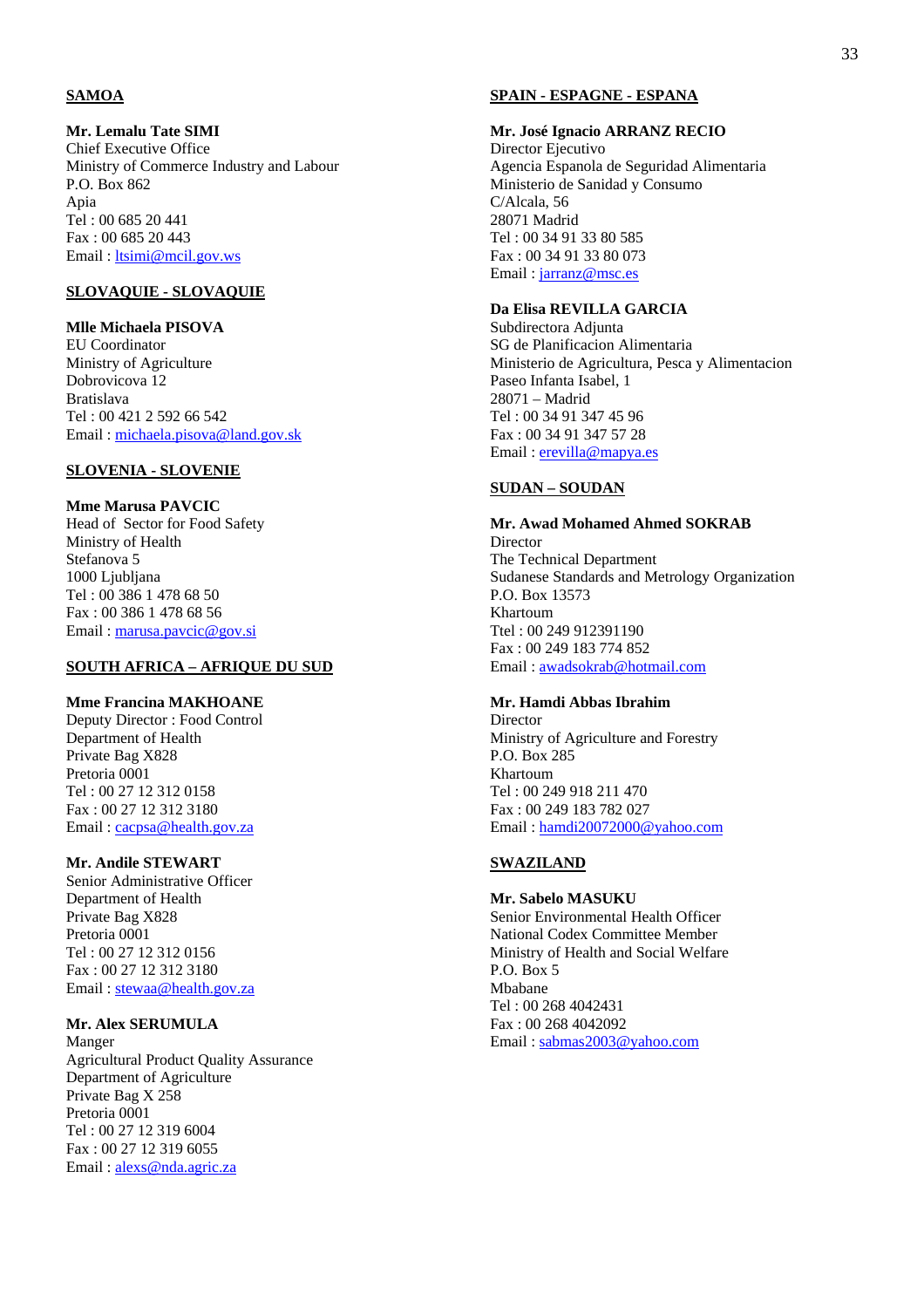# **SWEDEN – SUEDE - SUECIA**

## **Mme Kerstin JANSSON**

Deputy Director Ministry of Agriculture, Food and Consumer Affairs S-103 33 Stockholm Tel : 00 46 8 405 11 68 Fax : 00 46 8 20 64 96 Email : kerstin.jansson@agriculture.ministry.se

## **Mme Eva ROLFSDOTTER LÖNBERG**

Codex Coordinator National Food Administration Box 622 S-751 26 Uppsala Tel : 00 46 18 17 55 47 Fax : 00 46 18 10 58 48 Email : eva.lonberg@slv.se

## **SWITZERLAND – SUISSE – SUIZA**

#### **Dr. Urs KLEMM**

Sous-Directeur Office Fédéral de la Santé Publique Schwarzenburgstrasse 165 CH-3003 Berne Tel : 00 41 62 822 7421 Fax : 00 41 62 822 7421 Email: kurs@hispeed.ch

#### **Dr. Hervé NORDMANN**

Director Scientific & Regulatory Affairs Ajinomoto Switzeland AG En Crochet 1 CH-1143 Apples Tel : 00 41 21 800 3763 Fax : 00 41 21 800 4087 Email : herve.nordmann@asg.ajinomoto.com

#### **THAILAND - THAILANDE - TAILANDIA**

#### **Mr. Somchai CHARNNARONGKUL**

Deputy Secretary General National Bureau of Agricultural Commodity and Food Standards Ministry of Agriculture and Cooperatives 3 Rajadamnern Nok Avenue Bangkok 10200 Tel : 00 662 280 3882 Fax : 00 662 280 3886 Email : somchaic@acfs.go.th

#### **Mr. Pisan PONGSAPITCH**

Standards Officer, Office of Commodity and System **Standards** National Bureau of Agricultural Commodity and Food **Standards** Ministry of Agriculture and Cooperatives 3 Rajadamnern Nok Avenue Bangkok 10200 Tel : 00 662 283 1681 Fax : 00 662 280 3899 Email : pisanp@yahoo.com

#### **Mme Vanida KHAOTHIAR**

Food Specialist, Food Control Division Food and Drug Administration Ministry of Public Health Tiwanond Rd, Meuang Nonthaburi 11000 Tel : 00 662 590 7176 Fax : 00 662 590 7177 Email : vdkt@fda.moph.go.th

#### **Mr. Boonpeng SANTIWATTANATAM**

Vice-Chairman of Food Processing Industry Club The Federation of Thai Industries Queen Sirikit National Convention Center, Zone C 4th floor, 60 Ratchadapisek Rd, Klongtoey Bangkok 10110 Tel : 00 662 229 4255 ext 505 Fax : 00 662 229 4937 Email : foodgroup@off.fti.or.th

#### **Mlle Churairat ARPANANTIKUL**

Secretary General of Food Processing Industry Club The Federation of Thai Industries Queen Sirikit National Convention Center, Zone C 4th floor, 60 Ratchadapisek Rd, Klongtoey Bangkok 10110 Tel : 00 662 345 1167 / 345 1000 ext 1167 Fax : 00 662 345 1296-9 Email : churairat.arpanantikul@ap.csplc.com

#### **Mme Wacharawan CHOMDONG**

Assistant Manager, Thai Frozen Foods Association Board of Trade of Thailand 150 Rajbopit Rd, Prahakhon District Bangkok 10200 Tel : 00 662 622 1860-76 / 235 5622-4  $Fax: 00 662 225 3372 - 5625$ Email : thai-frozen@thai-frozen.or.th

## **Mr. Chaiwat INTRACHATORN**

Deputy Manager (Trade) of Thai Food Processor's Association Board of Trade of Thailand 150 Rajbopit Rd, Prahakhon District Bangkok 10200 Tel : 00 662 261 2684-6 Fax : 00 662 261 2996-7 Email : thaifood@thaifood.org

#### **TOGO**

#### **Mr. A. Kokou AKOEGNON**

Point de Contact Codex / Togo Ministère de l'Agriculture, Elevage et Pêche I.T.R.A BP 1163 Lomé Tel : 00 228 225 21 48 Fax : 00 228 225 15 59 Email : itra@cafe.tg Email: akoegnon\_bona@yahoo.fr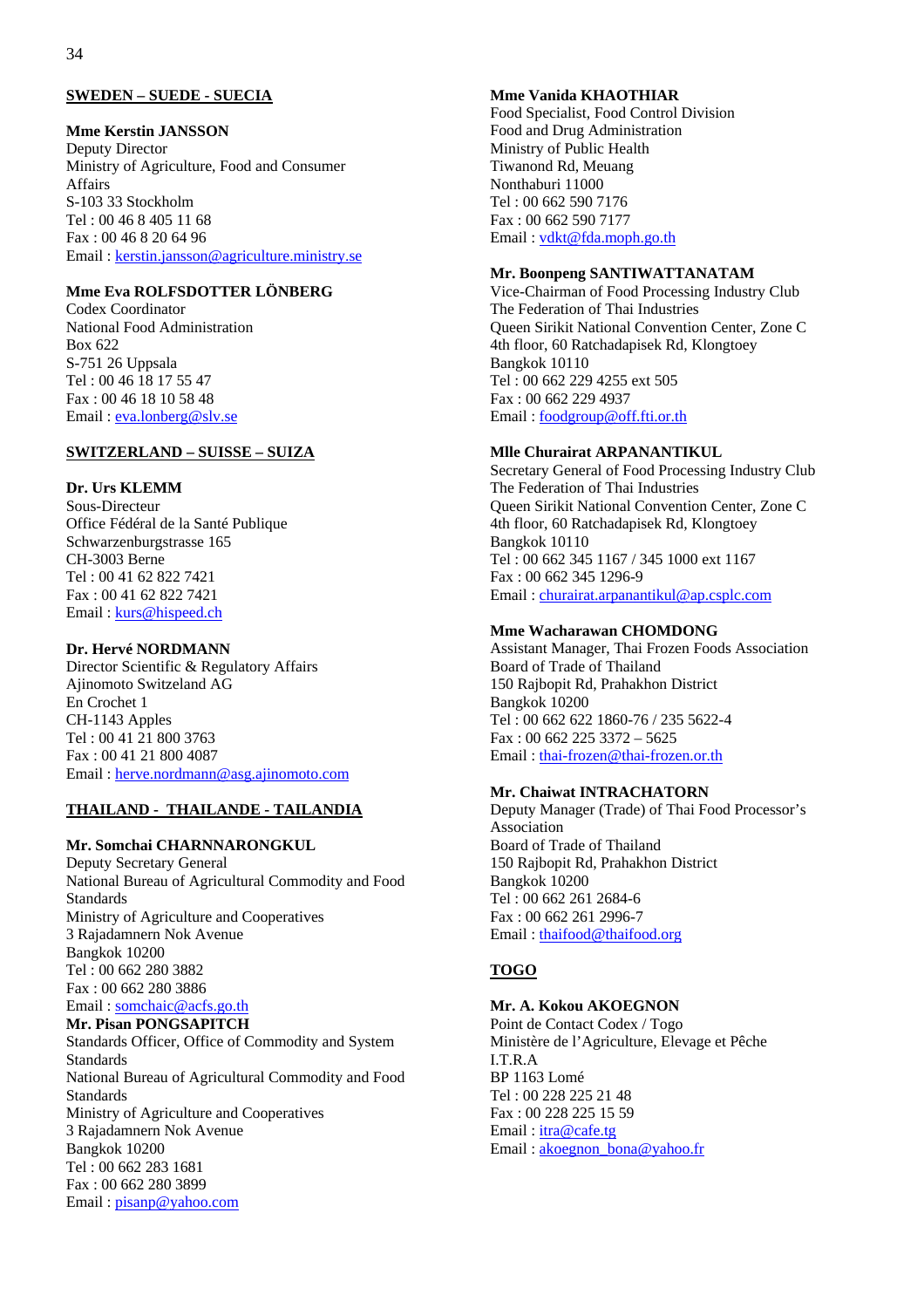## **TUNISIA – TUNISIE**

#### **Mme Souad BENJEMAA BEN YAHMED**

Directeur de Développement de l'Industrie Alimentaire Ministère de l'Industrie, de l'Energie et des PME Rue 8011 – Montplaisir Tunis 1002 Tel : 00 216 71 89 12 51 – 00 216 98 42 76 19 Fax : 00 216 71 789 159 Email : souad.benjomaa@industrie.gov.tn

#### **Mme Melika HERMASSI**

Chef de Service Centre Technique de l'Agro-Alimentaire Chargée du Secrétariat du Comité Tunisien du Codex 12, rue de l'Usme 2035 Charguia II Tel : 00 216 71 940 198 Fax : 00 216 71 941 080 Email : codextunisie@email.ati.tn

## **Dr. Thouraya ANNABI ATTIA**

Chargée de la Direction Sanitaire des Produits Auprès de l'Agence Nationale de Contrôle Sanitaire et Environnemental des Produits Ministère de la Santé Publique 37 avenue Taïeb Mhiri Belvédère 1002 Tunis Tel : 00 216 71 790 988 Email : thouraya.attia@rns.tn

#### **UGANDA – OUGANDA**

## **Mr. Samuel BALAGADDE**

Head Technical Liaison Division Uganda National Bureau of Standards PO Box 6329 Kampala Tel : 00 256 41 222 367 / 505 995 Fax : 00 256 41 286 123 Email : samuel.balagadde@unbs.go.ug

#### **UNITED KINGDOM - ROYAUME-UNI - REINO UNIDO**

#### **Mr. Steven WEARNE**

Head of Strategy and Regulation Food Standards Agency Aviation House - 125 Kingway London, WC2B 6NH Tel : 00 44 207 276 8338 Fax : 00 44 207 276 8376 Email : steve.wearne@foodstandards.gsi.gov.uk

## **Mr. Nick TOMLINSON**

Head of Chemical Safety Division Food Standards Agency Aviation House - 125 Kingway London, WC2B 6NH Tel : 00 44 207 276 8562 Fax : 00 44 207 276 8513 Email : nick.tomlinson@foodstandards.gsi.gov.uk

## **Mr. Michael WIGHT**

Head of European Union and International Strategy Food Standards Agency Aviation House - 125 Kingsway London, WC2B 6NH Tel : 00 44 207 276 8183 Fax : 00 44 207 276 8614 Email : michael.wight@foodstandards.gsi.gov.uk

#### **UNITED STATES OF AMERICA ETATS UNIS D'AMERIQUE ESTADOS UNIDOS DE AMERICA**

#### **Dr. Richard RAYMOND**

Under Secretary for Food Safety U.S. Department of Agriculture 1400 Pennsylvania Ave, SW Room 227E, JLW Building Washington, DC 20250 Tel : 00 1 202 720 0351 Fax : 00 1 202 690 0820 Email : dick.raymond@usda.gov

#### **Dr. Karen HULEBAK**

Chief Scientist Food Safety and Inspection Service U.S. Department of Agriculture 1400 Independance Avenue, SW - 31295 Washington, DC 20205 Tel : 00 1 202 720 5735 Fax : 00 1 202 6902980 Email : karen.hulebak@fsis.usda.gov

## **Mme Mary Frances LOWE**

Senior Program Advisor U.S. Environmental Protection Agency Office of Pesticide Programs (mail Code 7506C) 1200 Pennsylvania Ave, SW Washington, DC 20460 Tel : 00 1 703 305 5689 Fax : 00 1 703 308 1850 Email : lowe.maryfrances@epa.gov

#### **Mr. John REILLY**

International Trade Specialist Food Safety and Technical Services Division Foreign Agricultural Service US Department of Agriculture 1400 Independence Ave Room 5548 – South Building Washington, DC 20250 Tel : 00 1 202 690 2148 Fax : 00 1 202 690 0677 Email : john.reilly@fas.usda.gov

## **Dr. F. Edward SCARBROUGH**

U.S. Manager for Codex U.S. Department of Agriculture 1400 Independence Avenue SW Room 4861 - South Building Washington, DC 20250 Tel : 00 1 202 205 7760 Fax : 00 1 202 720 3157 Email : ed.scarbrough@fsis.usda.gov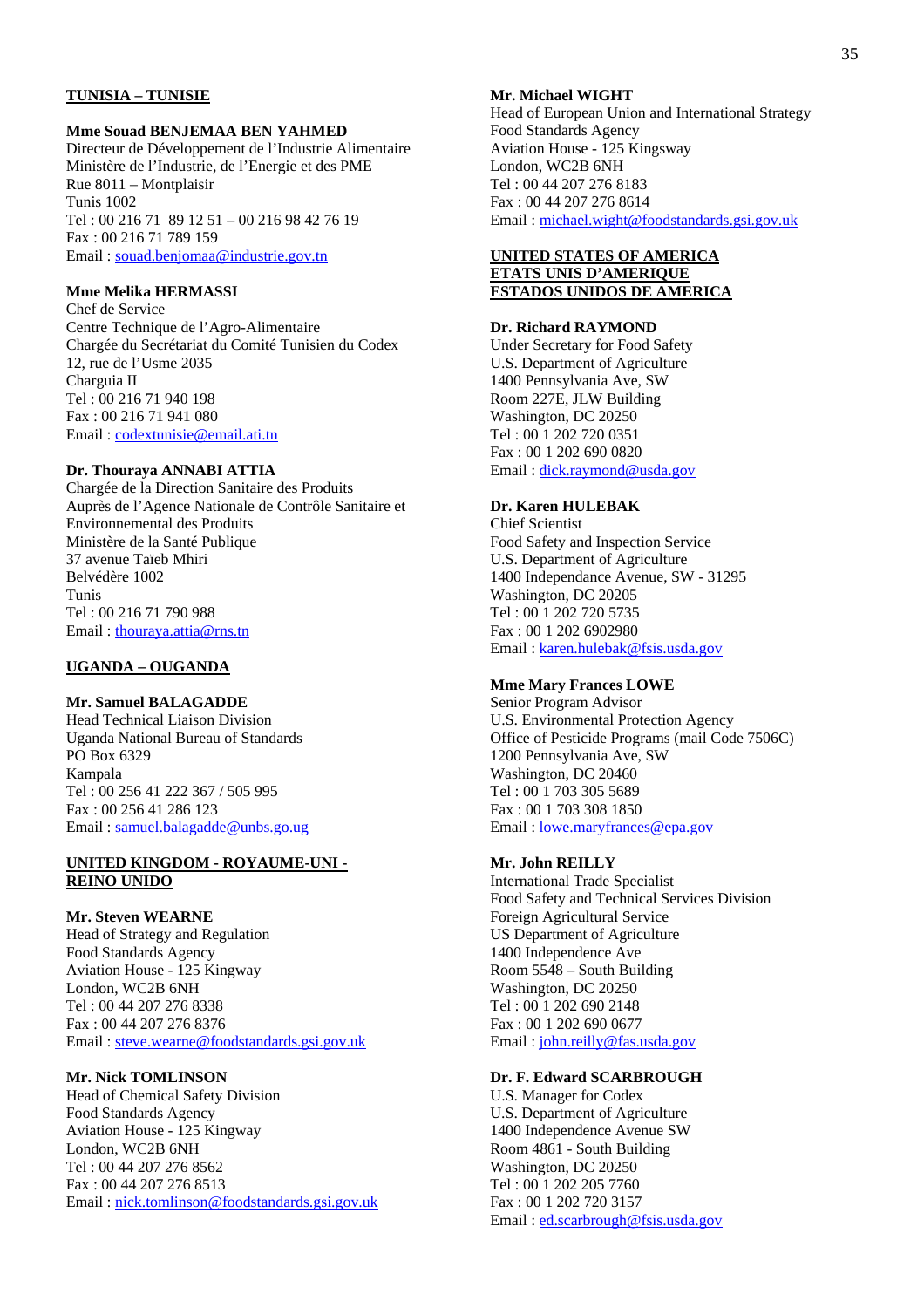## **Dr. H. Michael WEHR**

Codex Program Coordinator US Food and Drug Administration Center for Food Safety and Applied Nutrition Room 1B-002 Harvey Wiley Building 5100 Paint Branch Parkway College Park, MD 20740 Tel : 00 1 301 436 1724 Fax : 00 1 301 436 2618 Email : michael.wehr@fda.hhs.gov

## **Mme Marsha ECHOLS**

Law Office of Marsha A. Echols 3286 M Street, NW Washington, DC 20007 Tel : 00 1 202 625 1451 Fax : 00 1 202 625 9126 Email : mechols@earthlink.net

## **Mr. David P. LAMBERT**

Non-Government Advisor Lambert Associates 5105 Yuma Street, NW Washington, DC 20016 Tel : 00 1 202 966 5056 Fax : 00 1 202 966 5094 Email : lambertdp@yahoo.com

#### **Mr. Doug NELSON**

Executive Vice President Crop Life America  $1156$   $15<sup>th</sup>$  Street, NW Suite 400 Washington, D.C. 20005 Tel : 00 1 202 872 3880 Fax : 00 1 202 463 0474 Email : dnelson@croplifeamerica.org

## **Mme Peggy ROCHETTE**

Sr.Director of International Policy Food Products Association 1350 I Street, NW Washington, DC 20005 Tel : 00 1 202 639 5921 Fax : 00 1 202 639 5991 Email : prochette@fpa-food.org

#### **Mr. Michael STEELE**

Special Assistant to the Under Secretary for Food Safety U.S. Department of Agriculture 1400 Pennsylvania Ave, SW Room 227E, JLW Building Washington, DC 20250 Tel : 00 1 202 720 0351 Fax : 00 1 202 690 0820 Email : Michael.steele@usda.gov

## **ZAMBIA - ZAMBIE**

## **Mrs Christabel Kunda MALIJANI**

Chief Policy Analyst (Food Safety) Ministry of Health Box 30205 Lusaka Tel : 00 260 1 254 067 Fax : 00 260 1 253344 Email : chmalijani@yahoo.com Email : anyangwes@zm.afro.int

#### **ZIMBABWE**

#### **Mr. Fredy CHINYAVANHU**

Deputy Chief Government Analyst – Food Safety Control Ministry of Health P.O. Box CY 231 Causeway, Harare Tel : 00 263 4 792 026, 263 91 426 084, 263 4 705261 Fax : 00 263 4 705261 Email : fchinyavanhu@healthnet.org.zw

#### **PRESIDENT DE LA COMMISSION**

#### **Mr. Claude J.S. MOSHA**

Chief Standards Officer (Food/Feed Safety & Quality) Head Agriculture and Food Section Tanzania Bureau of Standards PO Box 9524 Dar es Salaam, 1 Tanzania Tel : 00 255 741 32 44 95 Email : cjsmoshar@yahoo.co.uk

#### *PAYS OBSERVATEURS*

## **LES COMORES**

**Mr. SAID YOUSSOUF Mlahaili**  Directeur Général de l'ONACSA Office National pour le contrôle sanitaire des produits alimentaires

*INTERNATIONAL GOVERNMENTAL ORGANIZATIONS ORGANISATIONS GOUVERNEMENTALES INTERNATIONALES ORGANIZACIONES GUBERNAMENTALES INTERNACIONALES* 

## **IIF – IIR (Institut International du Froid – International Institute of Refrigeration)**

## **Mr. Félix DEPLEDT**

Expert Institut International du Froid 177, boulevard Malesherbes 75017 Paris (France) Tel : 00 33 (0)1 42 27 32 35 Fax : 00 33 (0)1 47 63 17 98 Email: iifiir@iifiir.org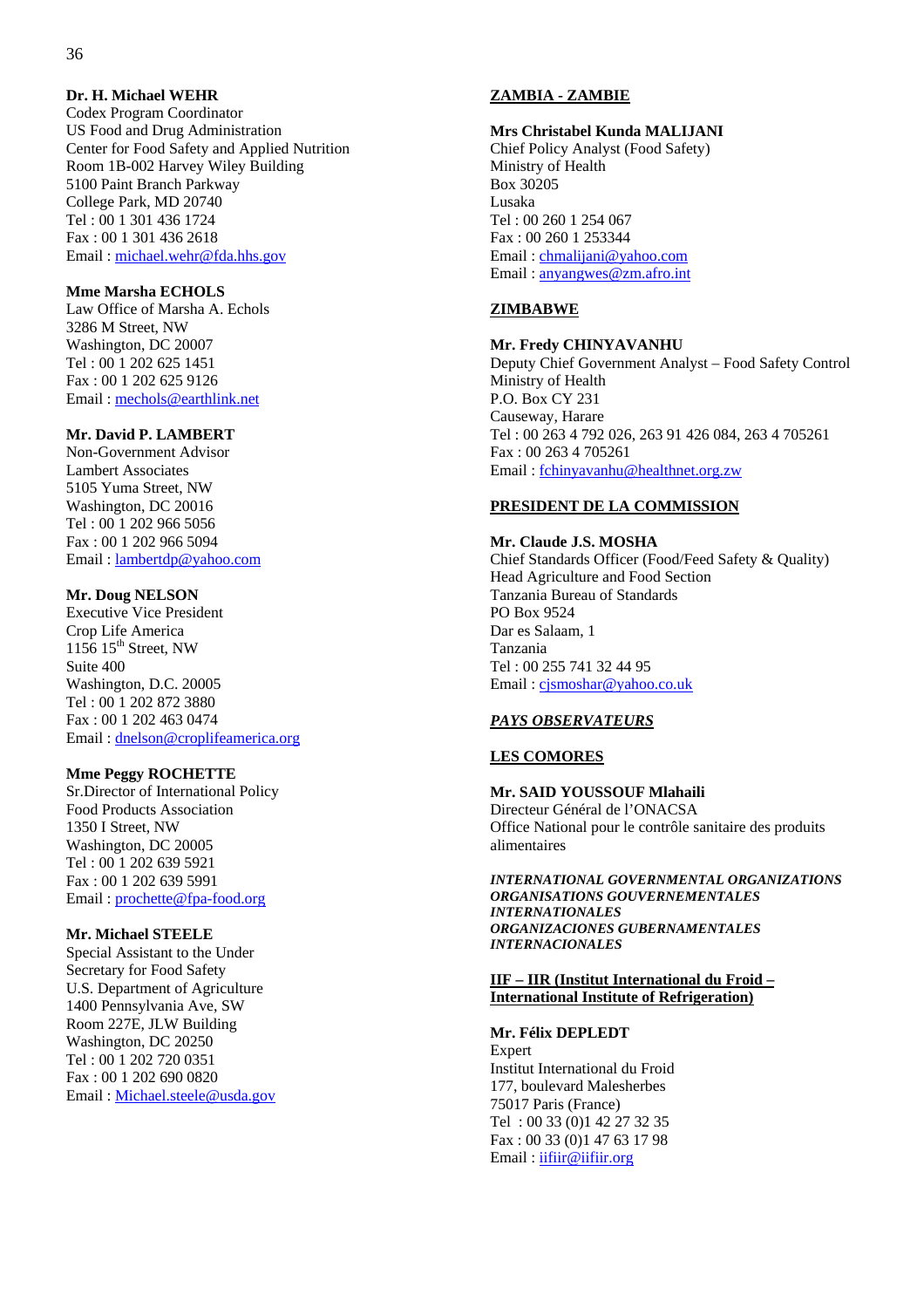#### **O.I.E. (World Organisation for Animal Health)**

#### **Dr. Willem DROPPERS**

Chargé de Mission to the Director General of the OIE 12, rue de Prony 75017 Paris (France) Tel : 00 33 (0)1 44 15 18 88 Fax : 00 33 (0)1 42 67 09 87 Email : w.droppers@oie.int

#### **Dr. Francesco BERLINGIERI**

Deputy Head – International Trade Department 12, rue de Prony 75017 Paris (France) Tel : 00 33 (0)1 44 15 18 88 Fax : 00 33 (0)1 42 67 09 87 Email : f.berlingieri@oie.int

## **OIV (Organisation internationale de la Vigne et du Vin)**

#### **Mme Kate HARDY**

Chef d'Unité Droit & Réglementation 18, rue d'Aguesseau 75008 Paris (France) Tel : 01 44 94 80 80 Fax : 01 42 66 90 63 Email : khardy@oiv.int

#### **M. Ignacio SANCHEZ RECARTE**

Chef d'Unité Viticulture 18, rue d'Aguesseau 75008 Paris (France) Tel : 01 44 94 80 80 Fax : 01 42 66 90 63 Email : isanchez@oiv.int

#### **WTO/OMC (Word Trade Organisation – Organisation Mondiale du Commerce)**

#### **Mme Gretchen STANTON**

Senior Counsellor Agriculture and Commodities Division WTO/OMC 154 Rue de Lausanne CH-1211 Genève 21 (Suisse) Tel : 0041 22 739 5086 Fax : 00 41 22 739 5760 Email : Gretchen.Stanton@wto.org

*INTERNATIONAL NON-GOVERNMENTAL ORGANIZATIONS ORGANISATIONS NON-GOUVERNEMENTALES INTERNATIONALES ORGANIZATIONS INTERNACIONALES NO GUBERNAMENTALES*

# **49P (49th Parallel Biotechnology Consortium)**

#### **Prof. Philip L. BEREANO**

Co-Director - 49<sup>th</sup> Parallel Biotechnology Consortium 3807 S. Mc Clellan Street Seattle, Washington 98144 (USA) Tel : 00 1 206 543 9037 Fax : 00 1 206 543 8858 Email : pbereano@u.washington.edu **AEDA/EFLA (Association Européenne pour le Droit de l'Alimentation)**

## **Mme Nicole COUTRELIS**

Secrétaire Générale AEDA C/O Coutrelis et Associés 235 rue de la Loi, bte 12 B-1040 Bruxelles (Belgique) Tel : 00 32 2 230 48 45 Fax : 00 32 2 230 82 06 Email : efla\_aeda@hotmail.com

## **Mr. Miguel FERNANDES DA SILVA**

Membre AEDA 235 rue de la Loi, bte 12 B-1040 Bruxelles (Belgique) Tel : 00 32 2 230 48 45 Fax : 00 32 2 230 82 06 Email : efla\_aeda@hotmail.com

#### **ALA (Asociacion Latinoamericana de Avicultura)**

## **Dr. Isidro MOLFESE**

Observer Asociacion Latinoamericana de Avicultura Arce 441 1426 Buenos Aires (Argentina) Tel : 00 54 11 4774-4770 Cel : 00 54 9 11 4539-2595 Email : molfese@ciudad.com.ar

#### **CONSUMERS INTERNATIONAL**

**Mme Sue DAVIES**  Chief Policy Advisor Which ? The UK Consumers'Association 2 Marylebone Road London NW1 4DF (Royaume-Uni) Tel : 00 44 20 7770 7274 Fax : 00 44 20 7770 7666 Email : sue.davies@which.co.uk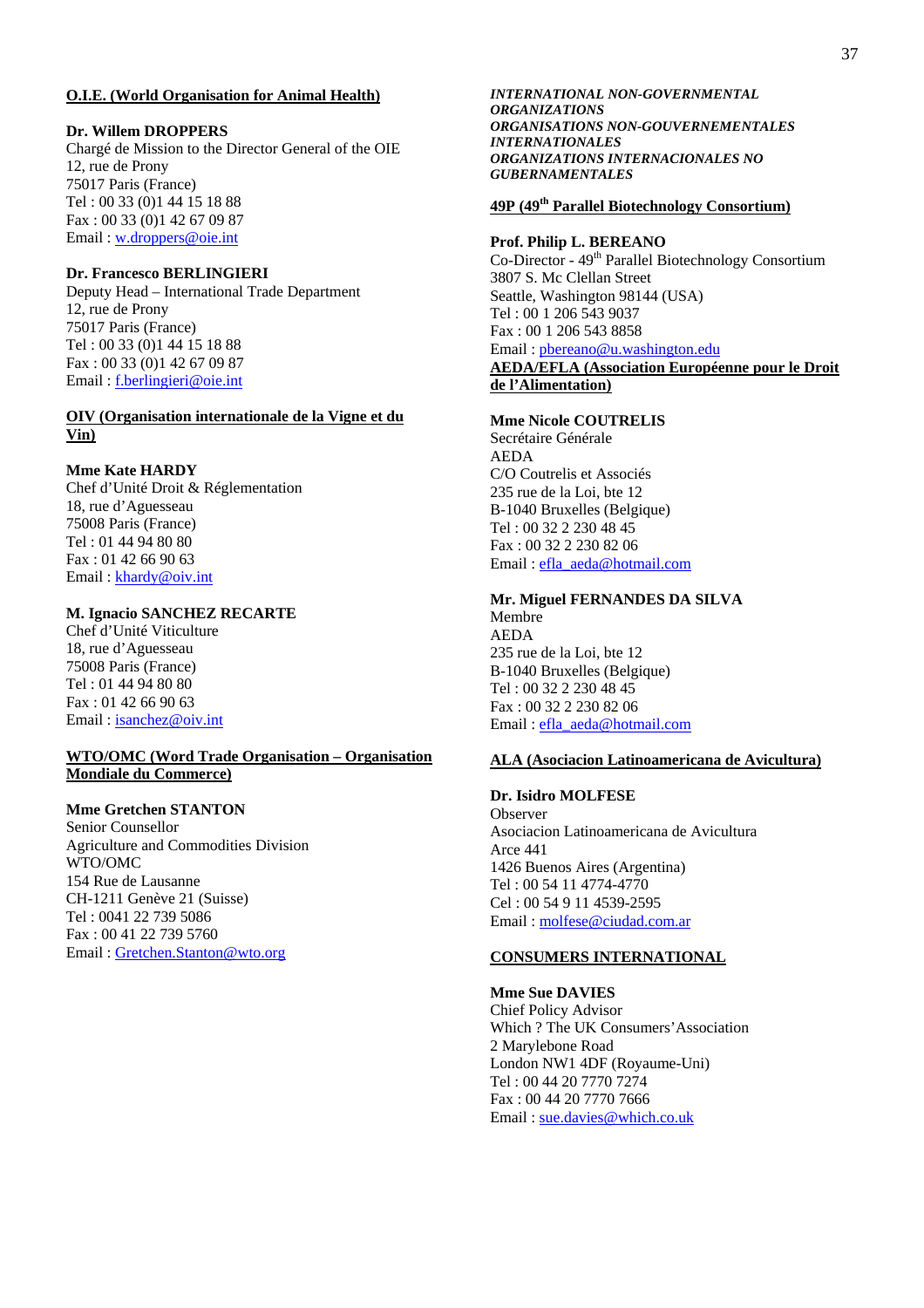## **Mr. Bejon Kumar MISRA**

Chief Executive Officer Voluntary Organisation in Interest of Consumer Education **VOICE** 441 (Basement), Jangpura, Mathura Road New Delhi 110014 Tel : 00 91 11 24379078-80 Fax : 00 91 11 24379081 Email : bejonmisra@consumer-voice.org

#### **CRN (Council for Responsible Nutrition)**

#### **Dr. John HATHCOCK**

Vice President, Council for Responsible Nutrition 1828 L Street, NW, Suite 900 Washington, DC 20036-5114 (USA) Tel : 00 1 202 776 7955 Fax : 00 1 202 204 7980 Email : jhathcock@crnusa.org

## **Mme Sarah KEY**

Associate Foley & Lardner LLP 3000 K Street, NW Washington, DC 20007 (USA) Tel : 00 1 202 295 4720 Fax : 00 1 202 672 5399 Email : skey@foley.com

## **Mr. Mark MANSOUR**

Partner Foley & Lardner LLP 3000 K Street, NW Washington, DC 20007 (USA) Tel : 00 1 202 672 5585 Fax : 00 1 202 672 5399 Email : mmansour@foley.com

## **ENCA (European Network of Childbirth Associations)**

#### **Mme Juanita JAUER-STEICHEN**

ENCA Codex Working Group C/O Initiativ Liewensunfank 20 Rue de Conterne L-5955 Itzig (Luxembourg) Tel : 00 352 36 05 98 Email : info@liewensufank.lu

## **IBFAN (International Baby Food Action Network)**

#### **Mme Maryse LEHNERS-ARENDT**

Chargée de Direction Initiativ Liewensufank 20 rue de Contern L-5955 Itzig (Luxembourg) Tel : 00 352 36 05 97 13 Fax : 00 352 36 61 34 Email : info@liewensufank.lu

#### **IDF/FIL (International Dairy Federation)**

#### **Mme Dominique BUREL**

Responsable Réglementation FIL-IDF France / ALF / CNIEL 43 rue de Châteaudun 75314 Paris Cedex 9 (France) Tel : 00 33 (0)1 49 70 71 15 Fax : 00 33 (0)1 42 80 63 45 Email : dburel-alf@cniel.com

#### **Mlle Aurélie DUBOIS**

Assistant to the Technical Director International Dairy Federation Diamant Building Boulevard Auguste Reyers, 80 1030 Bruxelles (Belgique) Tel : 00 32 2 706 86 45 Fax : 00 32 2 733 04 13 Email : adubois@fil-idf.org

#### **IFAH (International Federation for Animal Health)**

## **Dr. Peter G. H. JONES**

Executive Director IFAH Rue Defacqz 1 B-1000 Bruxelles (Belgique) Tel : 00 32 2 541 0111 Fax : 00 32 2 541 0119 Email : ifah@ifahsec.org

#### **Dr. Olivier ESPEISSE**

Technical Manager ELANCO ANIMAL HEALTH Research & Development Stoofstraat 52 B-1000 Bruxelles (Belgique) Tel : 00 32 2 476 666 704 Fax : 00 32 2 Email : espeisse\_olivier@lilly.com

## **IFT (Institut of Food Technologists)**

#### **Dr. Barbara PETERSEN**

Practice Director and Principal Scientist Food and Chemicals Practice Exponent 1730 Rhode Island Ave, N.W. Suite 1100 Washington DC 20036 (USA) Tel : 00 1 202 772 4901 Fax : 00 1 202 772 4979 Email : bpetersen@exponent.com

#### **IFU (International Federation of Fruit Juice Producers)**

#### **Mme Elisabetta ROMEO-VAREILLE**  Secretary General

23, boulevard des Capucines 75002 Paris (France) Tel : 00 33 (0)1 47 42 82 80 Fax : 00 33 (0)1 47 42 82 81 Email : ifu@ifu-fruitjuice.com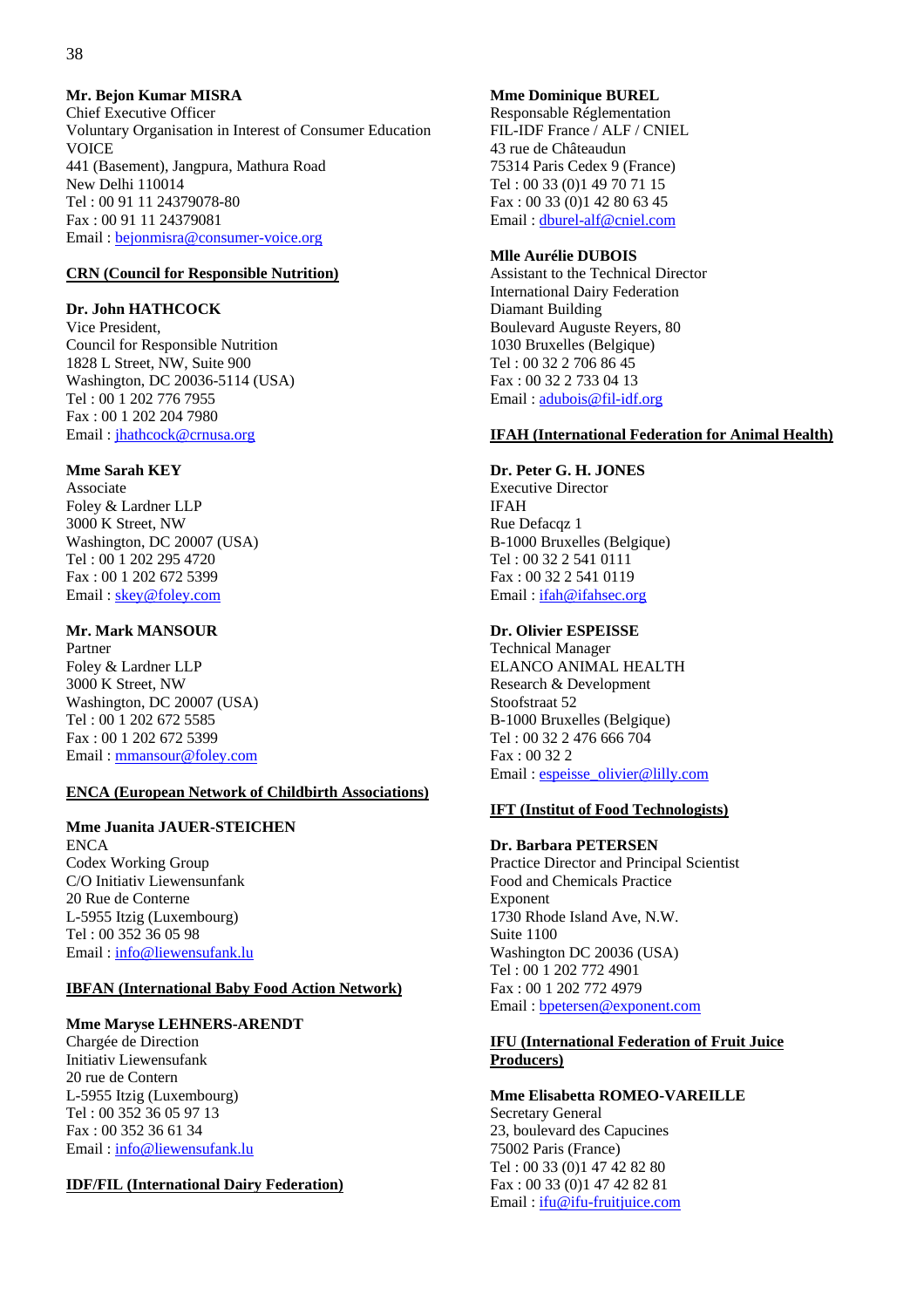#### **ISDI (International Special Dietary Foods Industries)**

#### **Dr. Andrée BRONNER**

Secretaire Générale 194 rue de Rivoli 75001 Paris (France) Tel : 00 33 (0)1 53 45 87 87 Fax : 00 33 (0)1 53 45 87 80 Email : andree.bronner@isdifederation.org

#### **Mme Amandine DEVERGIES**

Attachée affaires réglementaires et scientifiques 194 rue de Rivoli 75001 Paris (France) Tel : 00 33 (0)1 53 45 87 87 Fax : 00 33 (0)1 53 45 87 80 Email : amandine.devergies@isdifederation.org

#### **JOINT FAO/WHO SECRETARIAT**

#### **Dr. Kazuaki MIYAGISHIMA**

Secretary, Codex Alimentarius Commission Joint FAO/WHO Food Standards Programme FAO - Via delle Terme di Caracalla Rome 00100 (Italie) Tel : 00 39 06 5705 4390 Fax : 00 39 06 5705 4593 Email : kazuaki.miyagishima@fao.org

#### **Mme Selma DOYRAN**

Senior Food Standards Officer Joint FAO/WHO Food Standards Programme FAO - Via delle Terme di Caracalla Rome 00100 (Italie) Tel : 00 39 06 5705 5826 Fax : 00 39 06 5705 4593 Email : selma.doyran@fao.org

## **Mr. Tom HEILANDT**

Senior Food Standards Officer Joint FAO/WHO Food Standards Programme FAO - Via delle Terme di Caracalla Rome 00100 (Italie) Tel : 00 39 06 5705 4384 Fax : 00 39 06 5705 4593 Email : tom.heilandt@fao.org

# **FAO**

#### **Mr. Ezzeddine BOUTRIF**

Chief Food Quality and Standards Service FAO – Rome (Italy) Tel : 00 39 06 5705 6156 Fax : 00 39 06 5705 4593 Email : ezzeddine.boutrif@fao.org

# **WHO**

#### **Mr. Jorgen SCHLUNDT**

Directeur Département Sécurité Sanitaire des Aliments, Zoonoses et Maladies d'origine alimentaire Organisation Mondiale de la Santé 20 avenue Appia CH-1211 Genève 27 (Suisse) Tel : 00 41 22 791 34 45 Fax : 00 41 22 791 48 07 Email : schlundtj@who.int

#### **LEGAL COUNSEL CONSEILLER JURIDIQUE ASESOR JURIDICO**

# **FAO**

**Mr. Antonio TAVARES**  Juriste Principal FAO Via delle Terme di Caracalla Rome 00100 (Italie) Tel : 00 39 06 5705 51 32 Fax : 00 39 06 5705 Email : antonio.tavares@fao.org

## **WHO**

#### **Mr. Steven SOLOMON**

Principal Legal Officer Office of the Legal Counsel WHO 20, avenue Appia CH-1211 Geneve 27 (Suisse) Tel : 00 41 22 791 3826 Fax : 00 41 22 791 41 58 Email : solomons@who.int

#### **FRENCH SECRETARIAT SECRETARIAT FRANCAIS**

#### **Mr. Pascal AUDEBERT**

Point Contact Français SGAE/CODEX Carré Austerlitz 2, boulevard Diderot 75572 Paris Cedex 12 (France) Tel : 00 33 (0)1 44 87 16 03 Fax : 00 33 (0)1 44 87 16 04 Email : pascal.audebert@sgae.gouv.fr Email : sgae-codex-fr@sgae.gouv.fr

#### **Mme Sophie CHARLOT**

Ministère de l'Economie, des Finances et de l'Industrie D.G.C.C.R.F. 59, boulevard Vincent Auriol 75703 Paris Cedex 13 (France) Tel : 00 33 (0)1 44 97 29 63 Fax : 00 33 (0)1 44 97 30 37 Email : sophie.charlot@dgccrf.finances.gouv.fr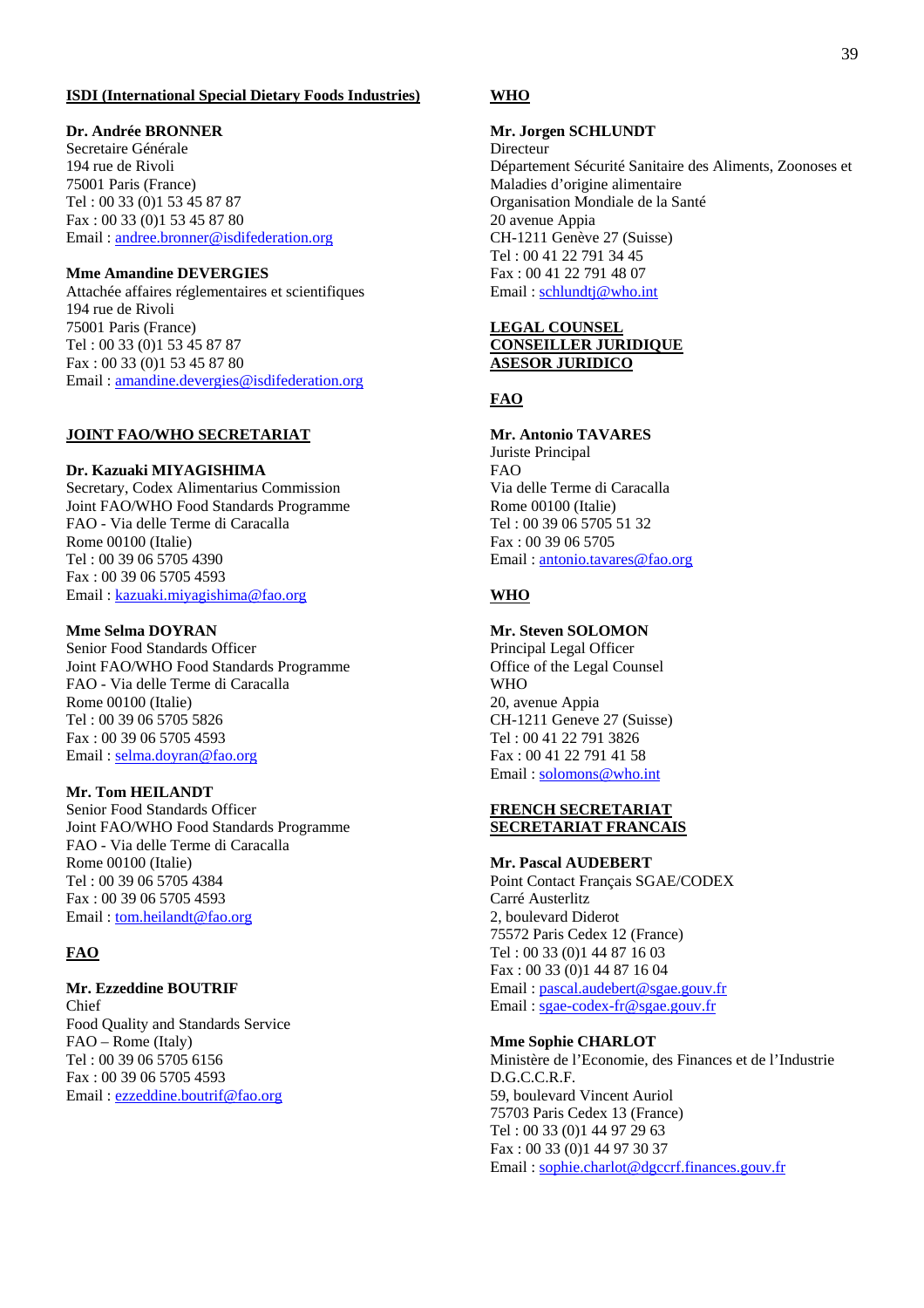# **Mme Geneviève RAOUX**

Ministère de l'Economie, des Finances et de l'Industrie D.G.C.C.R.F. 59, boulevard Vincent Auriol 75703 Paris Cedex 13 (France) Tel : 00 33 (0)1 44 97 29 68 Fax : 00 33 (0)1 44 97 30 37 Email : genevieve.raoux@dgccrf.finances.gouv.fr

# **Mlle Anne-Yseult POLETTO**

Ministère de l'Agriculture et de la Pêche D.G.A.L. 251, rue de Vaugirard 75732 Paris Cedex 15 Tel : 00 33 (0)1 49 55 59 51 Fax : 00 33 (0)1 49 55 44 62 Email : anne-yseult.poletto@agriculture.gouv.fr

# **Mlle Adrianne SPANNAGEL**

SGAE/CODEX Carré Austerlitz 2, boulevard Diderot 75572 Paris Cedex 12 (France) Tel : 00 33 (0)1 44 87 16 03 Fax : 00 33 (0)1 44 87 16 04 Email : sgae-codex-fr@sgae.gouv.fr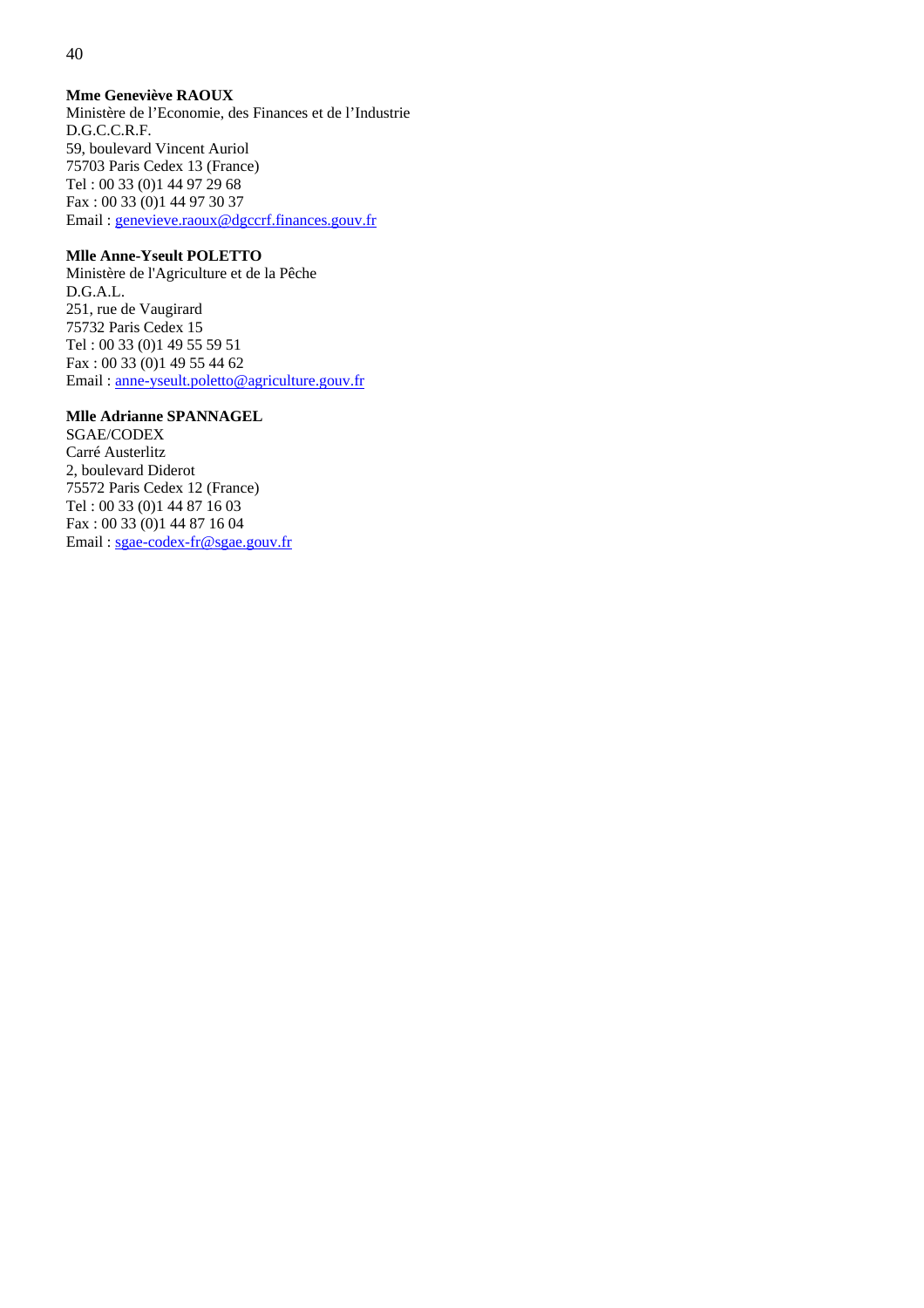# **ALINORM 06/29/33 APPENDIX II**

# **DRAFT TERMS OF REFERENCE OF THE COMMITTEE ON FOOD ADDITIVES AND THE COMMITTEE ON CONTAMINANTS IN FOODS**

# **Codex Committee on Food Additives**

## *Terms of reference:*

(a) to establish or endorse permitted maximum levels for individual food additives;

(b) to prepare priority lists of food additives for risk assessment by the Joint FAO/WHO Expert Committee on Food Additives;

(c) to assign functional classes to individual food additives;

- (d) to recommend specifications of identity and purity for food additives for adoption by the Commission;
- (e) to consider methods of analysis for the determination of additives in food; and

(f) to consider and elaborate standards or codes for related subjects such as the labelling of food additives when sold as such.

# **Codex Committee on Contaminants in Foods**

# *Terms of reference*:

(a) to establish or endorse permitted maximum levels or guidelines levels for contaminants and for naturally occurring toxicants in food and feed;

(b) to prepare priority lists of contaminants for risk assessment by the Joint FAO/WHO Expert Committee on Food Additives;

- (c) to consider methods of analysis and sampling for the determination of contaminants in food and feed;
- (d) to develop standards or codes of practice for related subjects; and
- (e) to consider other matters assigned to it by the Commission in relation to contaminants in food and feed

# **PROPOSED AMENDMENT TO THE TERMS OF REFERENCE OF THE COMMITTEE ON FOOD HYGIENE**

(a) to (f) [no change]

(g) to consider microbiological risk management matters in relation to food hygiene, including food irradiation, and in relation to the risk assessment of FAO and WHO.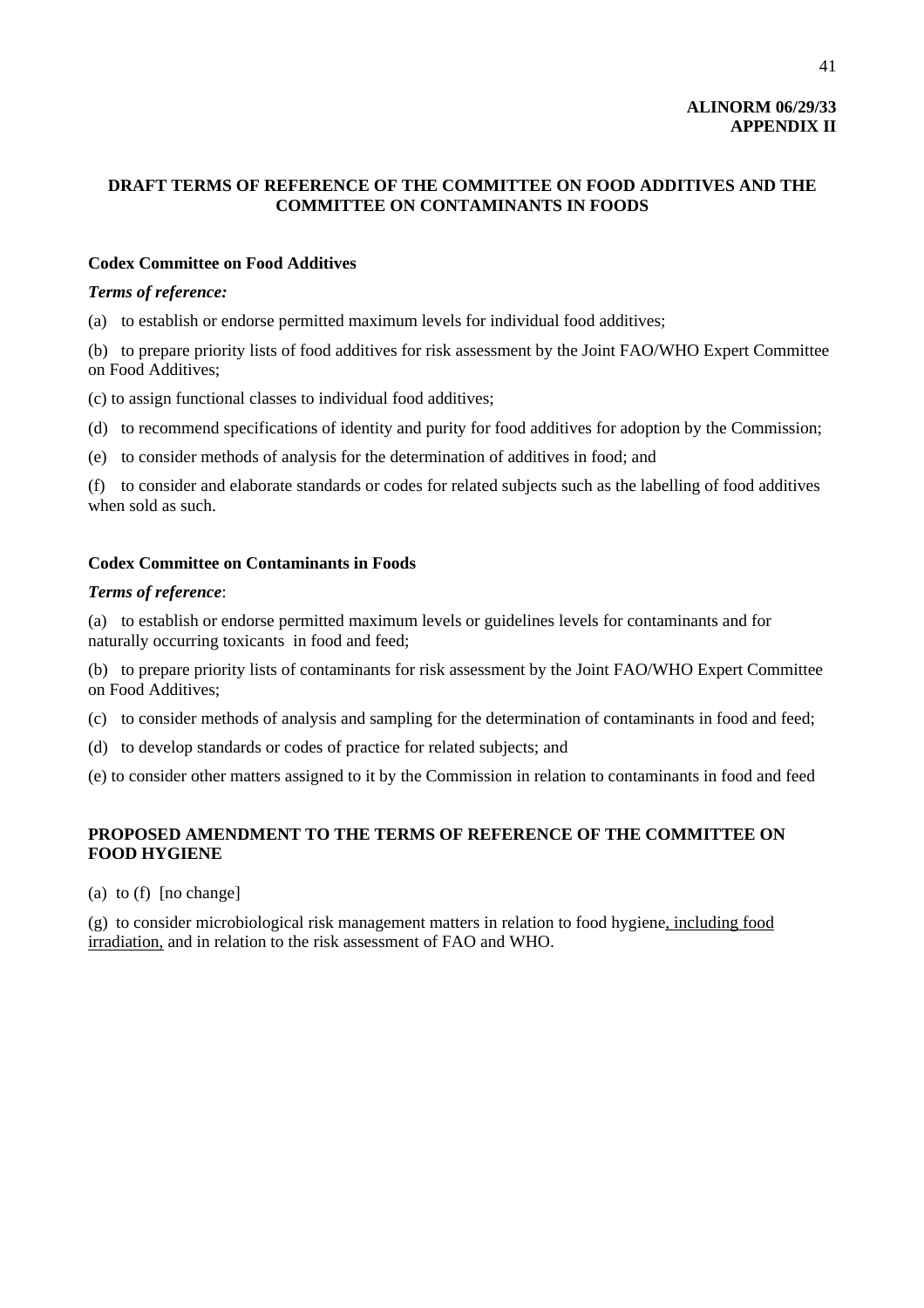# **DRAFT REVISED CRITERIA FOR PRIORITIZATION PROCESS OF COMPOUNDS FOR EVALUATION BY JMPR**

# **1. GENERAL CRITERIA**

# **1.1 Criteria for Inclusion of Compounds on the Priority List**

Before a pesticide can be considered for the Priority List it:

i must be registered for use in a member country;

ii must be available for use as a commercial product;

iii must not have been already accepted for consideration; and

iv must give rise to residues in or on a food or feed commodity moving in international trade, the presence of which is (or may be) a matter of public health concern and thus create (or have the potential to create) problems in international trade.

# **1.2 Criteria for Selecting Food Commodities for which Codex MRLs or EMRLs Should Be Established**

The commodity for which the establishment of a Codex MRL or EMRL is sought should be such that it may form a component in international trade. A higher priority will be given to commodities that represent a significant proportion of the diet.

# **Note:**

Before proposing a pesticide/commodity for prioritization, it is recommended that governments check if the pesticide is already in the Codex system. Pesticide/commodity combinations that are already included in the Codex system or under consideration are found in a working document prepared for and used as a basis of discussion at each Session of the Codex Committee on Pesticide Residues. Consult the document of the latest session to see whether or not a given pesticide has already been considered.

# **2. CRITERIA FOR PRIORITISATION**

# **2.1 New Chemicals**

When prioritizing new chemicals for evaluation by the JMPR, the Committee will consider the following criteria:

- 1. If the chemical has a reduced acute and/or chronic toxicity risk to humans compared with other chemicals in its classification (insecticide, fungicide, herbicide);
- 2. The date when the chemical was nominated for evaluation;
- 3. Commitment by the sponsor of the compound to provide supporting data for review with a firm date for data submission;
- 4. The availability of regional/national reviews and risk assessments, and coordination with other regional/national lists; and
- 5. Allocating priorities to new chemicals, so that at least 50% of evaluations are for new chemicals, if possible.

# **Note**

In order to satisfy the criterion that the proposed new chemical is a "safer" or "reduced risk" replacement chemical, the nominating country is required to provide:

- i the name(s) of the chemicals for which the proposed chemical is likely to be an alternative;
- ii a comparison of the acute and chronic toxicities of the proposed chemical with other chemicals in its classification (insecticide, fungicide, herbicide);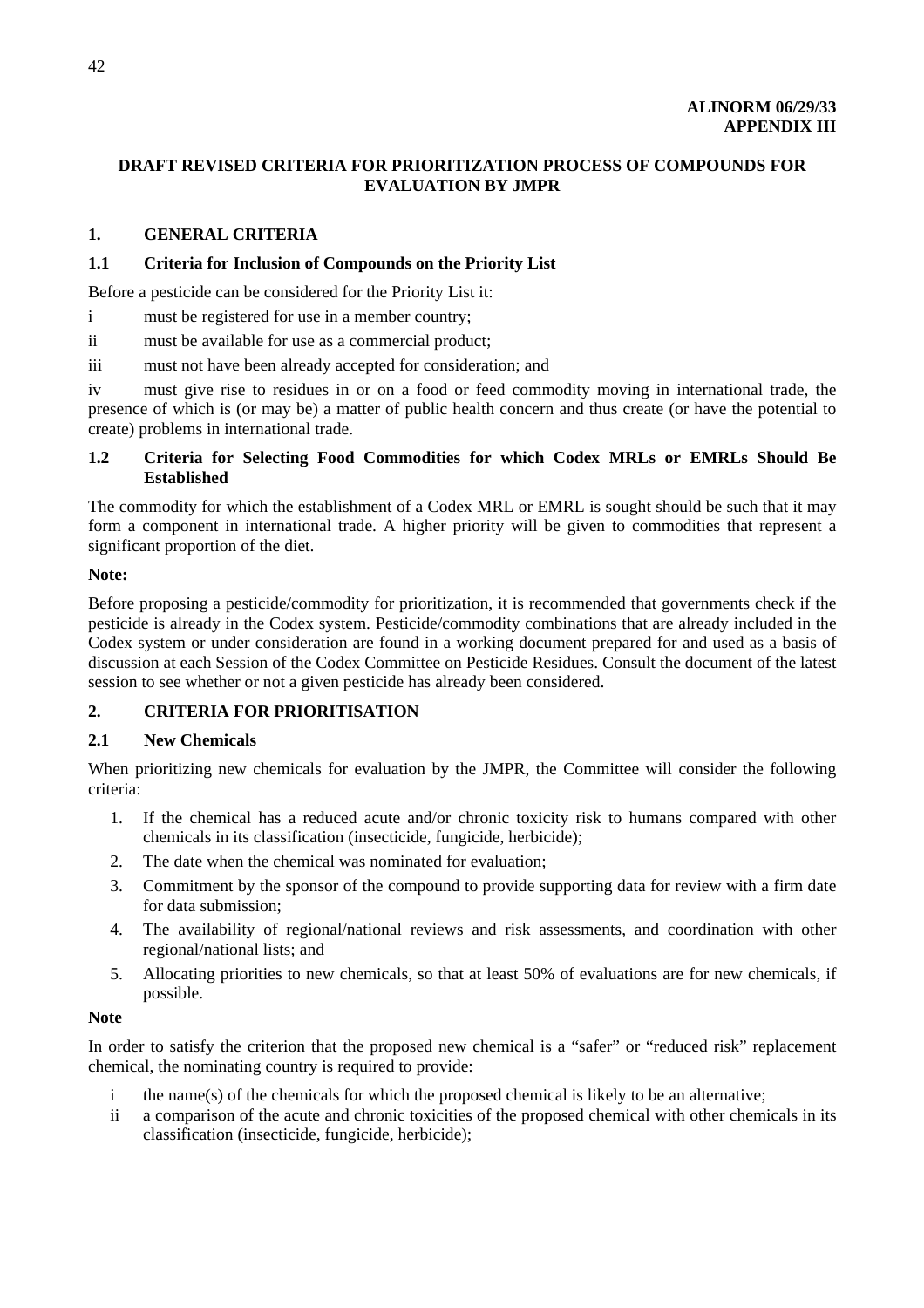- iii a summary of acute and chronic dietary exposure calculations encompassing the range of diets considered by CCPR; and
- iv other relevant information to support classification of the proposed chemical as a safer alternative chemical.

# **2.2 Periodic Re-Evaluation**

When prioritizing chemicals for periodic re-evaluation by the JMPR, the Committee will consider the following criteria:

- 1. If the intake and/or toxicity profile indicate some level of public health concern;
- 2. Chemicals that have not been reviewed toxicologically for more than 15 years and/or not having a significant review of maximum residue limits for 15 years;
- 3. The year the chemical is listed in the list for Candidate Chemicals for Periodic Re-evaluation –Not Yet Scheduled;
- 4. The date that data will be submitted;
- 5. Whether the CCPR has been advised by a national government that the chemical has been responsible for trade disruption;
- 6. If there is a closely related chemical that is a candidate for periodic re-evaluation that can be evaluated concurrently; and
- 7. The availability of current labels arising from recent national re-evaluations.

# **2.3 Evaluations**

When prioritizing proposed toxicological or residue evaluations by the JMPR the Committee will consider the following criteria:

- 1. The date the request was received;
- 2. Commitment by the sponsor to provide the required data for review with a firm date of submission;
- 3. Whether the data is submitted under the 4-year rule for evaluations; and
- 4. The nature of the data to be submitted, and the reason for its submission; for example, a request from CCPR.

# **Note:**

Where a pesticide has already been evaluated by the JMPR and MRLs, EMRLs or GLs have been established, new evaluations may be initiated if one or more of the following situations arise:

- i New toxicological data becomes available to indicate a significant change in the ADI or ARfD.
- ii The JMPR may note a data deficiency in a Periodic Re-evaluation or New Chemical evaluation. In response, national governments or other interested parties may pledge to supply the information to the appropriate Joint Secretary of the JMPR with a copy for consideration by the CCPR. Following scheduling in the JMPR tentative **s**chedule, the data should be submitted subsequently to the appropriate Joint Secretary of the JMPR.
- iii The CCPR may place a chemical under the four-year rule, in which case the government or industry should indicate support for the specific MRLs to the FAO Joint Secretary of the JMPR. Following scheduling in the JMPR tentative schedule, any data in support of maintenance of the MRL(s) would be submitted to the FAO Joint Secretary of the JMPR.
- iv A government member may seek to expand the use of an existing Codex chemical: that is, obtain MRLs for one or more new commodities where some MRLs already exist for other commodities. Such requests should be directed to the FAO Joint Secretary of the JMPR and submitted for consideration by the CCPR. Following scheduling in the JMPR tentative schedule, the data would be submitted to the FAO Joint Secretary of the JMPR.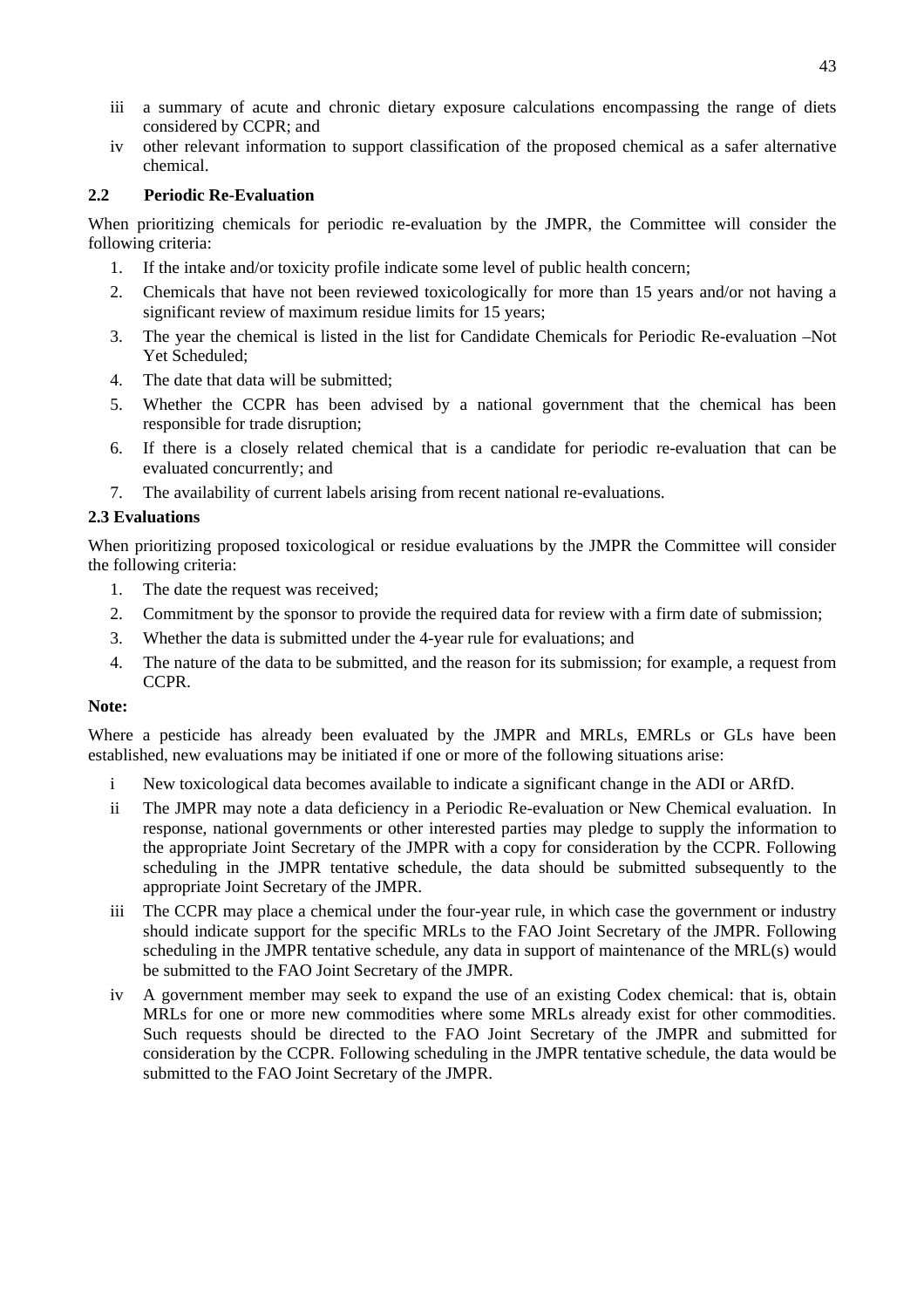- v A government member may seek to review a MRL due to a change in GAP. For example a new GAP may necessitate a larger MRL. In this case the request should be made to the FAO Joint Secretary with a copy for consideration by the Committee. Following scheduling in the JMPR tentative schedule, the data would be submitted to the FAO Joint Secretary of the JMPR.
- vi The CCPR may request a clarification or reconsideration of a recommendation from the JMPR. In such cases the relevant Joint Secretary will schedule the request for the next JMPR.
- vii A serious public health concern may emerge in relation to a particular pesticide for which MRLs exist. In such cases government members should notify the WHO Joint Secretary of the JMPR promptly and provide appropriate data to the WHO Joint Secretary.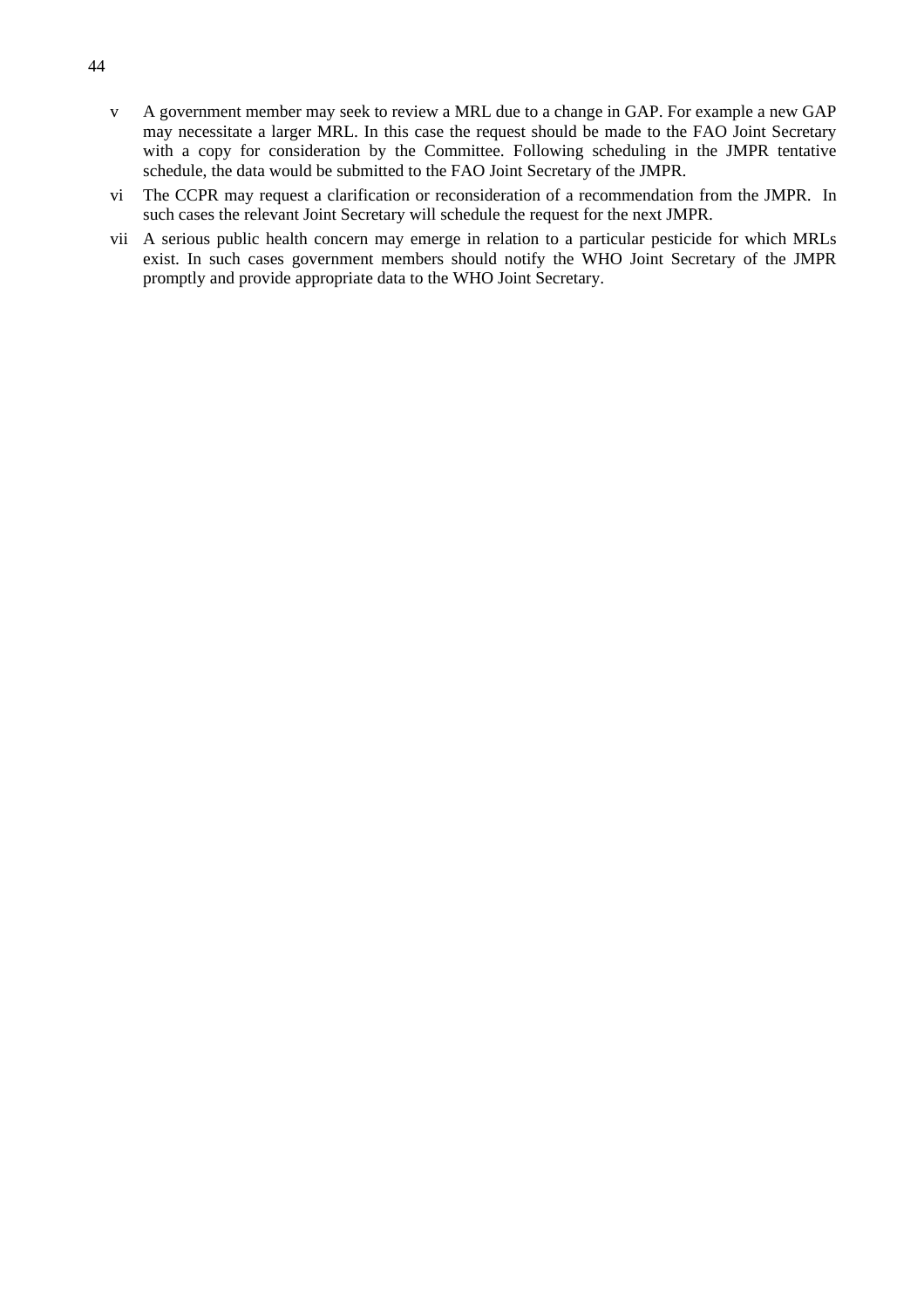# **THE USE OF ANALYTICAL RESULTS: SAMPLING PLANS, RELATIONSHIP BETWEEN THE ANALYTICAL RESULTS, THE MEASUREMENT UNCERTAINTY, RECOVERY FACTORS AND PROVISIONS IN CODEX STANDARDS**

(To be included in the Codex Procedural Manual at the end of the sections on methods of analysis and sampling in the *Guidelines for the Inclusion of Specific Provisions in Codex Standards and Related Texts)* 

# **ISSUES INVOLVED**

There are a number of analytical and sampling considerations which prevent the uniform implementation of legislative standards. In particular, different approaches may be taken regarding sampling procedures, the use of measurement uncertainty and recovery corrections.

At present there is no official guidance on how to interpret analytical results in the framework of Codex. Significantly different decisions may be taken after analysis of the "same sample". For example some countries use an "every-item-must-comply" sampling regime, others use an "average of a lot" regime, some deduct the measurement uncertainty associated with the result, others do not, some countries correct analytical results for recovery, others do not. This interpretation may also be affected by the number of significant figures included in any commodity specification.

It is essential that analytical results be are interpreted in the same way if there is to be harmonization in the framework of Codex.

It is stressed that this is not an analysis or sampling problem as such but an administrative problem which has been highlighted as the result of recent activities in the analytical sector, most notably the development of International Guidelines on the Use of Recovery Factors when Reporting Analytical Results and various Guides prepared dealing with Measurement Uncertainty.

# **RECOMMENDATIONS**

It is recommended that when a Codex Commodity Committee discusses and agrees on a commodity specification and the analytical methods concerned, it states the following information in the Codex Standard:

# **1. Sampling Plans**

The appropriate sampling plan, as outlined in the Guidelines for Sampling (CAC/GL 50-2004), Section 2.1.2 Guidelines on Sampling to control conformity of products with the specification. This should state:

- whether the specification applies to every item in a lot, or to the average in a lot**,** or the proportion non-conforming;
- $\blacksquare$  the appropriate acceptable quality level to be used;
- $\bullet$  the acceptance conditions of a lot controlled, in relation to the qualitative/quantitative characteristic determined on the sample.

# **2. Measurement Uncertainty**

An allowance is to be made for the measurement uncertainty when deciding whether or not an analytical result falls within the specification. This requirement may not apply in situations when a direct health hazard is concerned, such as for food pathogens.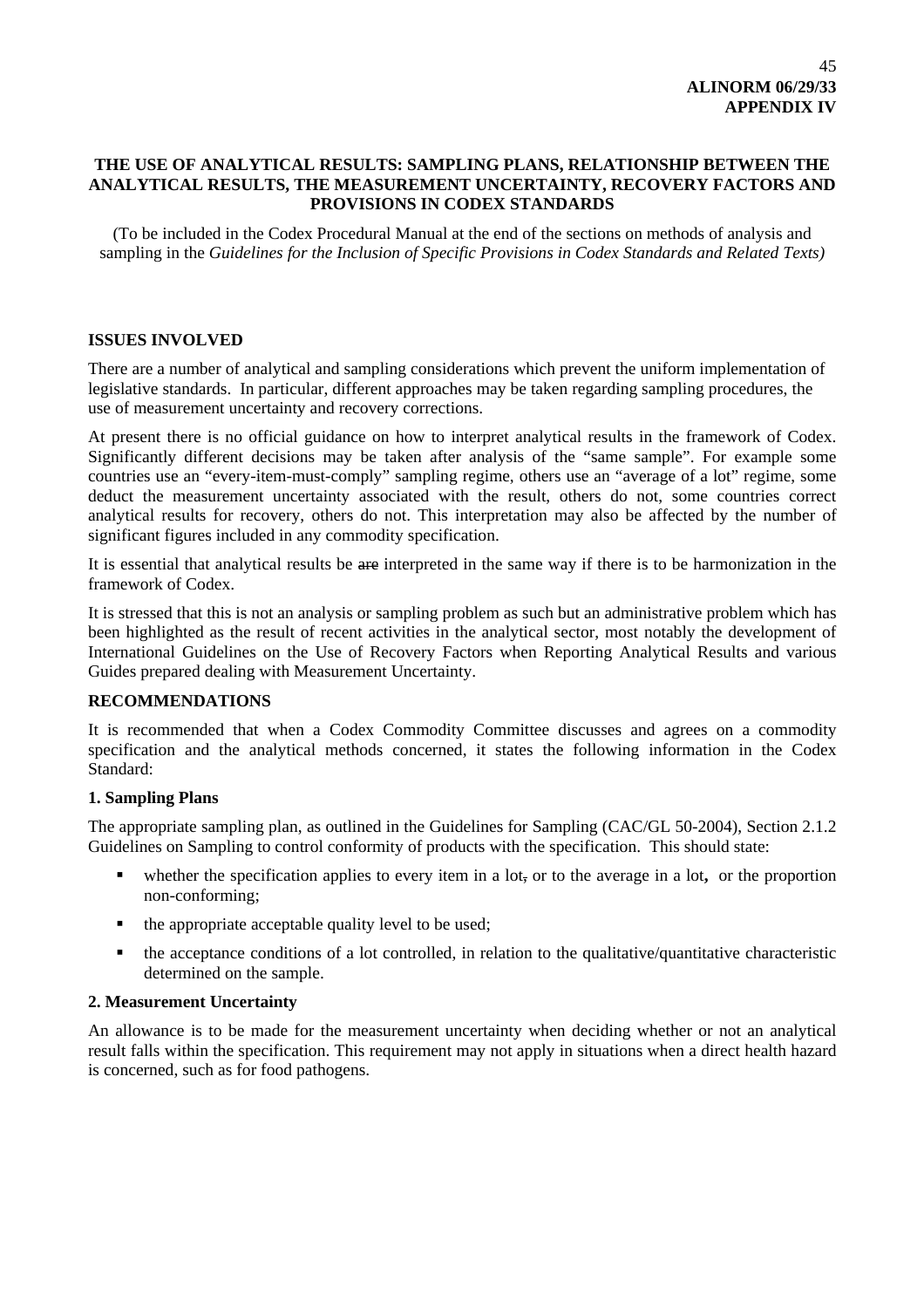# **3. Recovery**

Analytical results are to be expressed on a recovery corrected basis where appropriate and relevant, and when corrected it has to be so stated.

If a result has been corrected for recovery, the method by which the recovery was taken into account should be stated. The recovery rate is to be quoted wherever possible.

When laying down provisions for standards, it will be necessary to state whether the result obtained by a method used for analysis within conformity checks shall be expressed on an recovery-corrected basis or not..

## **4. Significant Figures**

The units in which the results are to be expressed and the number of significant figures to be included in the reported result.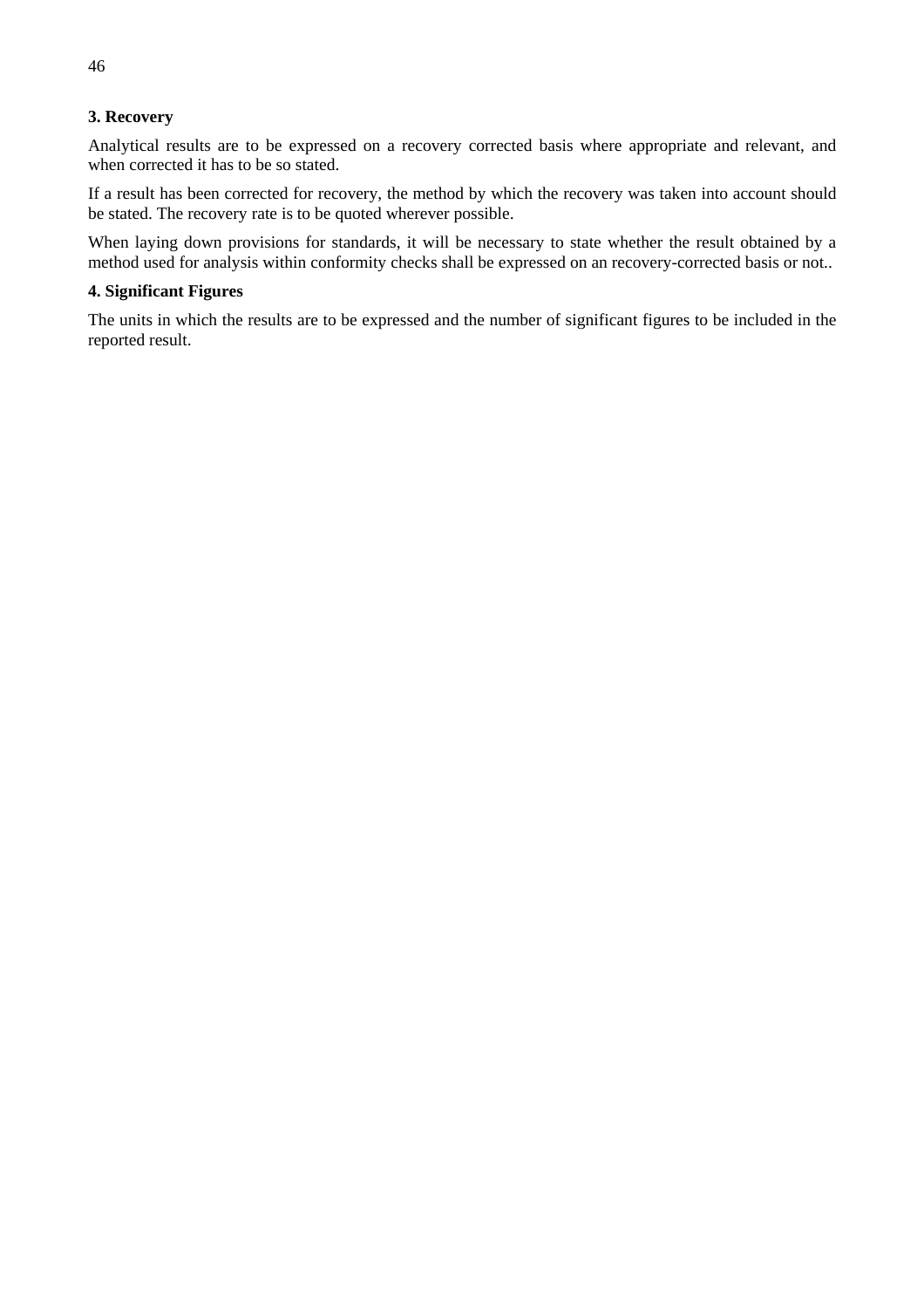# **ALINORM 06/29/33 APPENDIX V**

# **Management of the Work of the Codex Committee on Food Hygiene**

# **The Proposed Process by which the Codex Committee on Food Hygiene will undertake its work**

# **Purpose**

- 1. The following guidelines are established to assist the CCFH to:
	- Identify, prioritize and efficiently carry out its work, and
	- Interact with [other Codex Committees, Task Forces, and] FAO/WHO and their scientific bodies as the need arises.

# **Scope**

2. These guidelines apply to all work undertaken by the CCFH and encompass: guidelines and procedures for proposing new work; criteria and procedures for considering the priorities for proposed and existing work; procedures for implementing new work; [the approach to interaction of CCFH with other Codex Committees and/or Task Forces on items of mutual interest;] and a process by which CCFH will obtain scientific advice from FAO/WHO.

# **Process for Considering Proposals for New Work**

**3.** To facilitate the process of managing the work of the Committee, CCFH will **may** establish an *ad hoc* Working Group for the Establishment of CCFH Work Priorities ("*ad hoc* Working Group") at each Session, **in accordance with the Guidelines on Physical Working Groups.** 

4. The Codex Committee on Food Hygiene will, normally, employ the following process for undertaking new work.

- i. A request for proposals for new work and/or revision of an existing standard will be issued in the form of a Codex Circular Letter, **if required**.
- ii. [New work and/or revision of an existing standard may be proposed by the Committee on its own initiative, by another Codex subsidiary body upon referral to CCFH or by an individual member or members.]
- iii. Proposals for new work received in response to the Codex Circular Letter will be transmitted to the **Host of the** ad hoc Working Group **as well as the CCFH** Chair by the Host **government** Country and Codex Secretariats.
- iv. The Chair **Host** of the *ad hoc* Working Group will collate the proposals for new work in a document that will be distributed by the Codex Secretariat to Codex members and observers for review and comment within a specified time frame.
- v. The *ad hoc* Working Group will meet **as decided by the Committee, normally** on the day before **prior to** the opening **plenary** session of CCFH to develop recommendations for consideration by the Committee during the CCFH session. The *ad hoc* Working Group will review the proposals for new work along with comments submitted. It will verify the completeness and compliance with the prioritization criteria of the proposals for new work and make recommendation**s** to the Committee on whether the proposals for new work should be accepted, denied, or returned for additional information.

If accepted, a recommendation will be provided on the priority of the proposal for new work compared to pre-established priorities. The priority of the proposals for new work will be established using the guidelines outlined below, taking into account the 'Criteria for the Establishment of Work Priorities'<sup>1</sup>. Proposals for new work of lower priority may be delayed if resources are limiting. Proposals for new work of lower priority not recommended may be reconsidered at the next CCFH session. If the *ad hoc* Working Group recommends that a

 $\frac{1}{1}$ 

Codex *Procedural Manual*, 1**5**th Edition.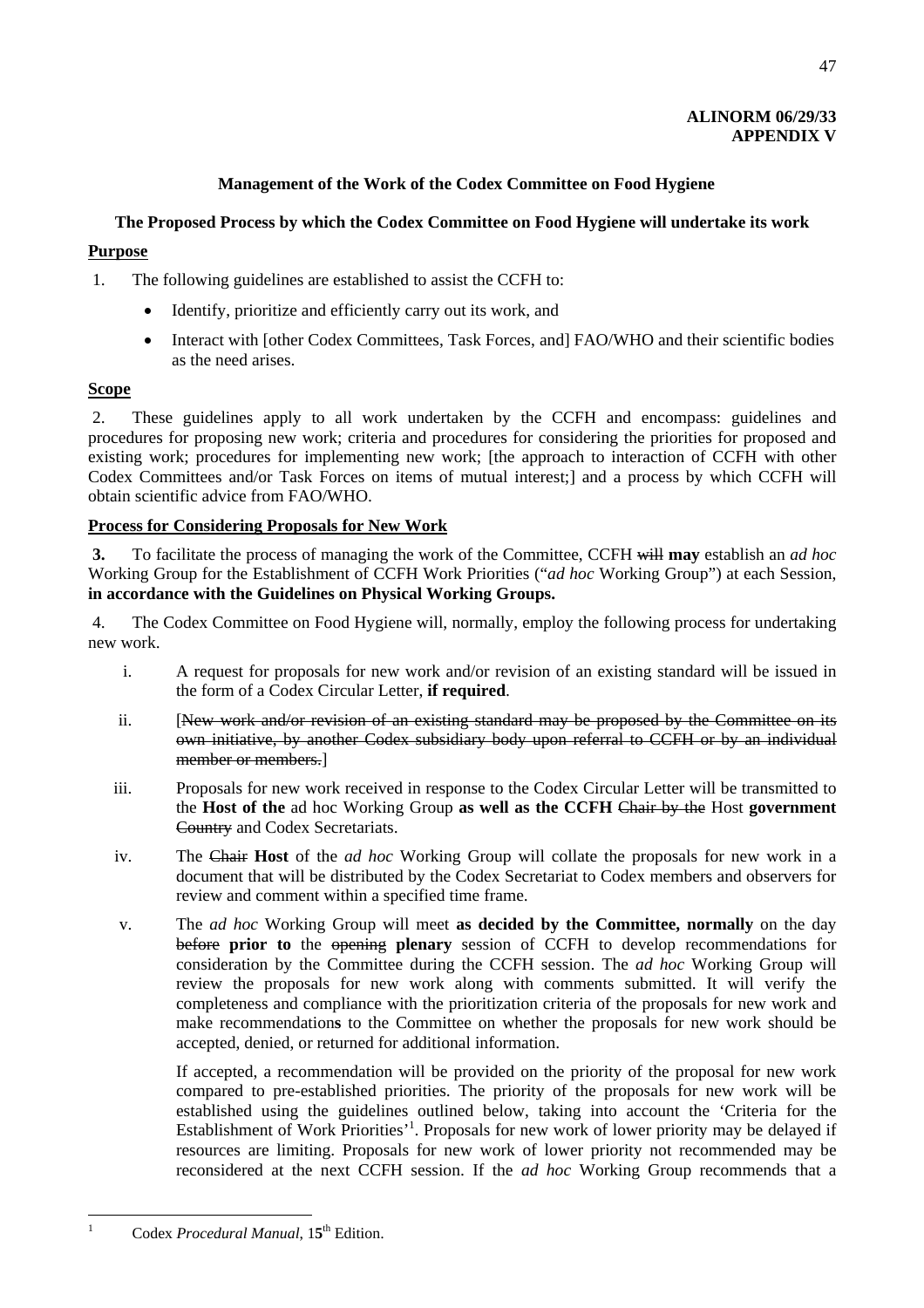proposal for new work be "denied" or "returned for revision," a justification for this recommendation will be provided.

vi. At the CCFH session, the *ad hoc* Working Group Chair will introduce the recommendations of the *ad hoc* Working Group to the Committee. The CCFH will decide whether a proposal for new work and/or revision of an existing standard is accepted, returned for revision, or denied. If accepted, a project document<sup>2</sup>, which may include amendments agreed upon by the Committee, will be prepared by the CCFH and submitted to the Codex Alimentarius Commission (CAC) with a request for approval of the proposed new work.

# **Proposals for New Work**

5. As specified in the Codex *Procedural Manual,* work undertaken by the CCFH should fall within its Terms of Reference, should be consistent with the strategic plan and the general procedures established by the Codex Alimentarius Commission, and should meet the Codex *Criteria for the Establishment of Work Priorities*.

6. **In addition to the provisions applying to proposals for new work in the Procedural Manual,** the proposals for new work shall be in written form and consistent with, and include the specified elements of the project document required for approval of new work by the Codex Alimentarius Commission. The proposals for new work will should include a Risk Profile<sup>4</sup>, as appropriate. The proposals for new work should indicate the specific nature or outcome of the new work being proposed (e.g., new or revised code of hygienic practice, risk management guidance document).

7. The proposals for new work will typically address a food hygiene issue of public health significance. It should describe in as much detail as possible, the scope and impact of the issue and the extent to which it impacts on international trade.

- 8. The proposal for new work may also:
	- address an issue that affects progress within CCFH or by other committees, **provided it is consistent with the mandate of CCFH**;
	- facilitate risk analysis activities; or
	- establish or revise general principles or guidance. The need to revise existing CCFH texts may be to reflect current knowledge and/or improve consistency with the *Recommended International Code of Practice: General Principles of Food Hygiene* (CAC/RCP 1-1969, Rev. 4-2003).

# **Prioritization of Proposals for New Work**

9. The Committee will prioritize its proposals for new work at each CCFH meeting **if required**. This will be carried out by the Committee after consideration of the recommendations from the a*d hoc* Working Group. The *ad hoc* Working Group will consider the priority of proposals for new work taking into account the current workload of the Committee, The recommendations will include a prioritization of proposals for new work that meet the **and in accordance with the "Criteria for the Establishment of Work Priorities"** criteria specified by the CAC and if necessary, additional criteria specified in a Terms of Reference the *ad hoc* Working Group to be prepared by the Committee to. If CCFH resources are limited, proposals for new work or existing work may need to be delayed in order to advance higher priority work. A higher priority should be given to proposals for new work needed to control an urgent public health problem.

10. The A*d hoc* Working Group will also assess and provide recommendations to CCFH on the need for cross-committee interactions (see below).

11. If the proposed new work will benefit from the acquisition of additional expert scientific advice such as an international risk assessment, the need for obtaining the advice from FAO/WHO should also be considered in prioritizing work (see below).

48

 $\frac{1}{2}$ The elements of a project document are described in the Codex *Procedural Manual*,  $15^{\text{th}}$  Edition.

Definition of a risk profile is "the description of the food safety problem and its context" (Codex *Procedural Manual*, 14<sup>th</sup> Edition). The elements of a risk profile are provided in the Proposed Draft Principles and Guidelines for the Conduct of Microbiological Risk Management.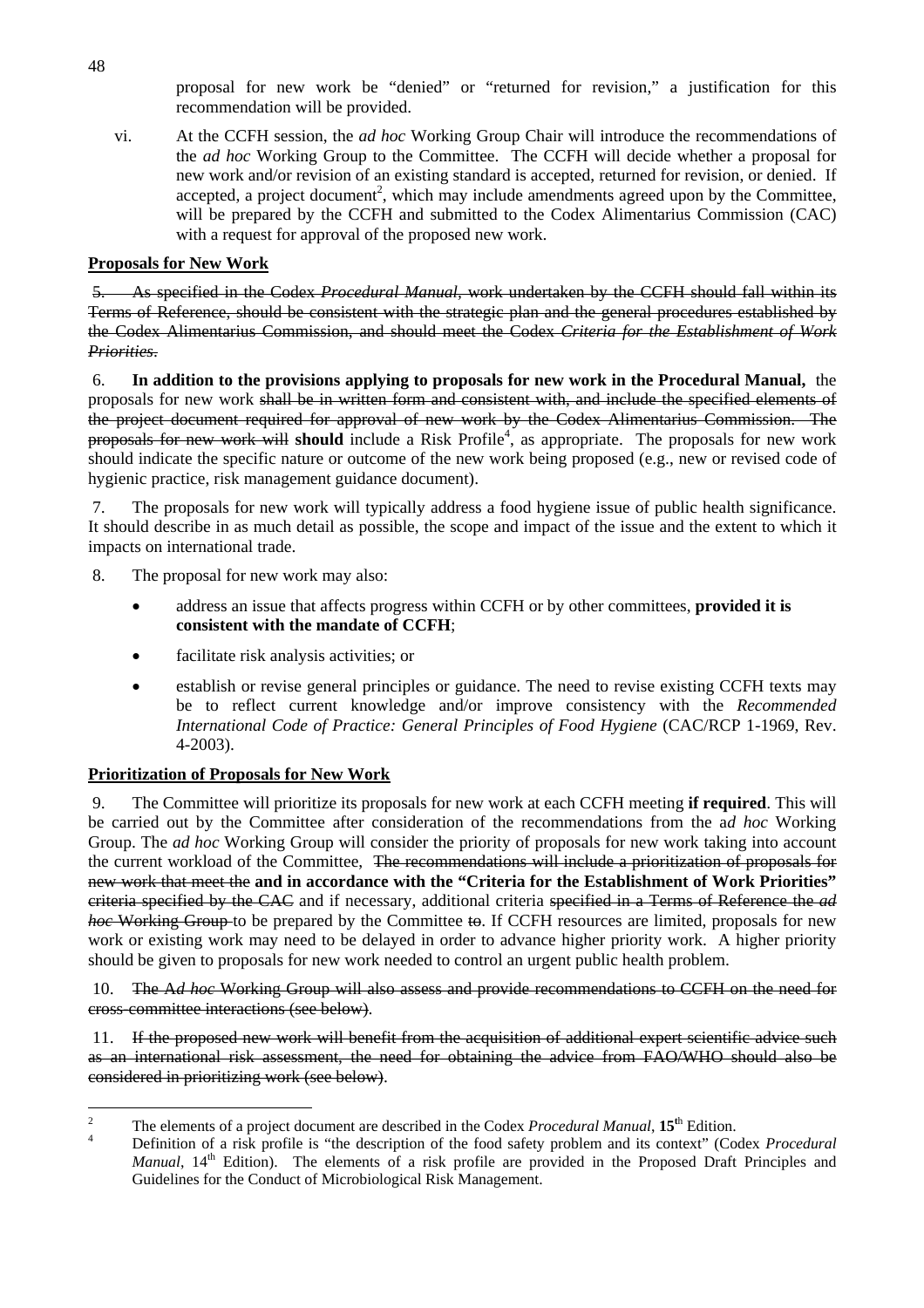# **Process for Commencement of Proposals for New Work within CCFH**

12. Upon approval of the proposal for new work and/or revision of an existing standard by the CAC, the work will be undertaken through the Codex Step Procedure as provided for in the Codex *Procedural Manual "Procedures for the Elaboration of Codex Standards and Related Texts"*.

13. An electronic or physical working group may be established to assist the Committee to undertake the work. Working groups established by the Committee will follow the criteria established by CAC.<sup>5</sup>

14. As necessary and appropriate, CCFH work will request a risk assessment or other expert scientific advice from FAO/WHO using the procedure outlined below.

# **Obtaining Scientific Advice**

15. There are instances where progress on the work of the Committee will require an international risk assessment or other expert scientific advice. This advice will be typically be sought through FAO/WHO (e.g. through JEMRA, *ad hoc* expert consultations), though in certain instances such advice may be requested from other specialized international scientific bodies (e.g. ICMSF). When undertaking such work, the Committee should follow the structured approach given in the Codex *Principles and Guidelines for the Conduct of Microbiological Risk Management* (under development). The Committee will also keep in mind **and** the Codex *Working Principles for Risk Analysis for Application in the Framework of the Codex Alimentarius6 .*

16. In seeking an international risk assessment to be conducted by FAO/WHO (e.g., through JEMRA), CCFH should consider and seek advice on whether:

- i. Sufficient scientific knowledge and data to conduct the needed risk assessment are available or obtainable in a timely manner. (An initial evaluation of available knowledge and data will typically be provided within the Risk Profile.)
- ii. There is a reasonable expectation that a risk assessment will provide results that can assist in reaching risk management decisions related to control of the microbiological hazard without unduly delaying the adoption of the needed microbiological risk management guidance.
- iii. Risk assessments performed at the regional, national and multinational levels that can facilitate the conduct of an international risk assessment are available.

17. If the Committee decides to request that a microbiological risk assessment or other scientific advice be developed, the Committee will forward a specific request to FAO/WHO, the risk profile document, a clear statement of the purpose and scope of the work to be undertaken, any time constraints facing the Committee that could impact the work, and the case of a risk assessment, the specific risk management questions to be addressed by the risk assessors. The Committee will, as appropriate, also provide FAO/WHO with information relating to the risk assessment policy for the specific risk assessment work to be undertaken. While CCFH establishes its own priorities it is recognized that any requests to FAO/WHO for scientific advice including risk assessments will be subject to FAO/WHO work prioritization criteria as agreed at the 55<sup>th</sup> session of CCEXEC. FAO/WHO will evaluate the request according to their criteria and subsequently inform the Committee of its decision on whether or not to carry out such work together with a scope of work to be undertaken. If FAO/WHO respond favorably, the Committee will encourage its members to submit their relevant scientific data. If a decision is made by FAO/WHO not to perform the requested risk assessment, FAO/WHO will inform the Committee of this fact and the reasons for not undertaking the work (e.g., lack of data, lack of financial resources).

18. The Committee recognizes that an iterative process between risk managers and risk assessors is essential throughout the process described above and for the adequate undertaking of any microbiological risk assessment and the development of any microbiological risk management guidance document or other CCFH document(s). The iterative process is described in Annex I.

19. The FAO/WHO will provide the results of the microbiological risk assessment(s) to the Committee in a format and fashion to be determined jointly by the Committee and FAO/WHO. As needed, the FAO/WHO

 5 Criteria developed for adoption by the Commission. See report of the  $21<sup>st</sup> CCGP$ , ALINORM 05/28/33, Appendices V and VI.

Codex *Procedural Manual,* **15**th edition*.*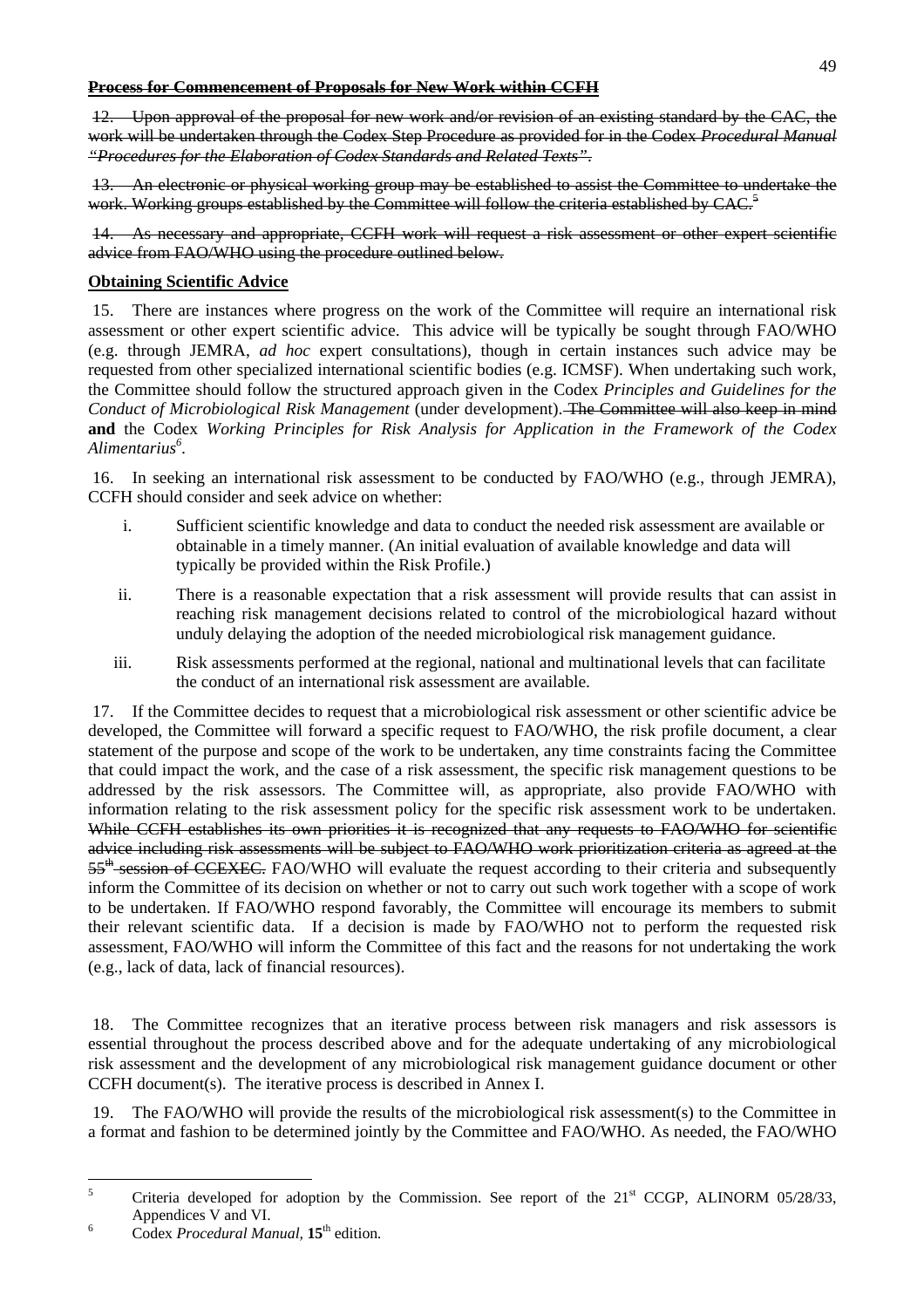50

will provide scientific expertise **to the Committee** at Committee session or working group, as feasible, to provide guidance on the appropriate interpretation of the risk assessment.

20. Microbiological risk assessments carried out by FAO/WHO (JEMRA) will operate under the framework contained in the *Principles and Guidelines for the Conduct of Microbiological Risk Assessment*  (CAC/RCP 020-1999).

## **Providing for Cross-Committee Interaction to Conduct CCFH Work**

21. It is noted that there are already some mechanisms in place to facilitate cross-committee interactions through the regular agenda item, Matters Referred, from the CAC and other Codex Committees. It is also noted that the Codex Committee structure and mandates of Codex Committees and task forces is being subjected to external review. The outcome of this review may affect the interaction of CCFH with other Codex Committees. The need for guidance to facilitate interaction between CCFH and other committees will be further considered after the CAC responds to this external review.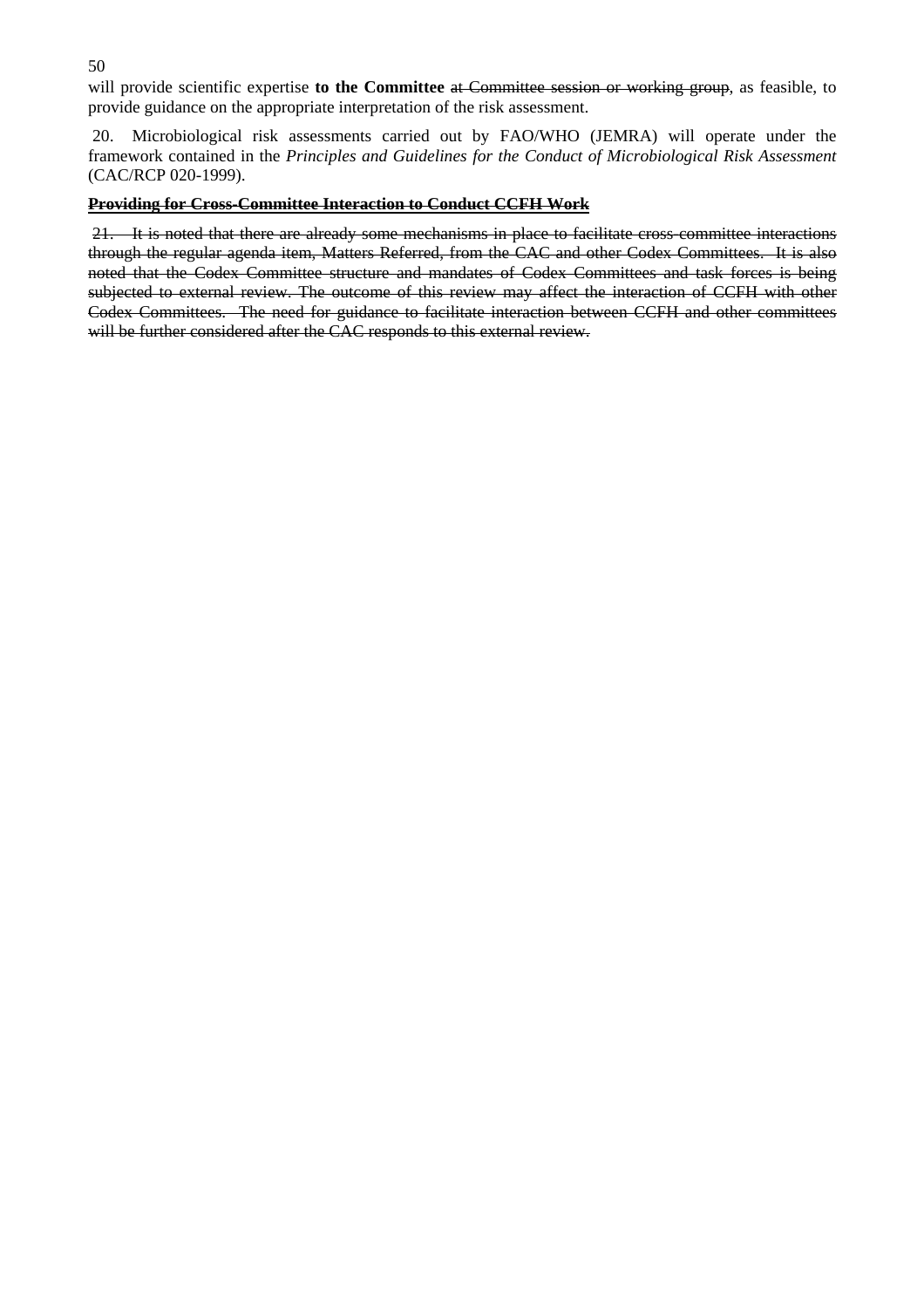#### **Annex I**

# **ITERATIVE PROCESS BETWEEN THE CODEX COMMITTEE ON FOOD HYGIENE AND FAO/WHO FOR THE CONDUCT OF MICROBIOLOGICAL RISK ASSESSMENT**

**[**The Codex Committee on Food Hygiene recognizes that an iterative process between risk managers and risk assessors is essential for the adequate undertaking of any microbiological risk assessment and the development of any microbiological risk management guidance document or other CCFH document(s). In particular, dialogue between the Committee and FAO/WHO is desirable to thoroughly assess the feasibility of the risk assessment, to assure that risk assessment policy are clear, and to ensure that the risk management questions posed by the Committee are appropriate.**]** If FAO/WHO agrees that the requested risk assessment proposed in the Risk Profile is feasible and will be undertaken, a series of planned interactions between the FAO/WHO JEMRA and the Committee or its Working Group established to develop the risk management guidance document should be scheduled to assure effective interaction. In certain instances when the subject matter would benefit from additional interaction with other Codex Committees or other FAO/WHO risk assessment bodies, these committees should be included into the iterative process.

**[**It is essential that communications between these entities are timely and effective.**]** Any intermediary (i.e., Working Group) assigned by the Committee to serve as a liaison with the FAO/WHO (JEMRA) will need to report the progress and facilitate decision making in both a timely and effective manner so that progress in the development of a risk assessment (and the CCFH work products derived from it) is not unduly delayed.

**[**The Committee and/or its liaison (i.e., the Working Group) is likely to receive questions from FAO/WHO or the designated risk assessment body (e.g., JEMRA) relating to the requested microbiological risk assessment(s). The questions may include those needed to clarify the scope and application of the risk assessment, the nature of the risk management control options to be considered, key assumptions to be made regarding the risk assessment, and the analytical strategy to be employed in the absence of key data needed to perform the risk assessment. Likewise, the Committee and/or its liaison (i.e., the Working Group) may pose questions to FAO/WHO or their designation (JEMRA) to clarify, expand, or adjust the risk assessment to better address the risk management questions posed or to develop and/or understand the risk management control options selected. Timely, appropriate responses are needed for these interactions.**]**

The Committee may elect to discontinue or modify work on a risk assessment if the iterative process demonstrates that: 1) completion of an adequate risk assessment is not feasible; or 2) it is not possible to provide appropriate risk management options. However, FAO/WHO may decide to continue the work if it is considered necessary to meet the needs of their member countries.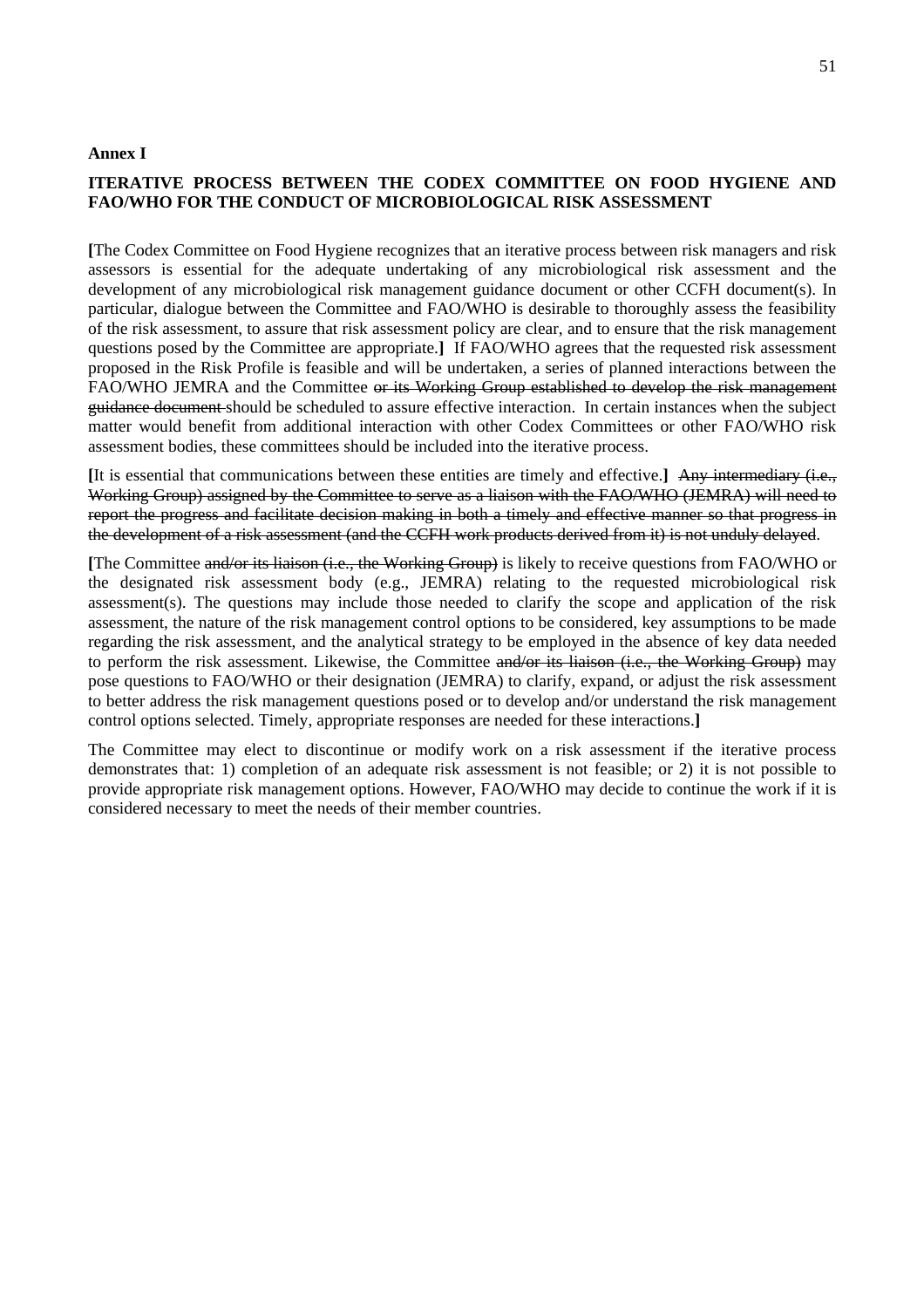# **DURATION OF THE TERM OF OFFICE OF THE MEMBERS OF THE EXECUTIVE COMMITTEE (PROPOSED AMENDMENTS TO THE RULES OF PROCEDURE)**

## **RULE III OFFICERS**

1. The Commission shall elect a Chairperson and three Vice-Chairpersons from among the representatives, alternates and advisers (hereinafter referred to as "delegates") of the Members of the Commission; it being understood that no delegate shall be eligible without the concurrence of the head of his delegation. They shall be elected at each session and shall hold office from the end of the session at which they were elected until the end of the following regular session. The Chairperson and Vice-Chairpersons may remain in office only with the continuing endorsement of the respective Member of the Commission of which they were a delegate at the time of election. The Directors-General of FAO and WHO shall declare a position vacant when advised by the Member of the Commission that such endorsement has ceased. The Chairperson and the Vice-Chairpersons shall be eligible for re-election but after having served two consecutive terms shall be ineligible to hold such office for the next succeeding term **twice, provided that by the end of their second term of office they have not served for a period of more than two years.** 

## **RULE IV COORDINATORS**

2. Appointment of Coordinators shall be made exclusively on the proposal of a majority of the Members of the Commission which constitute the region or group of countries concerned. Coordinators shall hold office from the end of the session of the Commission at which they were appointed until not later than the end of the third succeeding regular session, the precise term being determined by the Commission in each instance. After having served two consecutive terms, the Coordinators shall be ineligible to hold such office for the next succeeding term. **In principle, they shall be nominated at each session of the relevant Coordinating Committee established under Rule XI.1(b)(ii), and appointed at the following regular session of the Commission. They shall hold office from the end of this session. Coordinators may be reappointed for a second term. The Commission shall make such arrangements as may be necessary in order to ensure continuity in the functions of the Coordinators.** 

## **RULE V EXECUTIVE COMMITTEE**

1. The Executive Committee shall consist of the Chairperson and Vice-Chairpersons of the Commission and the Coordinators appointed on the basis of Rule IV together with seven further members elected by the Commission at regular sessions from among the Members of the Commission, one each coming from the following geographic locations: Africa, Asia, Europe, Latin America and the Caribbean, Near East, North America, South West Pacific. Not more than one delegate from any one country shall be a member of the Executive Committee. Members elected on a geographic basis shall hold office from the end of the session at which they were elected until the end of the second succeeding regular session and shall be eligible for reelection **if they have not served for more than two years in their current term**, but after having served two consecutive terms shall be ineligible to hold such office for the next succeeding term.

(Secretariat to take care of possible consequential changes)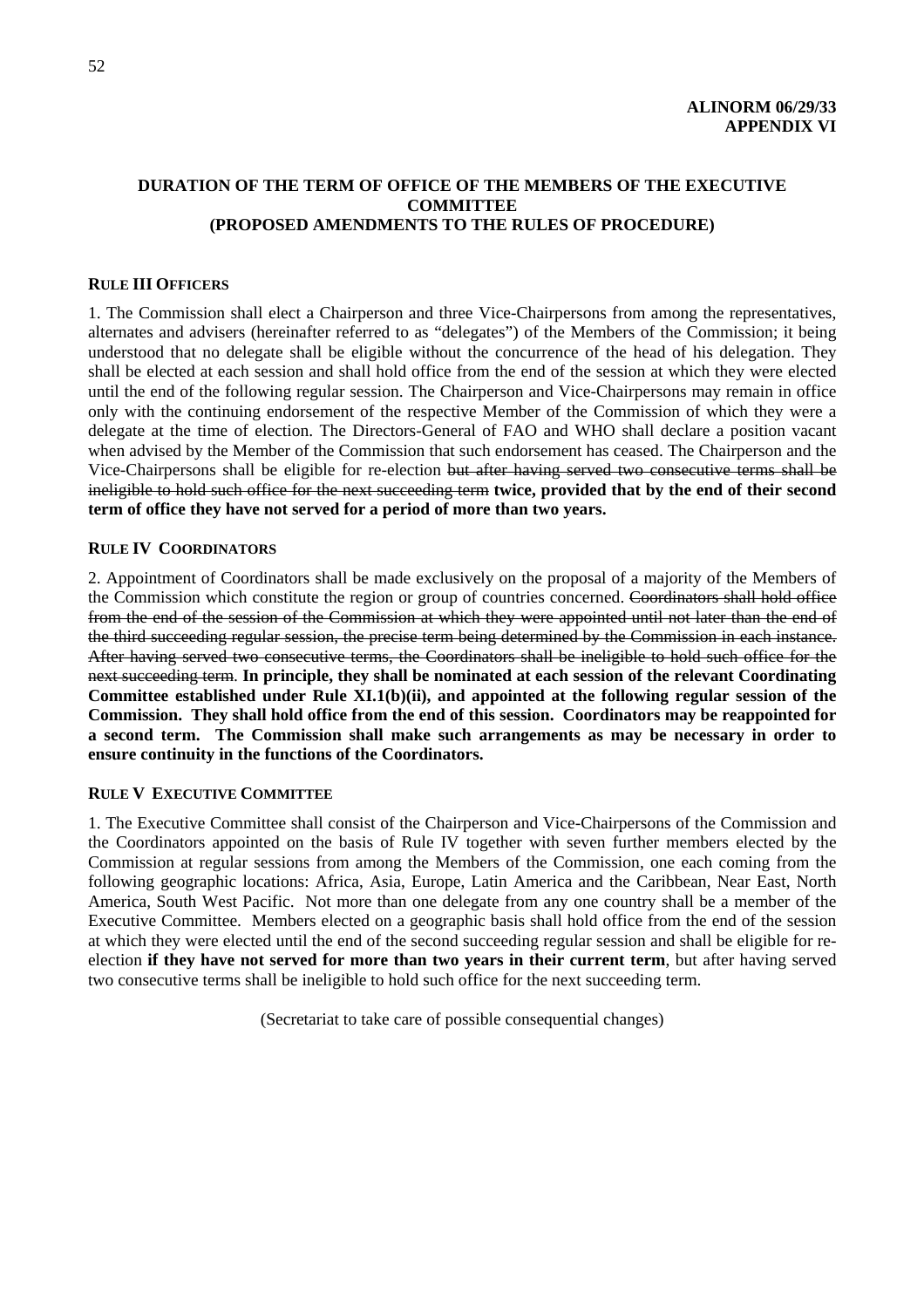# **ALINORM 06/29/33 APPENDIX VII**

# **PROPOSED AMENDMENTS TO THE PROCEDURES FOR THE ELABORATION OF CODEX STANDARDS AND RELATED TEXTS AND TO THE GUIDELINES ON THE CONDUCT OF MEETINGS OF CODEX COMMITTEES AND AD HOC INTERGOVERNMENTAL TASK FORCES**

#### **PROCEDURES FOR THE ELABORATION OF CODEX STANDARDS AND RELATED TEXTS**

# **PART 3. UNIFORM PROCEDURE FOR THE ELABORATION OF CODEX STANDARDS AND RELATED TEXTS**

#### **Step 8**

The draft standard is submitted through the Secretariat to the Executive Committee for critical review and to the Commission, together with any written proposals received from Members and interested international organizations for amendments at Step 8, with a view to its adoption as a Codex standard. **In taking any decision at this step, the Commission will give due consideration to the outcome of the critical review and to any comments that may be submitted by any of its Members regarding the implications which the draft standard or any provisions thereof may have for their economic interests.** In the case of Regional standards, all Members and interested international organizations may present their comments, take part in the debate and propose amendments but only the majority of Members of the region or group of countries concerned attending the session can decide to amend and adopt the draft.

# **PART 4. UNIFORM ACCELERATED PROCEDURE FOR THE ELABORATION OF CODEX STANDARDS AND RELATED TEXTS**

#### **Step 5**

In the case of standards identified as being subject to an accelerated elaboration procedure, the **proposed**  draft standard is submitted through the Secretariat to the Executive Committee for critical review and to the Commission, together with any written proposals received from Members and interested international organizations for amendments, with a view to its adoption as a Codex standard. In taking any decision at this step, the Commission will give due consideration to **the outcome of the critical review and to** any comments that may be submitted by any of its Members regarding the implications which the proposed draft standard or any provisions thereof may have for their economic interests. **In the case of Regional standards, all Members and interested international organizations may present their comments, take part in the debate and propose amendments but only the majority of Members of the region or group of countries concerned attending the session can decide to amend and adopt the proposed draft.** 

# **GUIDE TO THE CONSIDERATION OF STANDARDS AT STEP 8 OF THE PROCEDURE FOR THE ELABORATION OF CODEX STANDARDS INCLUDING CONSIDERATION OF ANY STATEMENTS RELATING TO ECONOMIC IMPACT**

#### 1. In order:

(a) to ensure that the work of the Codex committee concerned is not made less valuable by the passage of an insufficiently considered amendment in the Commission;

(b) at the same time to provide scope for significant amendments to be raised and considered in the Commission;

(c) to prevent, as far as practicable, lengthy discussion in the Commission on points that have been thoroughly argued in the Codex committee concerned;

(d) to ensure, as far as practicable, that delegations are given sufficient warning of amendments so that they may brief themselves adequately,

amendments to Codex standards at Step 8 should, as far as practicable, be submitted in writing, although amendments proposed in the Commission would not be excluded entirely, and the following procedure should be employed: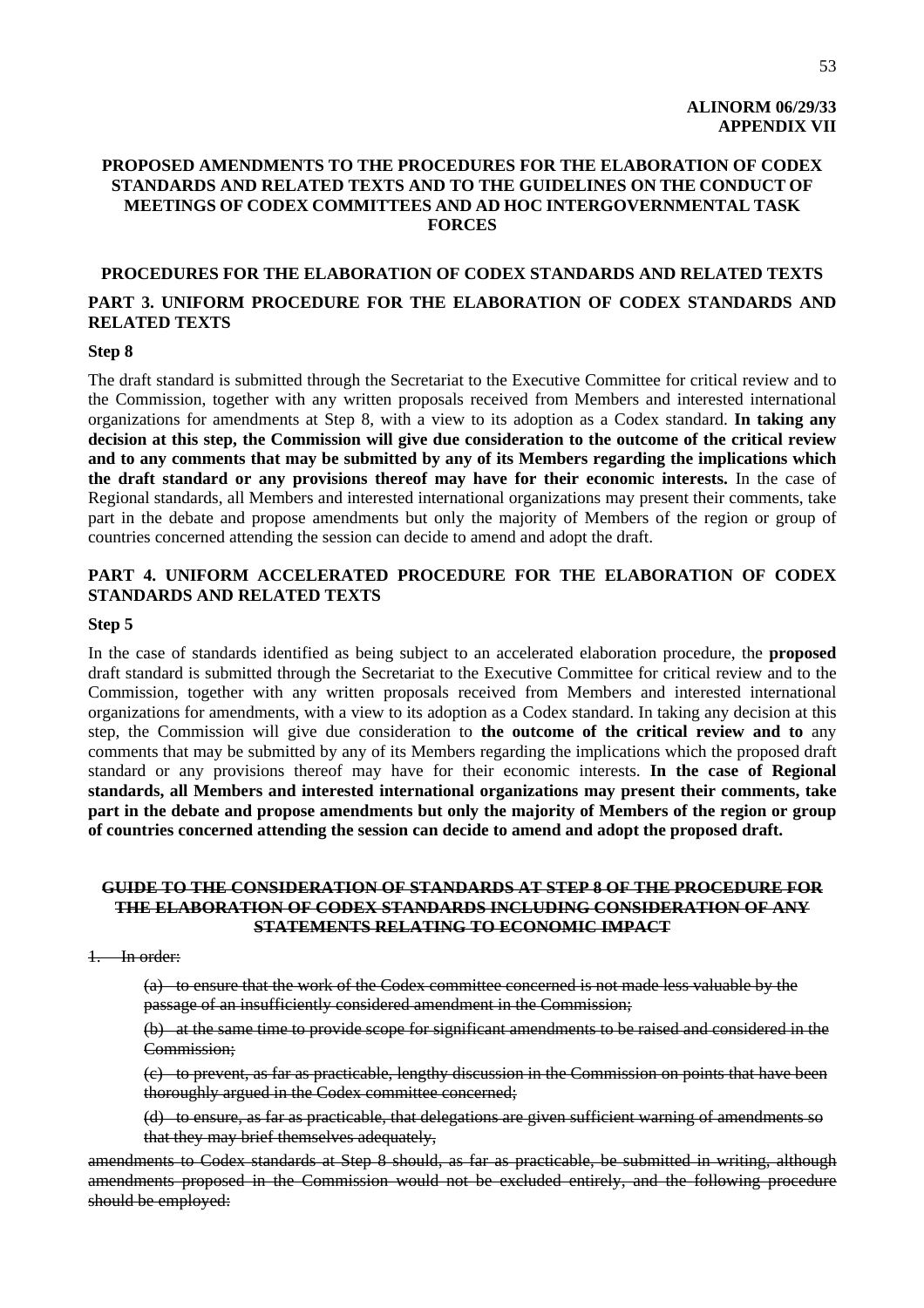2. When Codex standards are distributed to Member Countries prior to their consideration by the Commission at Step 8, the Secretariat will indicate the date by which proposed amendments must be received; this date will be fixed so as to allow sufficient time for such amendments to be in the hands of governments not less than one month before the session of the Commission.

3. Governments should submit amendments in writing by the date indicated and should state that they had been previously submitted to the appropriate Codex committee with details of the submission of the amendment or should give the reason why the amendment had not been proposed earlier, as the case may be.

4. When amendments are proposed during a session of the Commission, without prior notice, to a standard which is at Step 8, the Chairperson of the Commission, after consultation with the chairperson of the appropriate committee, or, if the chairperson is not present, with the delegate of the chairing country, or, in the case of subsidiary bodies which do not have a chairing country, with other appropriate persons, shall rule whether such amendments are substantive.

5. If an amendment ruled as substantive is agreed to by the Commission, it shall be referred to the appropriate Codex committee for its comments and, until such comments have been received and considered by the Commission, the standard shall not be advanced beyond Step 8 of the Procedure.

6. It will be open to any Member of the Commission to draw to the attention of the Commission any matter concerning the possible implications of a draft standard for its economic interests, including any such matter which has not, in that Member's opinion, been satisfactorily resolved at an earlier step in the Procedure for the Elaboration of Codex Standards. All the information pertaining to the matter, including the outcome of any previous consideration by the Commission or a subsidiary body thereof should be presented in writing to the Commission, together with any draft amendments to the standard which would, in the opinion of the country concerned, take into account the economic implications. In considering statements concerning economic implications the Commission should have due regard to the purposes of the Codex Alimentarius concerning the protection of the health of consumers and the ensuring of fair practices in the food trade, as set forth in the General Principles of the Codex Alimentarius, as well as the economic interests of the Member concerned. It will be open to the Commission to take any appropriate action including referring the matter to the appropriate Codex committee for its comments.

# **GUIDE TO THE PROCEDURE FOR THE REVISION AND AMENDMENT OF CODEX STANDARDS**

3. The procedure for amending or revising a Codex standard **is** would be as laid down in paragraphs **8** 5 and 6 of the Introduction to the Procedure for the Elaboration of Codex Standards **and Related Texts**.

#### **\*\*\*\*\*\*\*\*\*\*\*\***

## **GUIDELINES ON THE CONDUCT OF MEETINGS OF CODEX COMMITTEES AND AD HOC INTERGOVERNMENTAL TASK FORCES**

#### **REPORTS**

[... ]

The Joint FAO/WHO Secretariat should ensure that, as soon as possible and in any event not later than one month after the end of the session, copies of the final report, as adopted in the languages of the Committee, are sent to all **members and observers of the Commission** participants, and all Codex Contact Points.

**Circular Letters should be attached to the report, as required, requesting comments on Proposed Draft or Draft Standards or Related Texts at Step 5, 8 or Step 5 (Accelerated), with the indication of the date by which comments or proposed amendments must be received in writing, so as to allow such comments to be considered by the Commission.**